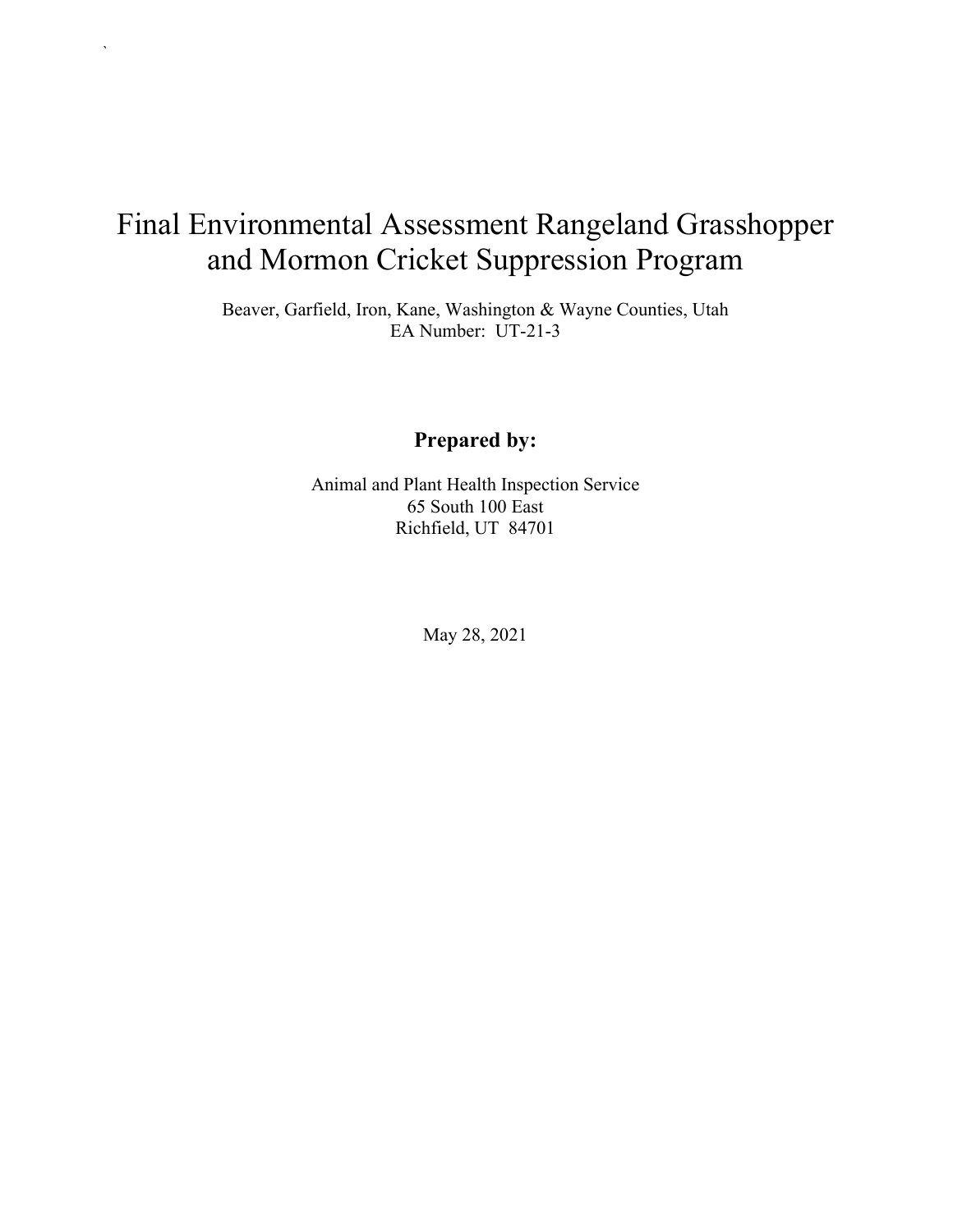#### Non-Discrimination Policy

`

The U.S. Department of Agriculture (USDA) prohibits discrimination against its customers, employees, and applicants for employment on the bases of race, color, national origin, age, disability, sex, gender identity, religion, reprisal, and where applicable, political beliefs, marital status, familial or parental status, sexual orientation, or all or part of an individual's income is derived from any public assistance program, or protected genetic information in employment or in any program or activity conducted or funded by the Department. (Not all prohibited bases will apply to all programs and/or employment activities.)

#### To File an Employment Complaint

If you wish to file an employment complaint, you must contact your agency's EEO Counselor (PDF) within 45 days of the date of the alleged discriminatory act, event, or in the case of a personnel action. Additional information can be found online at http://www.ascr.usda.gov/complaint\_filing\_file.html.

#### To File a Program Complaint

If you wish to file a Civil Rights program complaint of discrimination, complete the USDA Program Discrimination Complaint Form (PDF), found online at http://www.ascr.usda.gov/complaint\_filing\_cust.html, or at any USDA office, or call (866) 632-9992 to request the form. You may also write a letter containing all of the information requested in the form. Send your completed complaint form or letter to us by mail at U.S. Department of Agriculture, Director, Office of Adjudication, 1400 Independence Avenue, S.W., Washington, D.C. 20250-9410, by fax (202) 690-7442 or email at program.intake@usda.gov.

#### Persons With Disabilities

Individuals who are deaf, hard of hearing, or have speech disabilities and you wish to file either an EEO or program complaint please contact USDA through the Federal Relay Service at (800) 877-8339 or (800) 845-6136 (in Spanish).

Persons with disabilities who wish to file a program complaint, please see information above on how to contact us by mail directly or by email. If you require alternative means of communication for program information (e.g., Braille, large print, audiotape, etc.) please contact USDA's TARGET Center at (202) 720-2600 (voice and TDD).

Mention of companies or commercial products in this report does not imply recommendation or endorsement by USDA over others not mentioned. USDA neither guarantees nor warrants the standard of any product mentioned. Product names are mentioned to report factually on available data and to provide specific information.

This publication reports research involving pesticides. All uses of pesticides must be registered by appropriate State and/or Federal agencies before they can be recommended.

CAUTION: Pesticides can be injurious to humans, domestic animals, desirable plants, and fish and other wildlife—if they are not handled or applied properly. Use all pesticides selectively and carefully. Follow recommended label practices for the use and disposal of pesticides and pesticide containers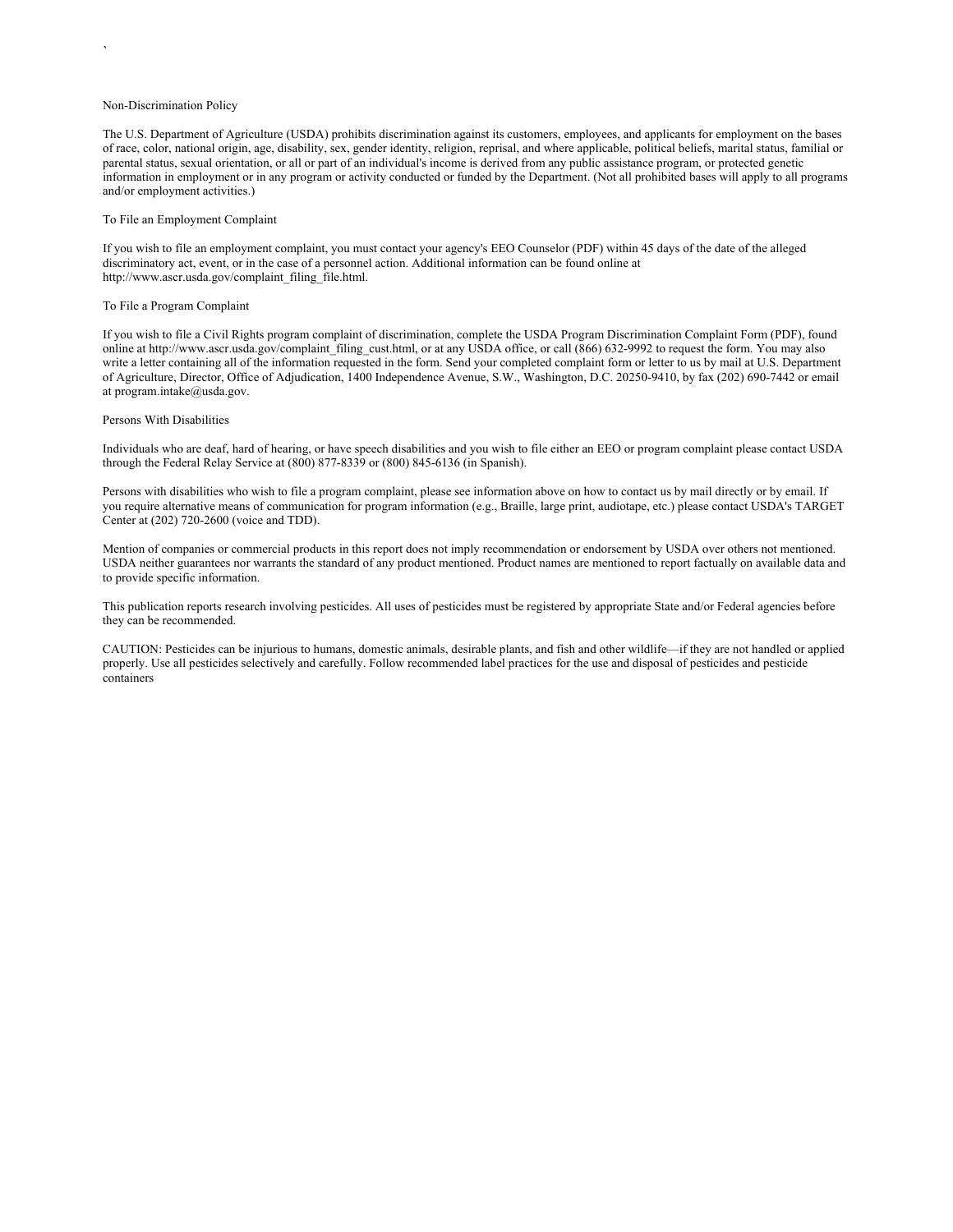#### Table of Contents

 $\bar{\Delta}$ 

| Ι.                                                                                           |  |
|----------------------------------------------------------------------------------------------|--|
|                                                                                              |  |
|                                                                                              |  |
|                                                                                              |  |
| II.                                                                                          |  |
|                                                                                              |  |
| B. Insecticide Applications at Conventional Rates or Reduced Agent Area Treatments with      |  |
|                                                                                              |  |
| III.                                                                                         |  |
|                                                                                              |  |
|                                                                                              |  |
| 1.                                                                                           |  |
| 2.                                                                                           |  |
| 3.                                                                                           |  |
| 4.                                                                                           |  |
| 5.                                                                                           |  |
|                                                                                              |  |
|                                                                                              |  |
| 1.                                                                                           |  |
| Insecticide Applications at Conventional Rates or Reduced Agent Area Treatments with<br>2.   |  |
|                                                                                              |  |
|                                                                                              |  |
| 1.                                                                                           |  |
| Executive Order No. 12898, Federal Actions to Address Environmental Justice in<br>2.         |  |
|                                                                                              |  |
| Executive Order No. 13045, Protection of Children from Environmental Health Risks and<br>3.  |  |
|                                                                                              |  |
| 4.                                                                                           |  |
| Executive Order 13186, Responsibilities of Federal Agencies to Protect Migratory Birds<br>5. |  |
| 32                                                                                           |  |
| 6.                                                                                           |  |
| 7.                                                                                           |  |
|                                                                                              |  |
| 9.                                                                                           |  |
|                                                                                              |  |
| V.                                                                                           |  |
| VI.                                                                                          |  |
| Appendix A - APHIS Rangeland Grasshopper and Mormon Cricket Suppression Program 1            |  |
|                                                                                              |  |
|                                                                                              |  |
| Appendix D: APHIS Responses to Public Comments on the Utah Draft EA's19                      |  |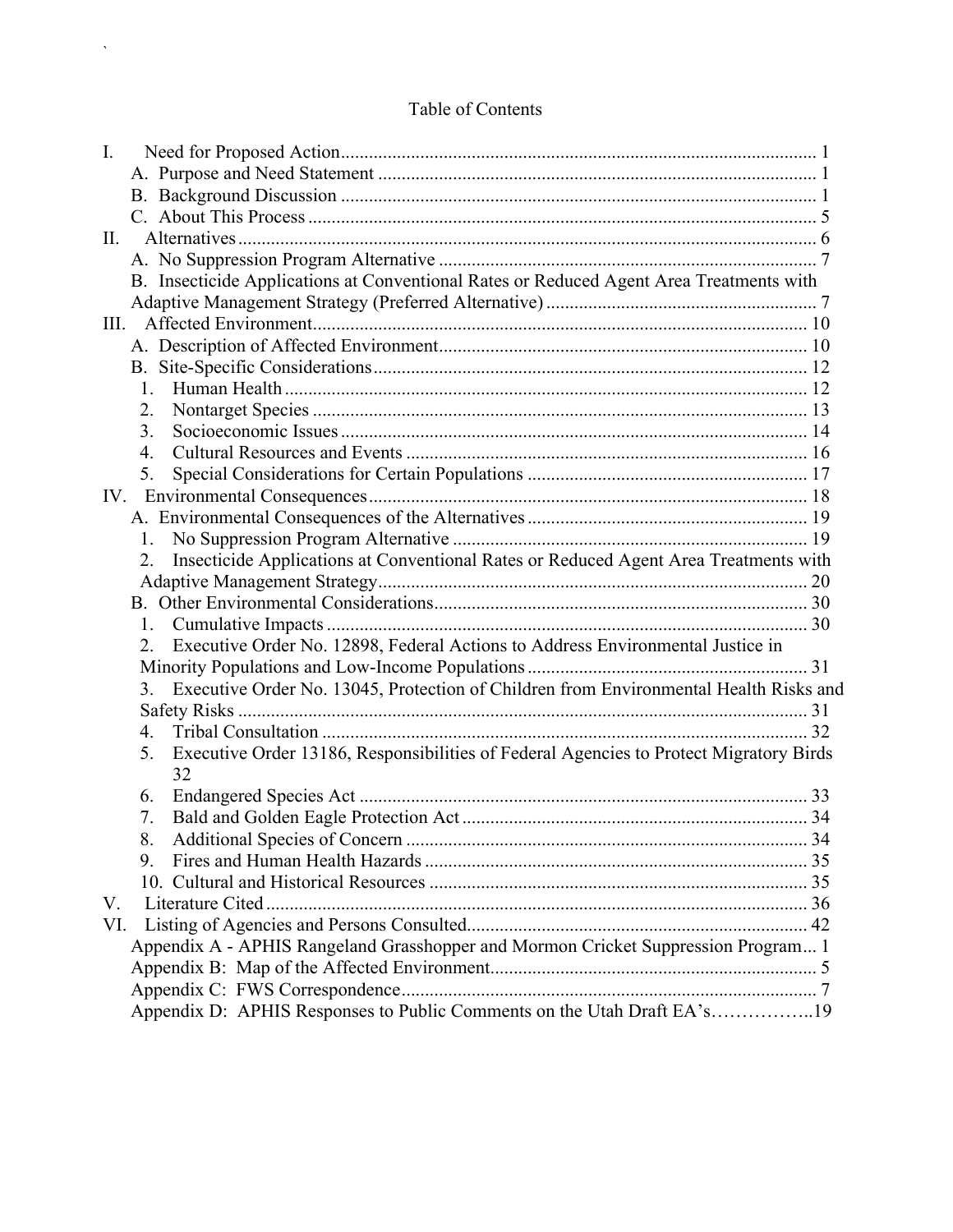#### **Acronyms and Abbreviations**

 $\sqrt{\frac{1}{2}}$ 

| ac           | acre                                                             |
|--------------|------------------------------------------------------------------|
| $a_{.1}$ .   | active ingredient                                                |
| AChE         | acetylcholinesterase                                             |
| <b>APHIS</b> | Animal and Plant Health Inspection Service                       |
| <b>BCF</b>   | bioconcentration factor                                          |
| <b>BLM</b>   | <b>Bureau of Land Management</b>                                 |
| <b>CEQ</b>   | Council of Environmental Quality                                 |
| <b>CFR</b>   | Code of Federal Regulations                                      |
| EA           | environmental assessment                                         |
| e.g.         | example given (Latin, exempli gratia, "for the sake of example") |
| <b>EIS</b>   | environmental impact statement                                   |
| E.O.         | <b>Executive Order</b>                                           |
| <b>FONSI</b> | finding of no significant impact                                 |
| <b>FR</b>    | <b>Federal Register</b>                                          |
| <b>FS</b>    | <b>Forest Service</b>                                            |
| g            | gram                                                             |
| ha           | hectare                                                          |
| <b>HHERA</b> | human health and ecological risk assessments                     |
| i.e.         | in explanation (Latin, id est "in other words.")                 |
| <b>IPM</b>   | integrated pest management                                       |
| lb           | pound                                                            |
| <b>MBTA</b>  | Migratory Bird Treaty Act                                        |
| <b>MOU</b>   | memorandum of understanding                                      |
| <b>NEPA</b>  | National Environmental Policy Act                                |
| <b>NHPA</b>  | National Historic Preservation Act                               |
| <b>NIH</b>   | National Institute of Health                                     |
| ppm          | parts per million                                                |
| <b>PPE</b>   | personal protective equipment                                    |
| <b>PPQ</b>   | Plant Protection and Quarantine                                  |
| <b>RAATs</b> | reduced agent area treatments                                    |
| S&T          | Science and Technology                                           |
| <b>ULV</b>   | ultra-low volume                                                 |
| U.S.C.       | <b>United States Code</b>                                        |
| <b>USDA</b>  | United States Department of Agriculture                          |
| <b>USEPA</b> | United States Environmental Protection Agency                    |
| <b>USFWS</b> | United States Fish and Wildlife Services                         |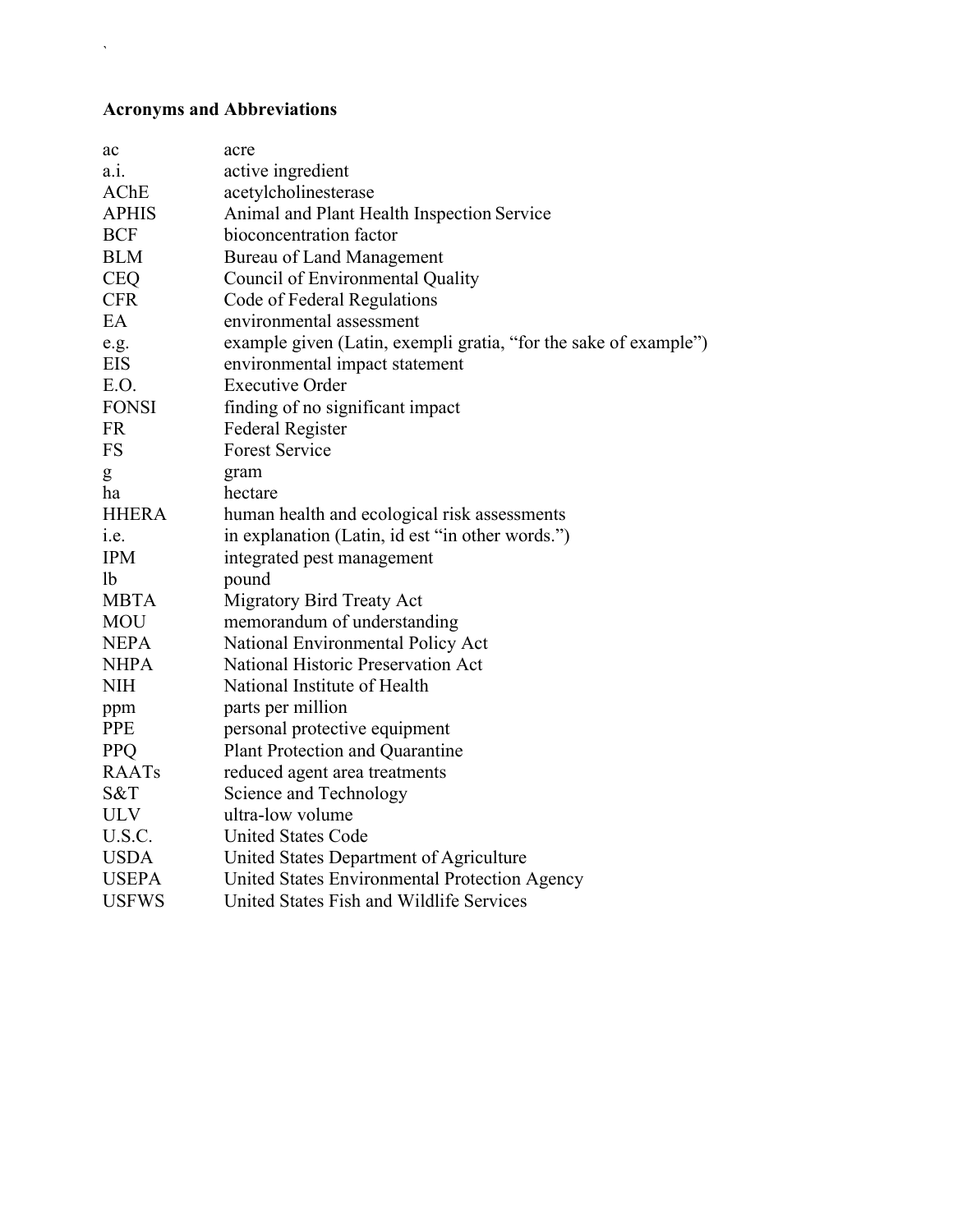#### **Final Site-Specific Environmental Assessment**

### **Rangeland Grasshopper and Mormon Cricket Suppression Program Beaver, Garfield, Iron, Kane, Washington & Wayne Counties, Utah**

### <span id="page-4-1"></span><span id="page-4-0"></span>**I. Need for Proposed Action**

`

### *A. Purpose and Need Statement*

An infestation of grasshoppers or Mormon crickets may occur in Beaver, Garfield, Iron, Kane, Washington &/or Wayne Counties, Utah. The Animal and Plant Health Inspection Service (APHIS) and any cooperating agency, based on location of infestation may, upon request by land managers or state departments of agriculture, conduct treatments to suppress grasshopper infestations as part of the Rangeland Grasshopper and Mormon Cricket Suppression Program (program). The term "grasshopper" used in this environmental assessment (EA) refers to both grasshoppers and Mormon crickets, unless differentiation is necessary.

Populations of grasshoppers that trigger the need for a suppression program are normally considered on a case-by-case basis. Participation is based on potential damage such as wildlife and livestock forage destruction and benefits of treatments including crop protection or protection of sensitive species from grasshopper depredation. The goal of the proposed suppression program analyzed in this EA is to reduce grasshopper populations below economical infestation levels in order to protect rangeland ecosystems or cropland adjacent to rangeland.

This EA analyzes potential effects of the proposed action and its alternatives. This EA applies to a proposed suppression program that would take place from May 1st to September 30th in Beaver, Garfield, Iron, Kane, Washington &/or Wayne Counties, Utah.

This EA is prepared in accordance with the requirements under the National Environmental Policy Act of 1969 (NEPA) (42 United States Code § 4321 *et. seq.*) and the NEPA procedural requirements promulgated by the Council on Environmental Quality, United States Department of Agriculture (USDA), and APHIS. A decision will be made by APHIS based on the analysis presented in this EA, the results of public involvement, and consultation with other agencies and individuals. A selection of one of the program alternatives will be made by APHIS for the 2021 Control Program for Beaver, Garfield, Iron, Kane, Washington &/or Wayne Counties.

### *B. Background Discussion*

<span id="page-4-2"></span>Rangelands provide many goods and services, including food, fiber, recreational opportunities, and grazing land for cattle (Havstad et al., 2007; Follett and Reed, 2010). Grasshoppers and Mormon crickets are part of rangeland ecosystems, serving as food for wildlife and playing an important role in nutrient cycling. However, grasshoppers and Mormon crickets have the potential to occur at high population levels (Belovsky et al.,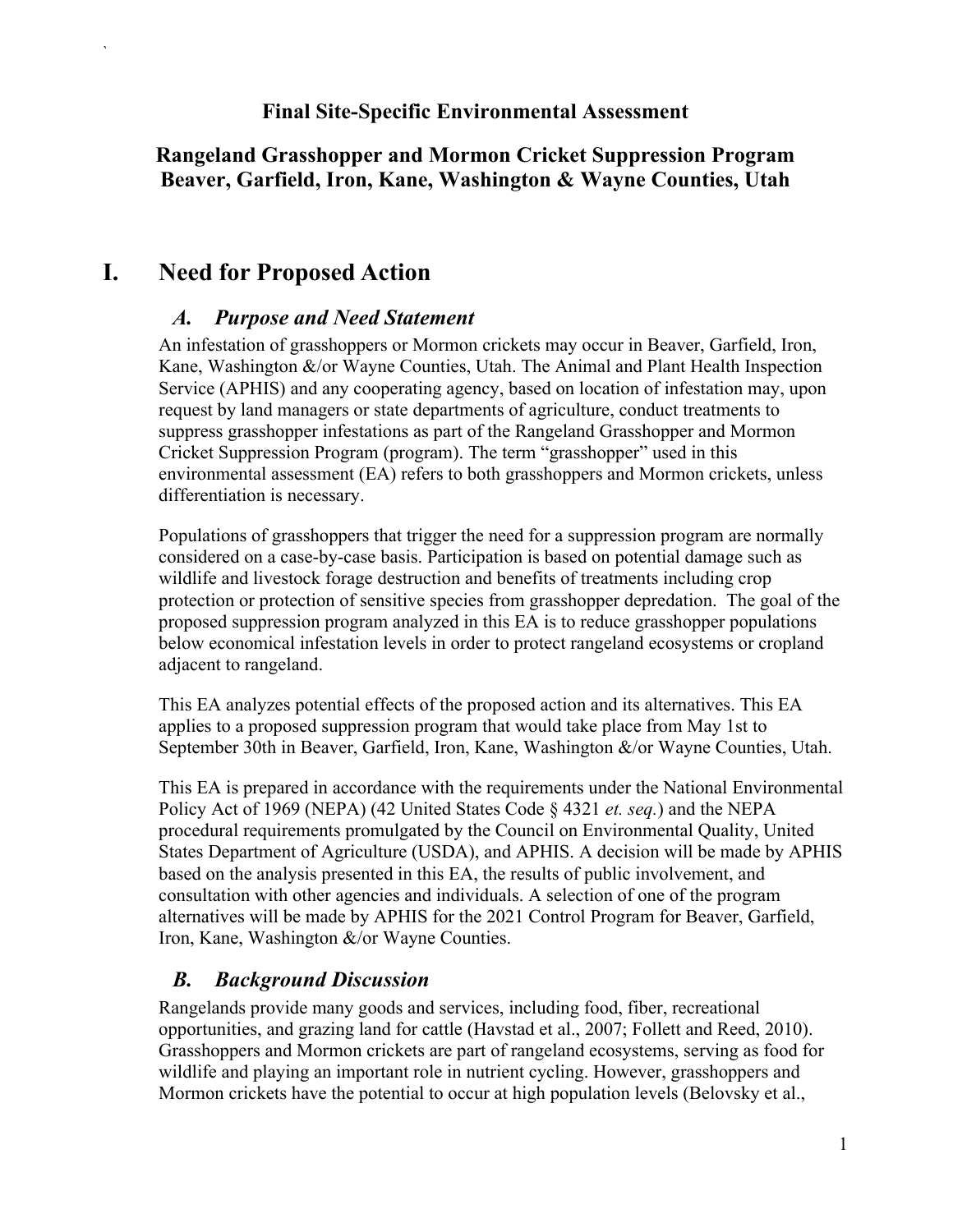1996) that result in competition with livestock and other herbivores for rangeland forage and can result in damage to rangeland plant species.

`

In rangeland ecosystem areas of the United States, grasshopper populations can build up to economic infestation levels<sup>[1](#page-5-0)</sup> despite even the best land management and other efforts to prevent outbreaks. At such a time, a rapid and effective response may be requested and needed to reduce the destruction of rangeland vegetation. In some cases, a response is needed to prevent grasshopper migration to cropland adjacent to rangeland. In most circumstances, APHIS is not able to accurately predict specific treatment areas and treatment strategies months or even weeks before grasshopper populations reach economic infestation levels. The need for rapid and effective response when an outbreak occurs limits the options available to APHIS to inform the public other than those stakeholders who could be directly affected by the actual application. The emergency response aspect is why site-specific treatment details cannot be known, analyzed, and published in advance.

The site-specific data used to make treatment decisions in real time is gathered during spring nymph surveys. The general site-specific data include: grasshopper densities, species complex, dominant species, dominant life stage, grazing allotment terrain, soil types, range conditions, local weather patterns (wind, temp., precipitation), slope and aspect for hatching beds, animal unit months (AUM's) present in grazing allotment, forage damage estimates, number of potential AUM's consumed by grasshopper population, potential AUM's managed for allotment and value of the AUM, estimated cost of replacement feed for livestock, rotational time frame for grazing allotments, number of livestock in grazing allotment. Baseline thresholds for Mormon crickets are two per square yard and grasshoppers are eight per square yard, though neither of those thresholds guarantees justification for treatment alone. These are all factors that are considered when determining the economic infestation level.

APHIS surveys grasshopper populations on rangeland in the Western United States, provides technical assistance on grasshopper management to land owners and managers, and may cooperatively suppress grasshoppers when direct intervention is requested by a Federal land management agency or a State agriculture department (on behalf of a State or local government, or a private group or individual). APHIS' enabling legislation provides, in relevant part, that 'on request of the administering agency or the agriculture department of an affected State, the Secretary, to protect rangeland, shall immediately treat Federal, State, or private lands that are infested with grasshoppers or Mormon crickets'… (7 U.S.C.  $\S 7717(c)(1)$ ). The need for rapid and effective response when an outbreak occurs limits the options available to APHIS. The application of an insecticide within all or part of the

<span id="page-5-0"></span><sup>&</sup>lt;sup>1</sup> The "economic infestation level" is a measurement of the economic losses caused by a particular population level of grasshoppers to the infested rangeland. This value is determined on a case-by-case basis with knowledge of many factors including, but not limited to, the following: economic use of available forage or crops; grasshopper species, age, and density present; rangeland productivity and composition; accessibility and cost of alternative forage; and weather patterns. In decision making, the level of economic infestation is balanced against the cost of treating to determine an "economic threshold" below which there would not be an overall benefit for the treatment. Short-term economic benefits accrue during the years of treatments, but additional long-term benefit may accrue and be considered in deciding the total value gained by treatment. Additional losses to rangeland habitat and cultural and personal values (e.g., aesthetics and cultural resources), although a part of decision making, are not part of the economic values in determining the necessity of treatment.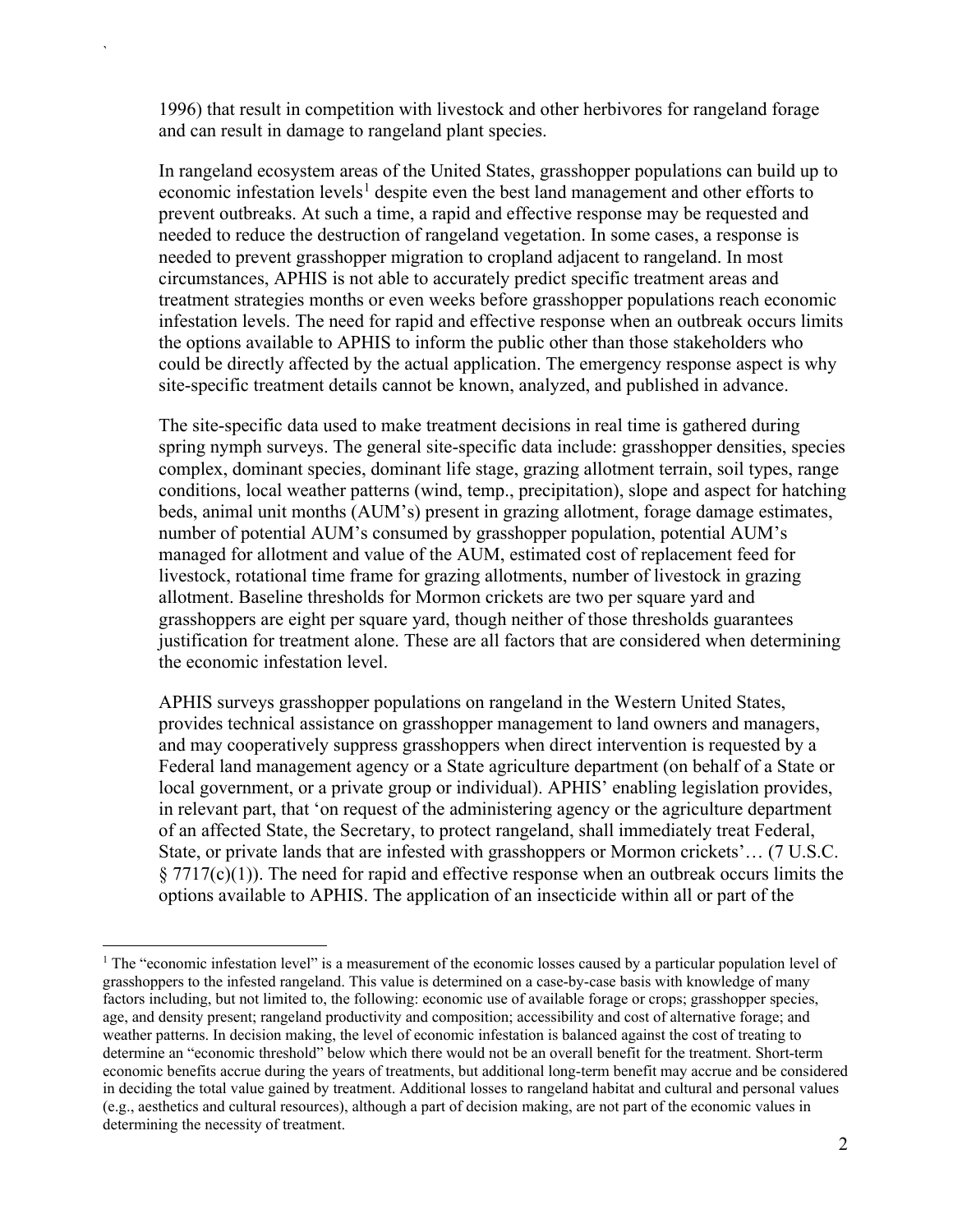outbreak area is the response available to APHIS to rapidly suppress or reduce grasshopper populations and effectively protect rangeland.

`

In June 2002, APHIS completed an environmental impact statement (EIS) document concerning suppression of grasshopper populations in 17 Western States (Rangeland Grasshopper and Mormon Cricket Suppression Program, Environmental Impact Statement, June 21, 2002). The EIS described the actions available to APHIS to reduce the damage caused by grasshopper populations in Arizona, California, Colorado, Idaho, Kansas, Montana, Nebraska, Nevada, New Mexico, North Dakota, Oklahoma, Oregon, South Dakota, Texas, Utah, Washington, and Wyoming. During November 2019, APHIS published an updated EIS to incorporate the available data and analyze the environmental risk of new program tools. The risk analysis in the 2019 EIS is incorporated by reference.

APHIS' authority for cooperation in this suppression program is based on Section 417 of the Protection Act ot L.000 (7 U.S.C.  $\S 7717$ ).

The Utah Agricultural Code, Section 4-35, provides for certain actions authorized by this "Insect Infestation Emergency Control Act." It authorizes the Utah Commissioner of Agriculture to appoint members to a Decision and Action Committee who are directly affected and involved in the current insect infestation emergency. The committee establishes a system of priorities for any insect infestation emergency, and members of USDA, APHIS, PPQ in Utah have served on the committee and have been asked to help address the grasshopper/Mormon cricket problem which this document analyzes. The Commissioner of Agriculture, with the consent of the governor, has declared that this infestation jeopardizes property and recourses and has designated, with the help of APHIS surveys, the areas affected. He has initiated operations to control the problem in those designated areas and has request APHIS to enter into a cooperative agreement with the Utah Department of Agriculture and Food (UDAF) in order to cooperatively attack the infestations and mitigate consequences related thereto.

In October 2015, APHIS and the Bureau of Land Management (BLM) signed a Memorandum of Understanding (MOU) detailing cooperative efforts between the two groups on suppression of grasshoppers and Mormon crickets on BLM lands (Document #15-8100-0870-MU, October 15, 2015). This MOU clarifies that APHIS will prepare and issue to the public site-specific environmental documents that evaluate potential impacts associated with proposed measures to suppress economically damaging grasshopper and Mormon cricket populations. The MOU also states that these documents will be prepared under the APHIS NEPA implementing procedures with cooperation and input from the BLM.

The MOU further states that the responsible BLM official will request in writing the inclusion of appropriate lands in the APHIS suppression project when treatment on BLM land is necessary. The BLM must also prepare a Pesticide Use Proposal (Form FS-2100-2) for APHIS to treat infestations. According to the provisions of the MOU, APHIS can begin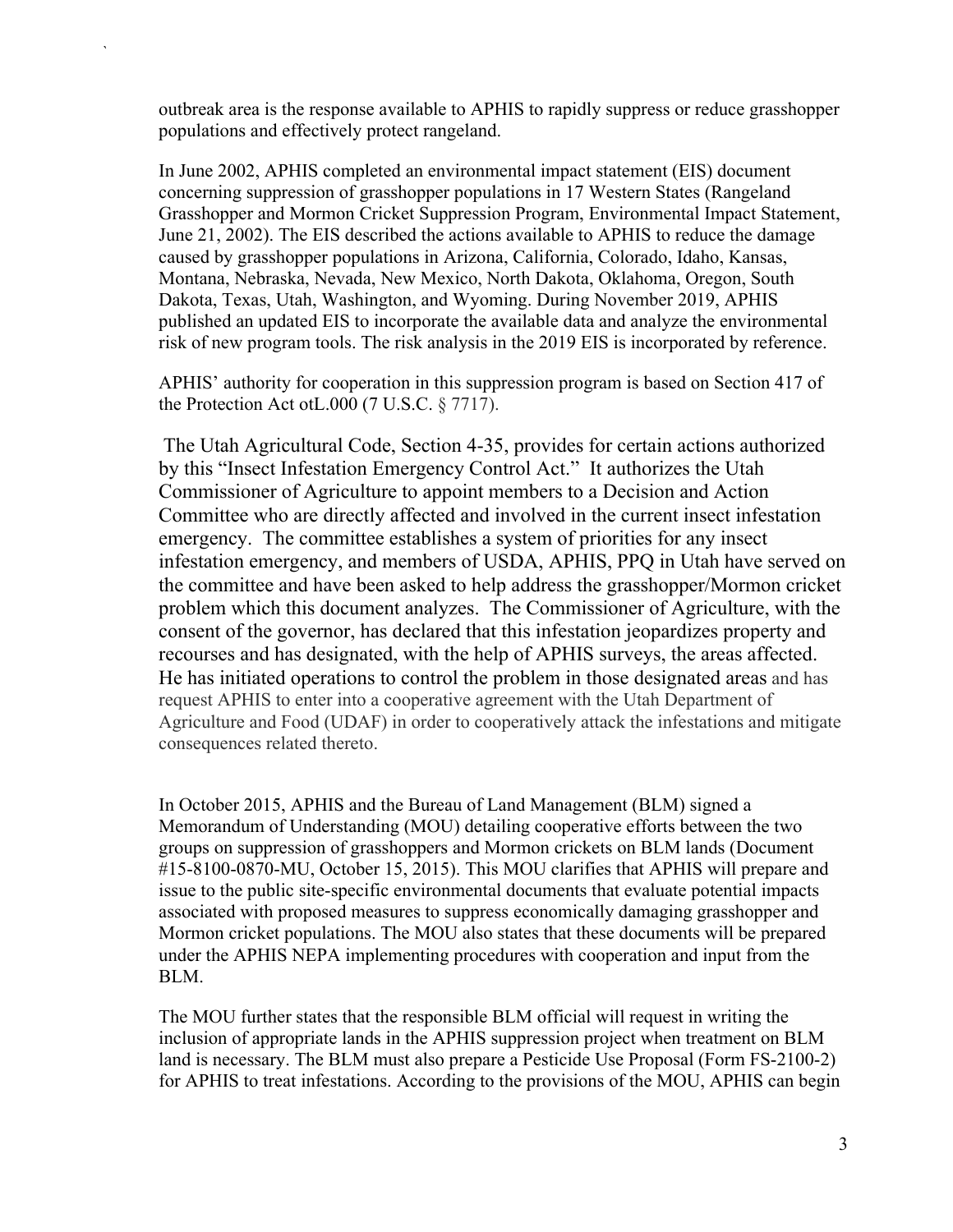treatments after APHIS issues an appropriate decision document and BLM prepares and approves the Pesticide Use Proposal.

`

In November 2019, APHIS and the Forest Service (FS) signed an MOU detailing cooperative efforts between the two groups on the suppression of grasshoppers on FS system lands (Document # 19-8100-0573-MU, November 06, 2019). This MOU clarifies that APHIS would prepare and issue to the public site-specific environmental documentations that evaluate potential impacts associated with the proposed measures to suppress economically damaging grasshopper populations. The MOU also states that these documents would be prepared under the APHIS NEPA implementation procedures with cooperation and input from the FS.

The MOU further states that the responsible FS official would request in writing the inclusion of appropriate lands in the APHIS suppression project when treatment on FS land is necessary The FS must also prepare a Pesticide Use Proposal (Form: FS-2100-2) for APHIS to treat infestations. According to the provisions of the MOU, APHIS can begin treatments after APHIS issues an appropriate decision document and FS prepares and approves the Pesticide Use Proposal.

In September 2016, APHIS and the Bureau of Indian Affairs (BIA) signed an MOU detailing cooperative efforts to suppress grasshoppers on Tribal lands. This MOU clarifies that APHIS would prepare and issue to the public site-specific environmental documents that evaluate potential impacts associated with the proposed measures to suppress economically-damaging grasshopper populations. The MOU also states that these documents would be prepared under the APHIS NEPA implementing procedures with cooperation and input from the BIA.

The MOU further states that the responsible BIA official would request in writing the inclusion of appropriate lands in the APHIS suppression project when treatment on BIA land is necessary. The BIA must also approve a pesticide use proposal for APHIS to treat infestations of grasshoppers or Mormon crickets. According to the provisions of the MOU, APHIS can begin treatments after APHIS issues an appropriate decision document and the BIA approves the pesticide use proposal.

APHIS supports the use of Integrated Pest Management (IPM) principles in the management of grasshoppers and Mormon Crickets. APHIS provides technical assistance to Federal, Tribal, State and private land managers including the use of IPM. However, implementation of on-the-ground IPM activities is limited to land management agencies and Tribes, as well as private landowners. In addition, APHIS' authority under the Plant Protection Act is to treat Federal, State and private lands for grasshoppers and Mormon cricket populations. APHIS' technical assistance occurs under each of the three alternatives proposed in the EIS.

In addition to providing technical assistance, APHIS completed the Grasshopper Integrated Pest Management (GIPM) project. One of the goals of the GIPM is to develop new methods of suppressing grasshopper and Mormon cricket populations that will reduce non-target effects. RAATs are one of the methods that has been developed to reduce the amount of pesticide used in suppression activities and is a component of IPM. APHIS continues to evaluate new suppression tools and methods for grasshopper and Mormon cricket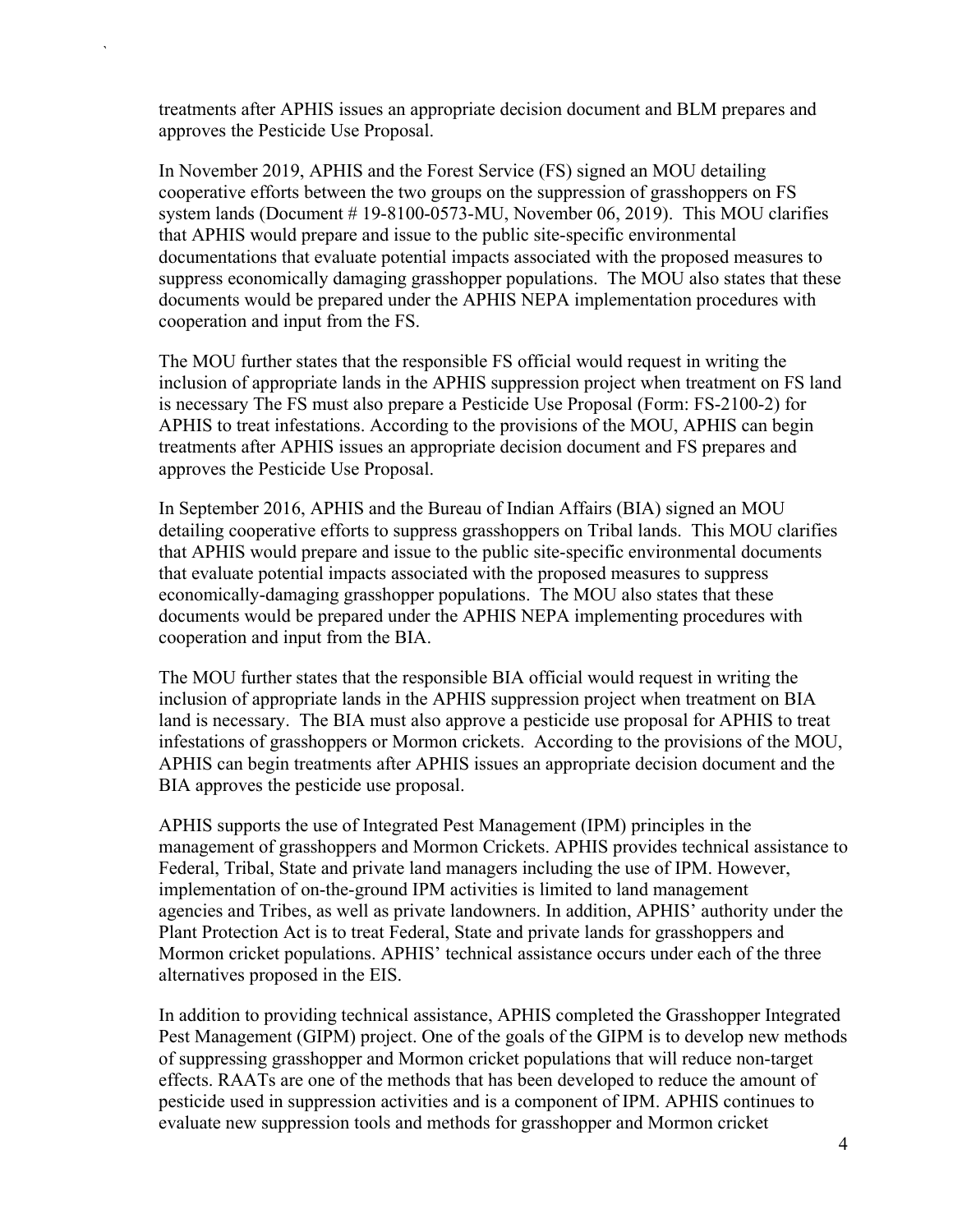populations, including biological control, and as stated in the EIS, will implement those methods once proven effective and approved for use in the United States.

### *C. About This Process*

`

<span id="page-8-0"></span>The NEPA process for grasshopper management is complicated by the fact that there is very little time between requests for treatment and the need for APHIS to act swiftly with respect to those requests. Surveys help to determine general areas, among the millions of acres where harmful grasshopper infestations may occur in the spring of the following year. Survey data provides the best estimate of future grasshopper populations, while short-term climate or environmental factors change where the specific treatments will be needed. Therefore, examining specific treatment areas for environmental risk analysis under NEPA is typically not possible. At the same time, the program strives to alert the public in a timely manner to its more concrete treatment plans and avoid or minimize harm to the environment in implementing those plans.

When treatments occur on Tribal lands the following caveat may explain the program's reticence to share site-specific treatment details in the Draft EA. Intergovernmental agreements between APHIS and cooperators with Tribal Nations may preclude disclosure of Tribal information to the public without the consent of the Tribal Administrator. Individuals may request information on the specific treatment areas on Tribal Lands from the individual Tribal Nations.

Public involvement under the CEQ Regulations for Implementing the Procedural Provisions of NEPA distinguishes federal actions with effects of national concern from those with effects primarily of local concern (40 CFR 1506.6). The grasshopper and Mormon cricket suppression program EIS was published in the Federal Register (APHIS-2016-0045), and met all applicable notice and comment requirements for a federal action with effects of national concern. This process provided individuals and national groups the ability to participate in the development of alternatives and provide comment. Our subsequent statebased actions have the potential for effects of local concern, and we publish them according to the provisions that apply to federal actions with effects primarily of local concern. This includes the USDA APHIS NEPA Implementation Procedures, which allows for EAs and findings of no significant impact (FONSIs) where the effects of an action are primarily of regional or local concern, to normally provide notice of publication in a local or area newspaper of general circulation (7 CFR 372.7(b)(3)). These notices provide potentially locally affected individuals an additional opportunity to provide input into the decisionmaking process. Some states, including Utah, also provide additional opportunities for local public involvement, such as public meetings. In addition, when an interested party asks to be informed APHIS ensures their contact information is added to the list of interested stakeholders.

APHIS uses the scoping process to enlist land managers and the public to identify alternatives and issues to be considered during the development of a grasshopper or Mormon cricket suppression program. Scoping was helpful in the preparation of the draft EAs. The process can occur formally and informally through meetings, conversations, or written comments from individuals and groups.

The current EIS provides a solid analytical foundation; however, it may not be enough to satisfy NEPA completely for actual treatment proposals. The program typically prepares a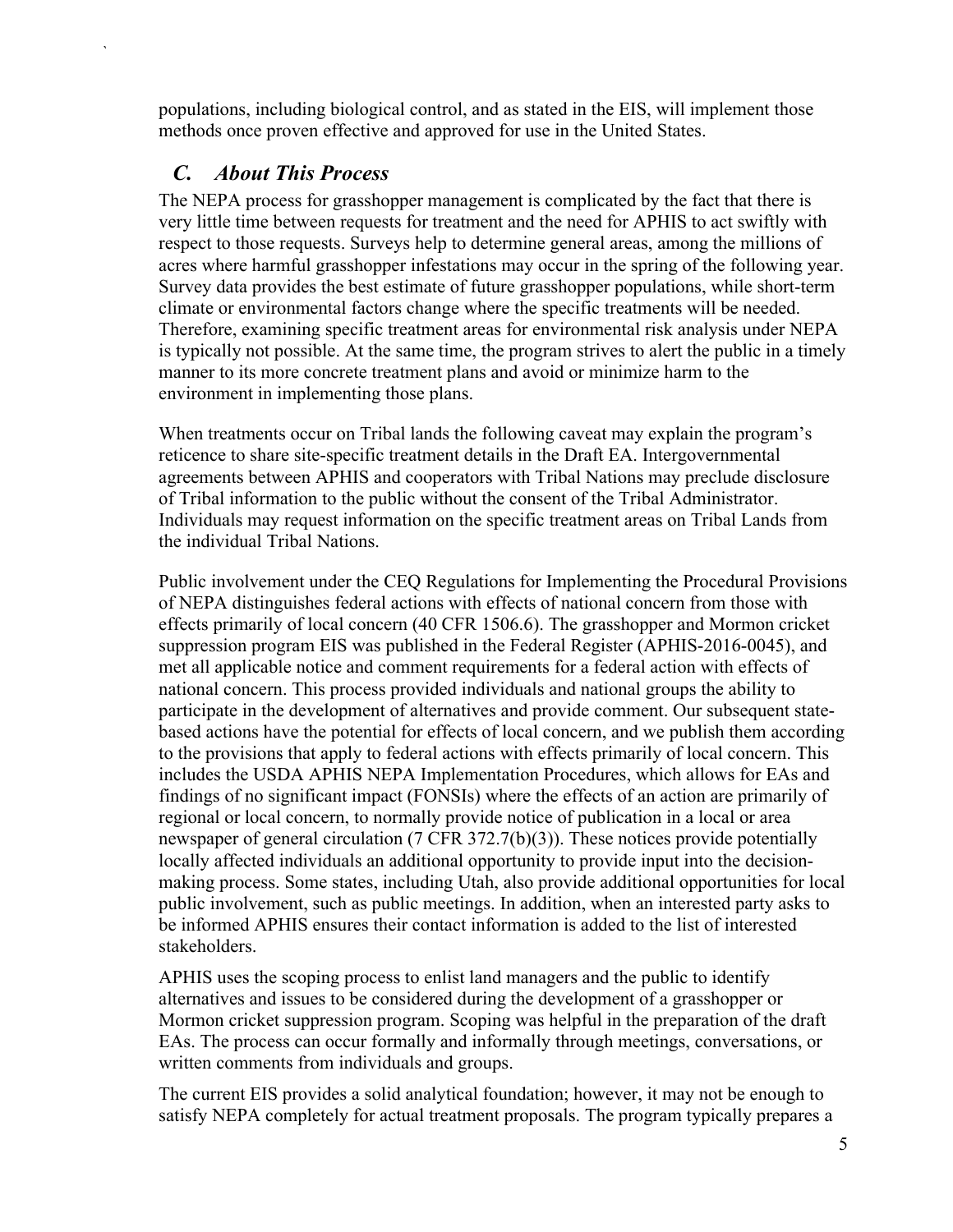Draft EA tiered to the current EIS for each of the 17 Western States, or portion of a state, that may receive a request for treatment. The Draft EA analyzes aspects of environmental quality that could be affected by treatments in the area where grasshopper outbreaks are anticipated. The Draft EA will be made available to the public for a 30-day comment period.

When the program receives a treatment request and determines that treatment is necessary, the specific site within the state will be evaluated to determine if environmental factors were thoroughly evaluated in the Draft EA. If all environmental issues were accounted for in the Draft EA, the program will prepare a Final EA and FONSI. Once the FONSI has been finalized copies of those documents will be sent to any parties that submitted comments on the Draft EA, and to other appropriate stakeholders. To allow the program to respond to comments in a timely manner, the Final EA and FONSI will be posted to the APHIS website. The program will also publish a notice of availability in the same manner used to advertise the availability of the Draft EA.

### <span id="page-9-0"></span>**II. Alternatives**

`

To engage in comprehensive NEPA risk analysis APHIS must frame potential agency decisions into distinct alternative actions. These program alternatives are then evaluated to determine the significance of environmental effects. The 2002 EIS presented three alternatives: (A) No Action; (B) Insecticide Applications at Conventional Rates and Complete Area Coverage; and (C) Reduced Agent Area Treatments (RAATs), and their potential impacts were described and analyzed in detail. The 2019 EIS was tiered to and updated the 2002 EIS. Therefore the 2019 EIS considered the environmental background or 'No Action' alternative of maintaining the program that was described in the 2002 EIS and Record of Decision. The 2019 EIS also considered an alternative where APHIS would not fund or participate in grasshopper suppression programs. The preferred alternative of the 2019 EIS allowed APHIS to update the program with new information and technologies that not were analyzed in the 2002 EIS. Copies of the complete 2002 and 2019 EIS documents are available for review at 1860 W. Alexander St., Suite B, West Valley City, UT 84119. These documents are also available at the Rangeland Grasshopper and Mormon Cricket Program web site, [http://www.aphis.usda.gov/plant-health/grasshopper.](http://www.aphis.usda.gov/plant-health/grasshopper)

All insecticides used by APHIS for grasshopper suppression are used in accordance with applicable product label instructions and restrictions. Representative product specimen labels can be accessed at the Crop Data Management Systems, Incorporated web site at [www.cdms.net/manuf/manuf.asp.](http://www.cdms.net/manuf/manuf.asp) Labels for actual products used in suppression programs will vary, depending on supply issues. All insecticide treatments conducted by APHIS will be implemented in accordance with APHIS' treatment guidelines and operational procedures, included as Appendix A to this Final EA.

This Fianl EA analyzes the significance of environmental effects that could result from the alternatives described below. These alternatives differ from those described in the 2019 EIS because grasshopper treatments are not likely to occur in most of Beaver, Garfield, Iron, Kane, Washington  $\&$ /or Wayne Counties, Utah, and therefore the environmental baseline should describe a no treatment scenario.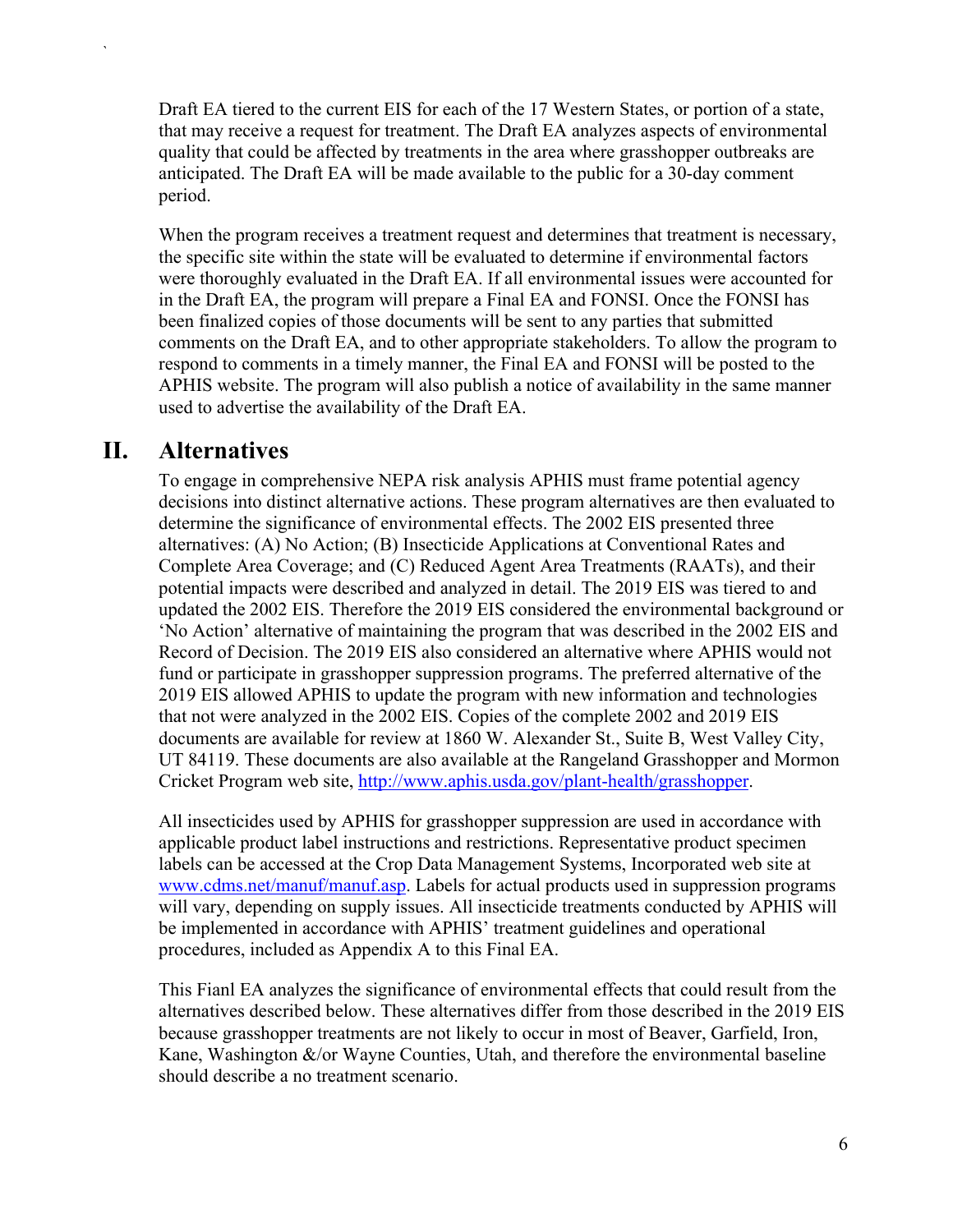### *A. No Suppression Program Alternative*

<span id="page-10-0"></span>`

Under Alternative A, the No Action alternative, APHIS would not conduct a program to suppress grasshopper infestations within Beaver, Garfield, Iron, Kane, Washington  $\&$ /or Wayne Counties. Under this alternative, APHIS may opt to provide limited technical assistance, but any suppression program would be implemented by a Federal land management agency, a State agriculture department, a local government, or a private group or individual.

### <span id="page-10-1"></span>*B. Insecticide Applications at Conventional Rates or Reduced Agent Area Treatments with Adaptive Management Strategy (Preferred Alternative)*

Under Alternative B, the Preferred Alternative, APHIS would manage a grasshopper treatment program using techniques and tools discussed hereafter to suppress outbreaks. The insecticides available for use by APHIS include the U.S. Environmental Protection Agency (USEPA) registered chemicals carbaryl, diflubenzuron, and malathion. These chemicals have varied modes of action. Carbaryl and malathion work by inhibiting acetylcholinesterase (enzymes involved in nerve impulses) and diflubenzuron inhibits the formation of chitin by insects. APHIS would make a single application per year to a treatment area and could apply insecticide at an APHIS rate conventionally used for grasshopper suppression treatments, or more typically as reduced agent area treatments (RAATs). APHIS selects which insecticides and rates are appropriate for suppression of a grasshopper outbreak based on several biological, logistical, environmental, and economical criteria. The identification of grasshopper species and their life stage largely determines the choice of insecticides used among those available to the program. RAATs are the most common application method for all program insecticides, and only rarely do rangeland pest conditions warrant full coverage and higher rates.

Typically, the decision to use diflubenzuron, the pesticide most commonly used by the program, is determined by the life stage of the dominant species within the outbreak population. Diflubenzuron can produce 90 to 97% grasshopper mortality in nascent populations with a greater percentage of early instars. If the window for the use of diflubenzuron closes, as a result of treatment delays, then carbaryl or rarely malathion are the remaining control options. Certain species are more susceptible to carbaryl bait, and sometimes that pesticide is the best control option.

The RAATs strategy is effective for grasshopper suppression because the insecticide controls grasshoppers within treated swaths while conserving grasshopper predators and parasites in swaths not directly treated. RAATs can decrease the rate of insecticide applied by either using lower insecticide concentrations or decreasing the deposition of insecticide applied by alternating one or more treatment swaths. Both options are most often incorporated simultaneously into RAATs. Either carbaryl, diflubenzuron or malathion would be considered under this alternative, typically at the following application rates:

- 8.0 fluid ounces (0.25 lb a.i.) of carbaryl ULV spray per acre;
- 10.0 pounds (0.20 lb a.i.) of 2 or 5 percent carbaryl bait per acre;
- 0.75 or 1.0 fluid ounce (0.012 lb a.i.) of diflubenzuron per acre; or
- 4.0 fluid ounces (0.31 lb a.i.) of malathion per acre.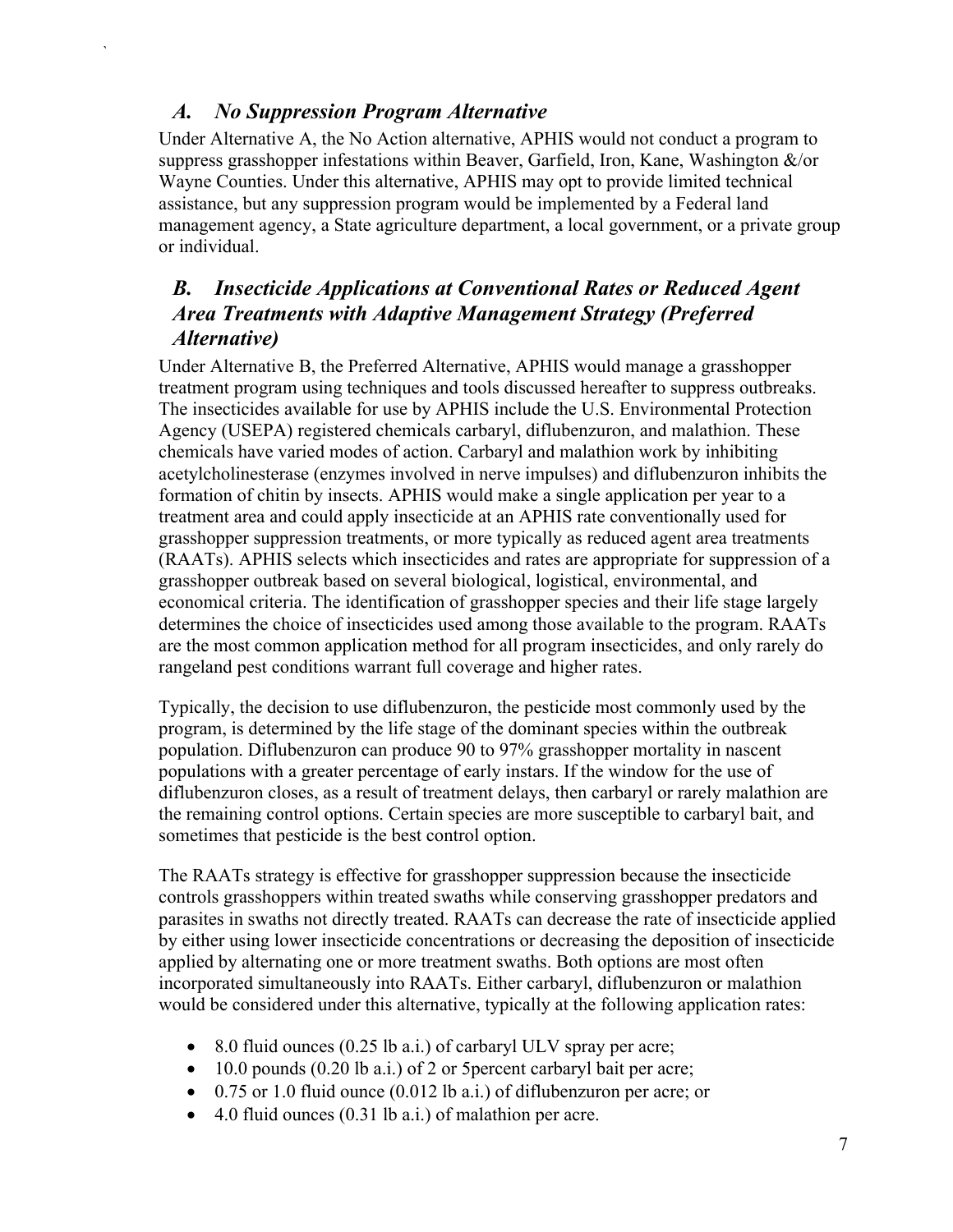The width of the area not directly treated (the untreated swath) under the RAATs approach is not standardized. The proportion of land treated in a RAATs approach is a complex function of the rate of grasshopper movement, which is a function of developmental stage, population density, and weather (Narisu et al., 1999, 2000), as well as the properties of the insecticide (insecticides with longer residuals allow wider spacing between treated swaths). Foster et al. (2000) left 20 to 50% of their study plots untreated, while Lockwood et al. (2000) left 20 to 67% of their treatment areas untreated. Currently the grasshopper program typically leaves 50% of a spray block untreated for ground applications where the swath width is between 20 and 45 feet. For aerial applications, the skipped swath width is typically no more than 20 feet for malathion, 100 feet for carbaryl and 200 feet for diflubenzuron. The selection of insecticide and the use of an associated swath widths is site dependent. Rather than suppress grasshopper populations to the greatest extent possible, the goal of this method is to suppress grasshopper populations to less than the economic infestation level.

`

Applicators ensure that pesticides are sprayed only in the treatment blocks. For example: Contractors' use of Trimble GPS Navigation equipment (e.g., Sat-loc or Ag-Nav) is used to navigate and capture shapefiles of the treatment areas. All sensitive sites are buffered out of the treatment area using the navigation equipment or flagging, which is highly visible to the applicator. In addition, APHIS personnel monitor all project activities to help contractors maintain treatment integrity. All sensitive sites are reviewed in the daily briefing with APHIS personnel and the applicator working on the treatment site.

Typical treatment decisions result from consultations between APHIS personnel and land managers to determine the best economically and biologically-sound strategy to protect impacted range and wildlife resources. Treatment designs attempt to include as much of the grasshopper or Mormon cricket infestation as possible in order to minimize re-infestation potential. RAATs is always implemented in Utah in order to reduce treatment costs and environmental exposure.

For example, an aerial spray project took place in Millard and Beaver Counties, Utah to suppress an infestation of Mormon crickets which threatened private agricultural areas and BLM-managed and state range forage. The total project area included nearly 21,000 acres and took place in early June of 2012. APHIS and BLM range specialists determined to apply Dimilin (diflubenzuron) at 1 ounce per acre at 50% RAATs coverage to suppress the cricket infestation of 2 or more per square yard. Due to the implementation of the RAATs method, more than 10,000 acres within the block remained untreated.

Utah recognizes no minimum treatment area to suppress grasshoppers or Mormon crickets so long as the objective to protect range forage and sensitive species is achieved. Normally larger blocks are needed to encompass entire infestations, but small incipient populations which threaten sensitive resources may be treated.

#### **The typical suppression treatment design will be 1.0 ounce of diflubenzuron per acre applied at 50% coverage.**

Insecticide applications at conventional rates and complete area coverage, is an approach that APHIS has used in the past but is currently uncommon. Under this alternative, carbaryl,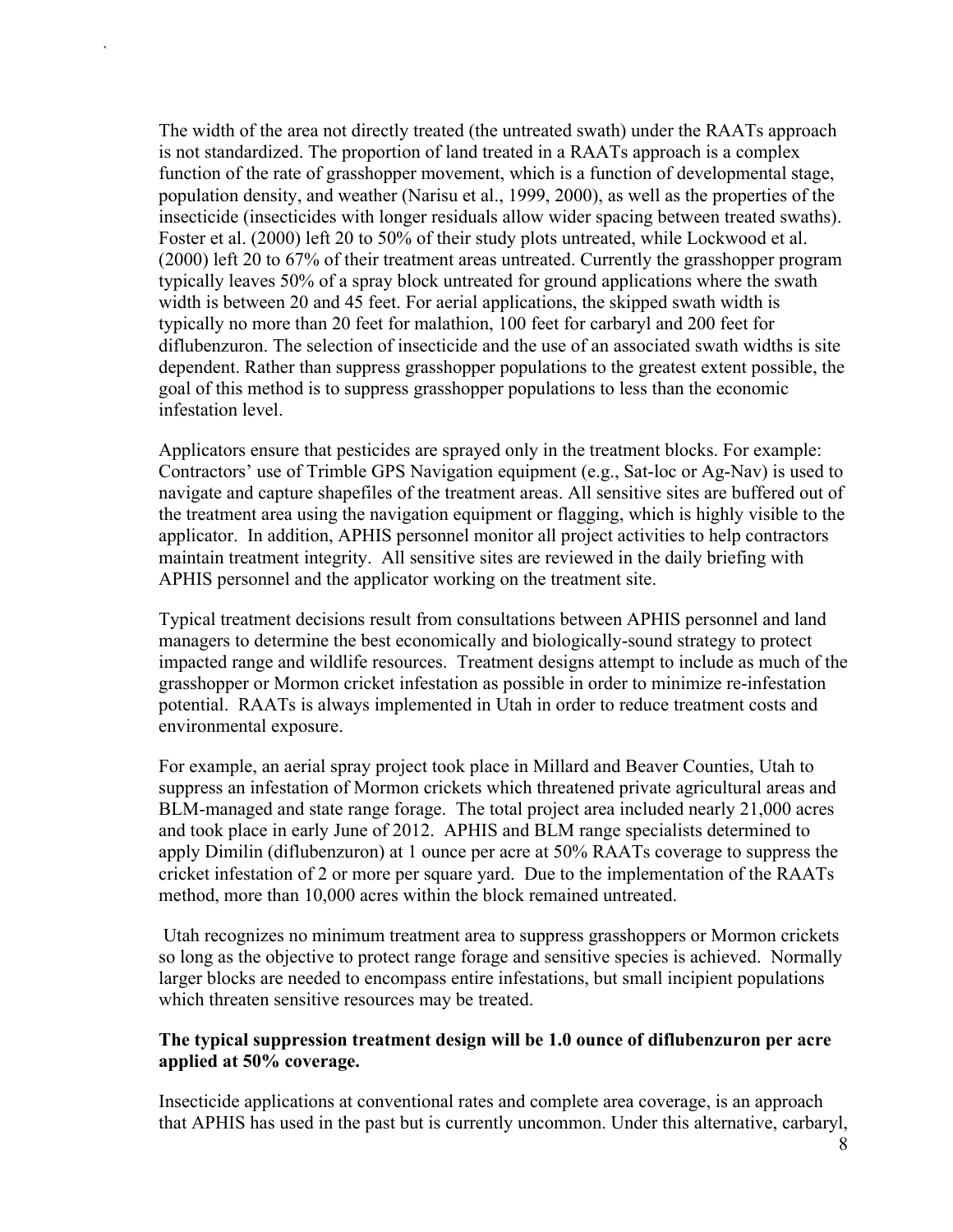diflubenzuron or malathion would cover all treatable sites within the designated treatment block per label directions. The application rates under this alternative are typically at the following application rates:

- 16.0 fluid ounces (0.50 lb a.i.) of carbaryl spray per acre;
- 10.0 pounds (0.50 lb a.i.) of 5 percent carbaryl bait per acre;
- 1.0 fluid ounce (0.016 lb a.i.) of diflubenzuron per acre; or
- 8.0 fluid ounces  $(0.62 \text{ lb a.i.})$  of malathion per acre.

`

The potential generalized environmental effects of the application of carbaryl, diflubenzuron, and malathion, under this alternative are discussed in detail in the 2019 EIS. A description of anticipated site-specific impacts from this alternative may be found in Part IV of this document.

PPQ S&T at times will be conducting experimental grasshopper treatments not categorically excluded from NEPA analysis and within the suppression program area covered under this EA. However, there are currently none planned for 2021.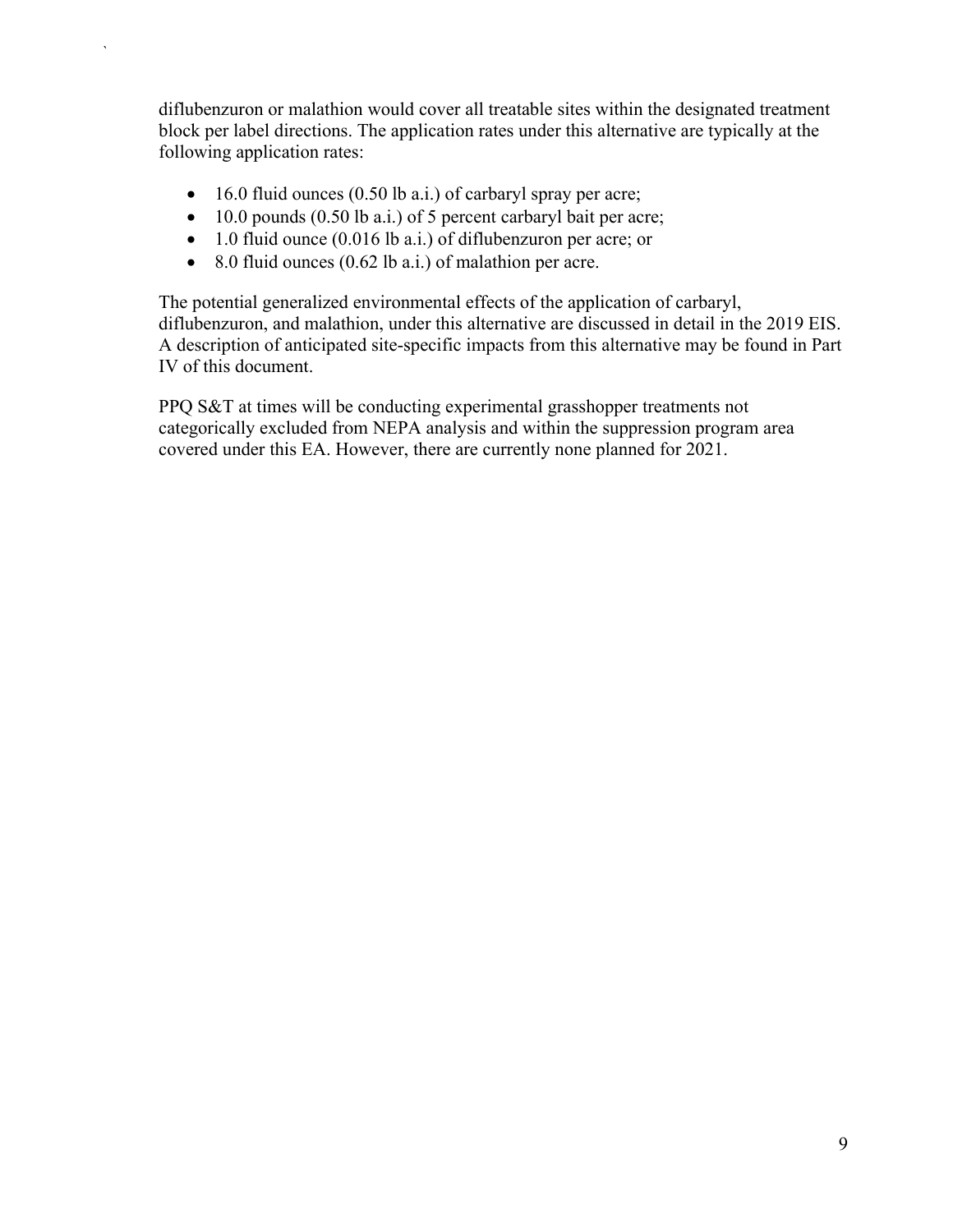### <span id="page-13-1"></span><span id="page-13-0"></span>**III. Affected Environment**

`

#### *A. Description of Affected Environment*

The proposed suppression program area included in this EA encompasses 11,316,243 acres (17,682 sq. miles) within south central Utah. This represents 21 % of the land in Utah. Approximately 79.6% of the land within the six-county area is classified as federal; 6.6% of the acreage is state; and the remaining 13% of the land is private.

Beaver and Iron Counties are characteristic of the basin and range province of the Intermountain West. Broad, relatively flat alluvial valley floors characterize the area with elevations of 5,000 to 6,000 feet, bordered by mountain ranges. Most of the area drains into the Great Basin. These two counties include some higher elevation mountain ranges, foothills and lowland areas of native and improved rangeland, irrigated pastures, cropland and some orchards.

Kane, Garfield and Wayne Counties are within the Colorado Plateau Province and ranges from the Canyonlands Section in the east to the High Plateaus Section in the west. The Canyonlands Section has been deeply carved by the Colorado River and its tributaries. Sheer-walled canyons, cliffs, low plateaus, mesas, buttes and badlands characterize the area including the Henry Mountains, Circle Cliff uplands and Kaiparowitz Plateau. The High Plateaus Section borders the Canyonlands and is distinguished by a series of escarpments and cliffs including the Chocolate Vermillion, White, gray, Pink and Black Cliffs. Elevations range from less than 2,500 feet along the Colorado River to the 11,615 foot Mt. Ellen. The landscape consists of high mountains, forested plateaus, desert plateaus, basins and canyons, alluvial slopes, flood plains, toe slopes, terraces and breaks, slick rock and sand dunes.

The six-county area is semi-arid with an average rainfall of 6 to 10 inches in the lowlands and 20 to 25 inches in the higher mountain elevations. Precipitation is equally divided between winter Pacific storms and summer thundershowers. The climate is characterized by low relative humidity, rapid evaporation, generally clear skies and daily and annual fluctuations in temperatures (i.e. cold winters, hot summers). The average number of frost free days at the lower elevations is 80-180 days.

The soils of Beaver and Iron Counties vary with elevations, precipitation and vegetation. The fertile, agricultural land of Beaver County is mainly sandy loam. The desert soils are alluvial, with little soil development or leaching of soluble salts. The mountainous areas contain gravelly, stony soils, also often containing high clay content. Some of these soils are in a critical erosion class. Throughout Kane, Garfield and Wayne Counties the soil types include fine sand, fine sandy loam, sandy loam, clay, sandy clay loam, gravelly loam and gravelly fine sandy loam.

The native vegetation of Beaver and Iron Counties consists primarily of sagebrush, desert shrub communities, pinyon pine, natural grassland and mountain shrub and woodland communities at higher elevations. The wet north mountain slopes support aspen, conifers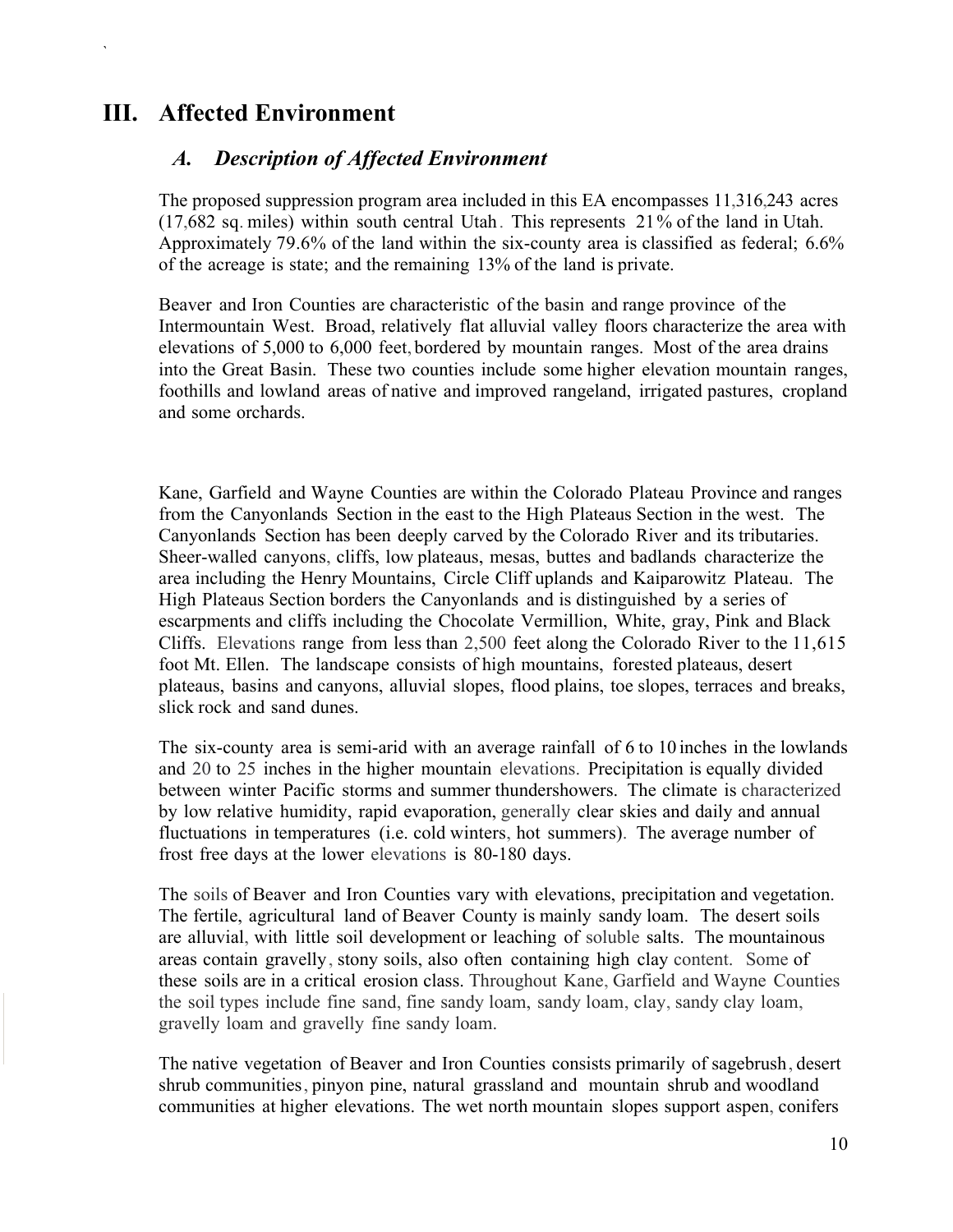and shrubs. The agriculturally important vegetation is natural and improved rangeland for sheep and cattle and irrigated crops of alfalfa, silage and small grains.

`

Vegetative types within Kane, Garfield and Wayne Counties range from subalpine and mixed conifers such as spruce, white fir and Douglas fir at the higher elevations to ponderosa pine, pinyon -juniper, serviceberry, cliffrose, aspen, mountain mahogany, Gambel oak, big sage, Mormon tea, four wing salt bush, globe mallow, blue gramma, black gramma, sand drop seed, galleta, rabbitbrush, cactus, Indian rice grass, black brush and other grasses and forbs. Sagebrush and pinyon-juniper generally occupy intermediate elevations. Most of the vegetative types in this three-county area are not conducive to large grasshopper/Mormon cricket population outbreaks. Agricultural lands threatened by outbreaks of grasshoppers and crickets are primarily devoted to alfalfa and some small grains as well. Small orchards and gardens are common around homes.

The cropland area just south of Kanab range in Kane County is adjacent to sagebrush. The cropland areas just north of the Vermillion Cliffs east of Kanab are bordered by pinyon juniper and sagebrush. The cropland around Tropic to Henrieville area is bordered by pinyon-juniper, sagebrush, some barren lands, desert shrub and grass. The croplands near Escalante are bordered primarily by pinyon-juniper with some sagebrush and grass in the bottoms. The area near Fremont south and east to Grover is bordered primarily by sagebrush with some pinyon-juniper.

Within Beaver, Iron, Kane, Garfield and Wayne Counties, surface water resources consist of Powell, Barney, Green, Philo and Roundy lakes; Minersville Reservoir; Colorado, Freemont, Paria, Escalante, Beaver and Sevier Rivers; East Fork of the Virgin River and numerous creeks, lakes, springs, seeps and small ponds. Most drainages are ephemeral, flowing only after periods of extended or intensive rainfall. The water resources provide adequate water for wildlife and domestic livestock use as well as wildlife habitat and excellent recreation. Mountain springs and wells supply Beaver, Minersville, Greenville and other communities in these counties. The ground water reserves are in good condition and are not currently being depleted. These and all other waters are protected with buffer zones for water outlined in the operational procedures.

Major croplands in Beaver, Iron, Washington Kane, Garfield and Wayne Counties occur as follows. There are 37 crop protection sites in Beaver County and 3 in Iron County, totaling 7,000 acres. In Beaver County, major croplands under consideration are as follows: agricultural lands in the area surrounding the town of Beaver from Manderfield and west to Greenville; west of Minersville Reservoir; lands associated with Minersville. The area north and west of Milford, the Wah Wah Valley north of Hwy 21 and the southern end of Pine Valley. In Iron County these lands are in the western portion of the Escalante Desert between Beryl and Modena on the north and Newcastle on the south.

Major croplands in Kane County are south of Kanab, both south and north of Hwy 89, also Johnson Wash and Skutumpah Creek and south of Cannonville. Garfield County has croplands west and southwest of Escalante, near Cannonville, Henrieville and Tropic, and northwest of Hilldale to southeast of Panguitch. Major croplands in Wayne County occur near Fremont, Lyman, Loa, Bicknell, Teasdale, Torrey and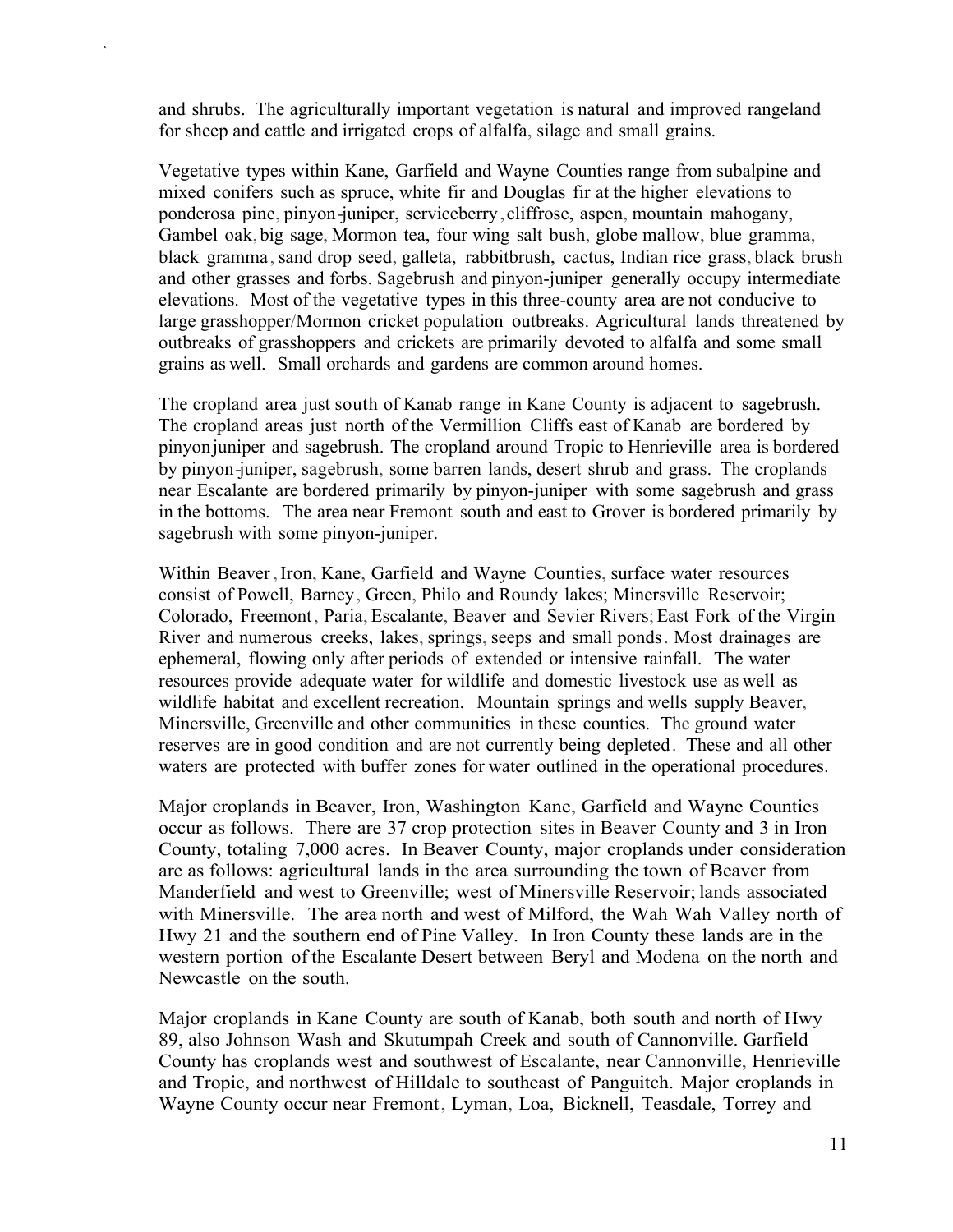Grover. The Washington County area that is covered by this EA will include 536,986 acres of land managed by the Bureau of Land Management, 101,040 acres of state land, 255,060 acres of private,

27,890 acres of tribal lands, 143,605 acres of Park Service land and 425,285 acres of lands managed by the U.S. Forest Service. Approximately 92,019 acres of designated desert tortoise habitat will be excluded, and no APHIS treatments will be considered therein.

(See Appendix B for relevant maps.)

### <span id="page-15-1"></span><span id="page-15-0"></span>**IV. Site-Specific Considerations**

#### **1. Human Health**

`

The major population centers within Beaver, Garfield, Iron, Kane, Washington and Wayne Counties are sparse. The total population of the six counties is approximately 246,580 (less than five percent of the entire population of Utah).

Beaver County has a population of nearly 6,600, and the county seat is the town of Beaver with a population of roughly 3,100 which have access to Beaver Valley Hospital. Notable recreation areas include the American Discovery Trail which traverses the county through Beaver and Minersville; Elk Mountain which is home to Eagle Point ski area; Fishlake National Forest and Rock Corral Recreation Area which is an area of geologic interest managed by the BLM.

Garfield County has a population of a little more than 5,000. The county seat is Panguitch with a population of about 1,695 and where Garfield Memorial Hospital is located. Other communities include Antimony, Bryce Canyon City, Boulder, Cannonville, Escalante, Hatch, Henrieville and Tropic. Recreational areas in the vicinity include Bryce Canyon National Park, Canyonlands National Park, Capitol Reef National Park, Dixie National Forest, Escalante Petrified Forest, Fishlake National Forest, Glen Canyon National Recreation Area, Grand Staircase-Escalante National Monument and Mammoth Cave.

Iron County has a population of about 52,780, and its county seat is Parowan with a population of around 3,100. Cedar City has the largest population (a little over 33,000), and other communities include Beryl Junction, Brian Head, Cedar Highlands, Enoch, Hamiltons Fort, Hamlin Valley, Kanarraville, Lund, Newcastle, Modena, Old Irontown, Newcastle, Paragonah and Summit. Valley View Medical Center in Cedar City is the only hospital in the county. Recreational areas include Brian Head Ski Resort, Dixie National Forest, Fishlake National Forest, Three Peaks Recreation Area and Woods Ranch Recreation Area.

Kane County has a population of around 7,700, and its county seat and largest town is Kanab with a population of nearly 4,800. Other communities in the county include Alton, Big Water, Glendale and Orderville. Kane County Hospital is located in Kanab. Recreational areas include Bryce Canyon National Park, Coral Pink Sand Dunes State Park, Dixie National Forest, Glen Canyon National Recreation Area, Lake Powell and Navajo Lake.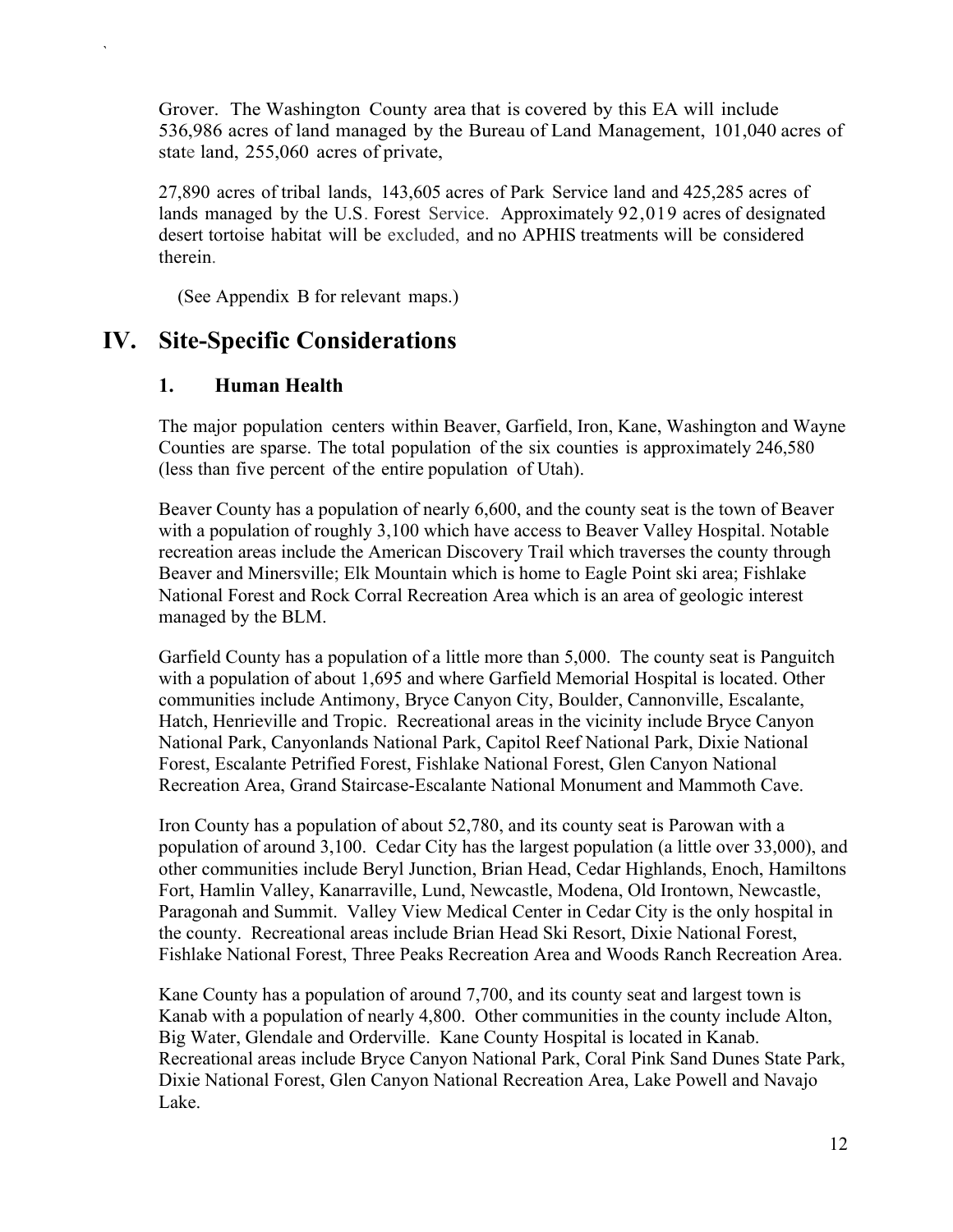Washington County has a population of about 171,800, and its county seat and largest city is Saint George with a population of about 86,000. Other communities in the county include Central, Enterprise, Gunlock, Hurricane, Ivins, La Verkin, Pine Valley, Rockville, Santa Clara, Springdale, the Shivwits Band of Paiutes Indian Reservation and Veyo. Dixie Regional Medical Center is the major hospital in Washington County. Recreational areas include Beaver Dam Wash National Conservation Area, Dixie National Forest, Quail Creek State Park, Red Cliffs National Conservation Area, Sand Hollow State Park, Snow Canyon State Park and Zion National Park.

Wayne County has a population of around 2,700, and its county seat and largest town is Loa with a population of about 600.

The 2002 EIS and 2019 EIS contains detailed hazard, exposure, and risk analyses for the chemicals available to APHIS. Impacts to workers and the general public were analyzed for all possible routes of exposure (dermal, oral, inhalation) under a range of conditions designed to overestimate risk. The operational procedures and spraying conditions examined in those analyses conform to those expected for operations. The following discussion summarizes the hazards, potential exposure, and risk to workers and the general public for operations in Utah. Operational procedures identified in Appendix A would be required in all cases and further mitigation measures are identified in this section, as appropriate.

No treatment will occur over congested areas, recreation areas, or schools and if appropriate, a buffer zone will be enacted and enforced.

Groundwater wells are a major source of domestic water supplies. Groundwater and surface water are the major rural and livestock water source. No impact is anticipated. Strict adherence to label requirements and USDA treatment guidelines (Appendix A) will be followed regarding treatments bordering open surface waters.

Malathion and carbaryl are cholinesterase inhibitors. Cholinesterases (including AChE) are enzymes that function at the nerve synapse. The nerve synapse is the point where information in the form of electrical impulses is relayed or transmitted by chemical messengers (called transmitters) from one nerve cell to another. Cholinesterase then inactivates or destroys the transmitter chemical (like acetylcholine) after it completes its job, otherwise the transmitter would continue indefinitely and precise control of the enervated tissue (muscle or organ) would be lost. Refer to the 2015 guidelines (Appendix A) for further information on mitigating exposure to cholinesterase inhibitors.

No human health effects are likely from exposure to diflubenzuron if it is used according to label instructions. A human exposure assessment was done in detail for diflubenzuron and can be found in APHIS's "Chemical Risk Assessment for Diflubenzuron Use in Grasshopper Cooperative Control Program".

#### <span id="page-16-0"></span>**2. Nontarget Species**

`

Upland game species which occur in the area include sage grouse, ruffed grouse, blue grouse, chukar partridge, quail and ring-necked pheasant.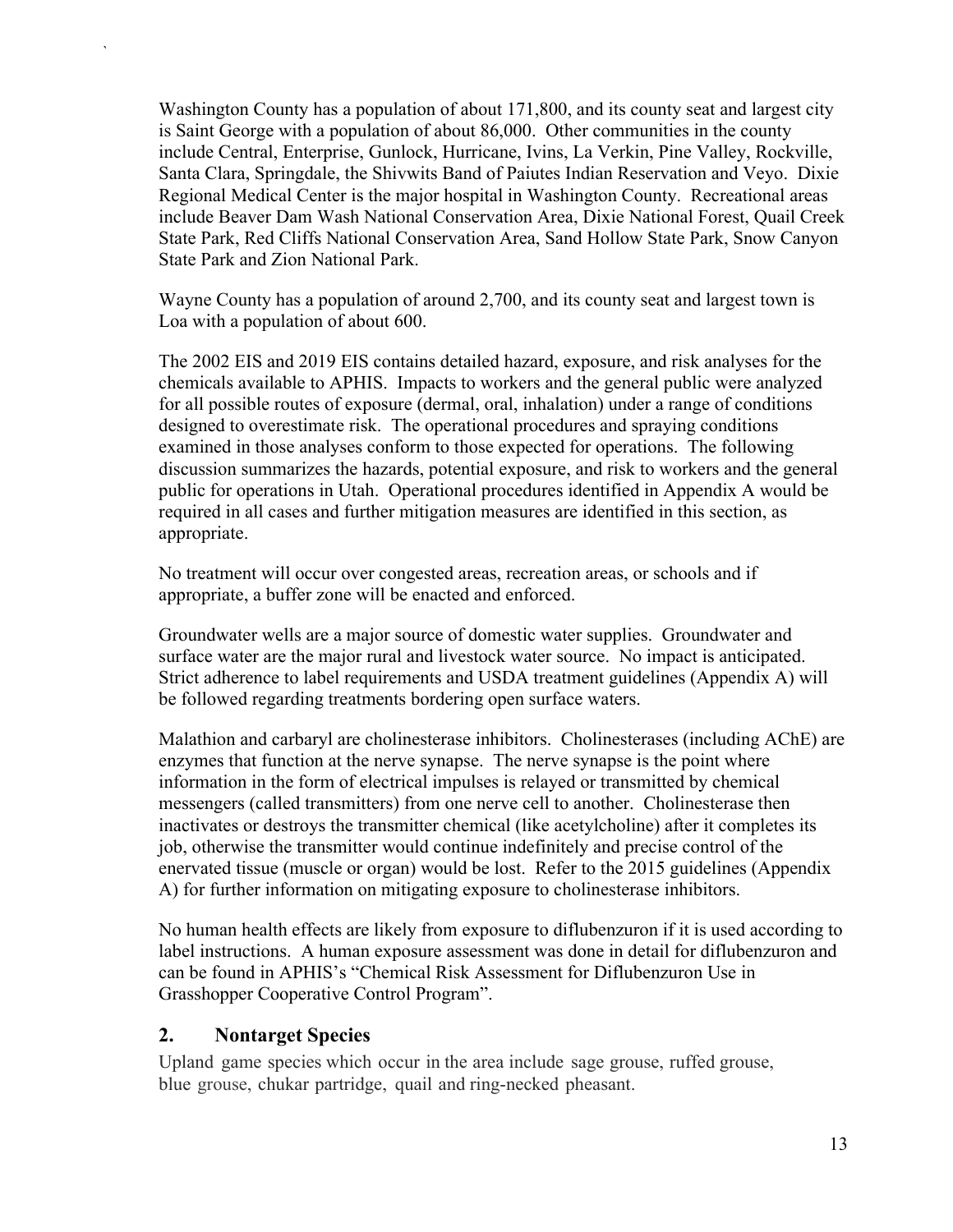Waterfowl, shorebirds and waders occur in wetland/marsh habitats. Game fish (trout and catfish) are known to inhabit the aquatic areas. Mule deer, elk, antelope, mountain lion, black bear, coyote, rabbits, Gambel's quail, mourning dove, band tailed pigeon, coot and snipe also occur within the combined five- county area.

Candidate species for federal listing, state-listed species and/or other sensitive species identified by state or federal agencies within the area include: the white-faced ibis, long-billed curlew, western snowy plover, least chub, mountain plover, Arizona Bell's vireo, Merriman's kangaroo rat, Williamson's sapsucker, Lewis' woodpecker, Grace's warbler, Mexican vole, western, burrowing owl, ferruginous hawk, Swainson's hawk, western bluebird and the purple martin.

#### <span id="page-17-0"></span>**3. Socioeconomic Issues**

`

Recreation use is moderate over most of the affected area. There are several dispersed camping sites. Hunting seasons increase recreation use in the form of dispersed camping and general hunting activity. Hunting season occurs later in the year during a time when grasshopper and cricket populations have begun to dwindle such that fewer insects are present. Hunters probably will not be affected. ATV use is fairly prevalent throughout.

The presence of high densities of grasshoppers or Mormon crickets will result in fewer people engaging in recreational activities during the spring and summer within the affected areas. High insect densities in a campsite detract considerably from the quality of the recreational experience. Crickets tend to get into unsecured tents and food.

The quality of the recreational experience forATV users and horseback riders also will be indirectly impaired by high densities of grasshoppers and/or crickets. Such numbers crossing roads and trails are killed by vehicle traffic, leaving wind rows of dead insects in the travel way as well as providing a vehicular safety hazard by leaving slick residues on local roads.

People who normally recreate in areas that are heavily infested will likely relocate to areas that are not infested. Displacement of users will be more of an inconvenience to the public than an actual effect on the recreational values of the area. Displacement will also increase pressure on other public lands as people move to new locations to camp and to engage in other recreational activities. Social capacity tolerances will be impacted. The potential for user

conflict will increase, in particular as motorized recreationists displace to other already heavily used areas. Such locations will experience more pressure and may experience site degradation. Areas currently not impacted or used by dispersed campers may become subjected to use and development as people look for areas for recreation which are not infested with insects.

Small towns near the affected areas receive limited business from recreationists who visit public lands. Many local gas stations/public stores rely fairly heavily on summer business to support their operations.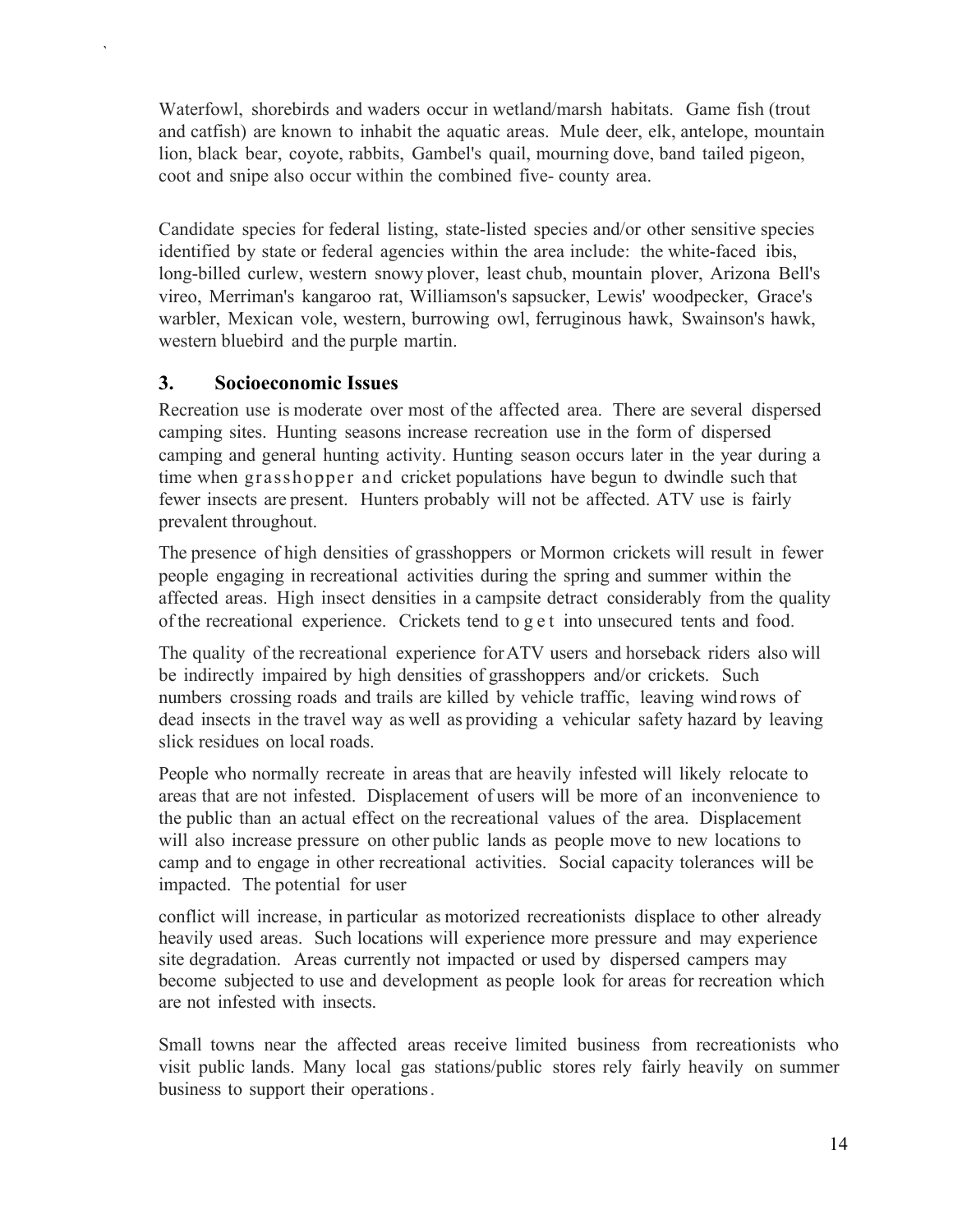Livestock grazing is one of the main uses of most of the affected area, which provides summer range for ranching operations. Permittees may run cattle, sheep and/or horses for a season that runs generally from the first of June to the end of September, weather and vegetation conditions permitting.

`

A substantial threat to the animal productivity of these rangeland areas is the proliferation of grasshopper/Mormon cricket populations. These insects have been serious pests in the Western States since early settlement. Weather conditions favoring the hatching and survival of large numbers of insects can cause outbreak populations, resulting in damage to vegetation. The consequences may reduce grazing for livestock and result in loss of food and habitat for wildlife.

Livestock grazing on public lands contributes important cultural and social values to the area. Intertwined with the economic aspects of livestock operations are the lifestyles and culture that have co-evolved with Western ranching. Rural social values and lifestyles, in conjunction with the long heritage of ranching and farming continue to this day, dating back to the earliest pioneers in Utah, who shaped the communities and enterprises that make up much of the state. The rural Western lifestyle also contributes to tourism in the area, presenting to travelers a flavor of the West through tourist-oriented goods and services, photography of sheep bands or cattle in pastoral settings and scheduled events. .

Ranchers displaced from public lands due to early loss of forage from insect damage will be forced to search for other rangeland, to sell their livestock prematurely or to purchase feed hay. This will affect other ranchers (non- permittees) by increasing demand, and consequently, cost for hay and/or pasture in the area. This will have a beneficial effect on those providing the hay or range, and a negative impact on other ranchers who use these same resources throughout the area. In addition, grazing on private lands resulting from this impact will compound the effects to vegetation of recent drought conditions over the last six years (e.g., continual heavy utilization by grasshoppers/crickets, wildlife and wildfire), resulting in longer-term impacts (e.g., decline or loss of some preferred forage species) on grazing forage production on these lands.

The lack of treatment would result in the eventual magnification of grasshopper/Mormon cricket problems resulting in increased suppression efforts, increased suppression costs and the expansion of suppression needs onto lands where such options are limited. For example, control needs on crop lands where chemical options are restricted because of pesticide label restrictions.

Under the no action alternative, farmers would experience economic losses. The suppression of grasshoppers and/Mormon crickets in the affected area would have beneficial economic impacts to local landowner, farmers and beekeepers. Crops near infested lands would be protected from devastating migrating hordes, resulting in higher crop production; hence, increased monetary returns.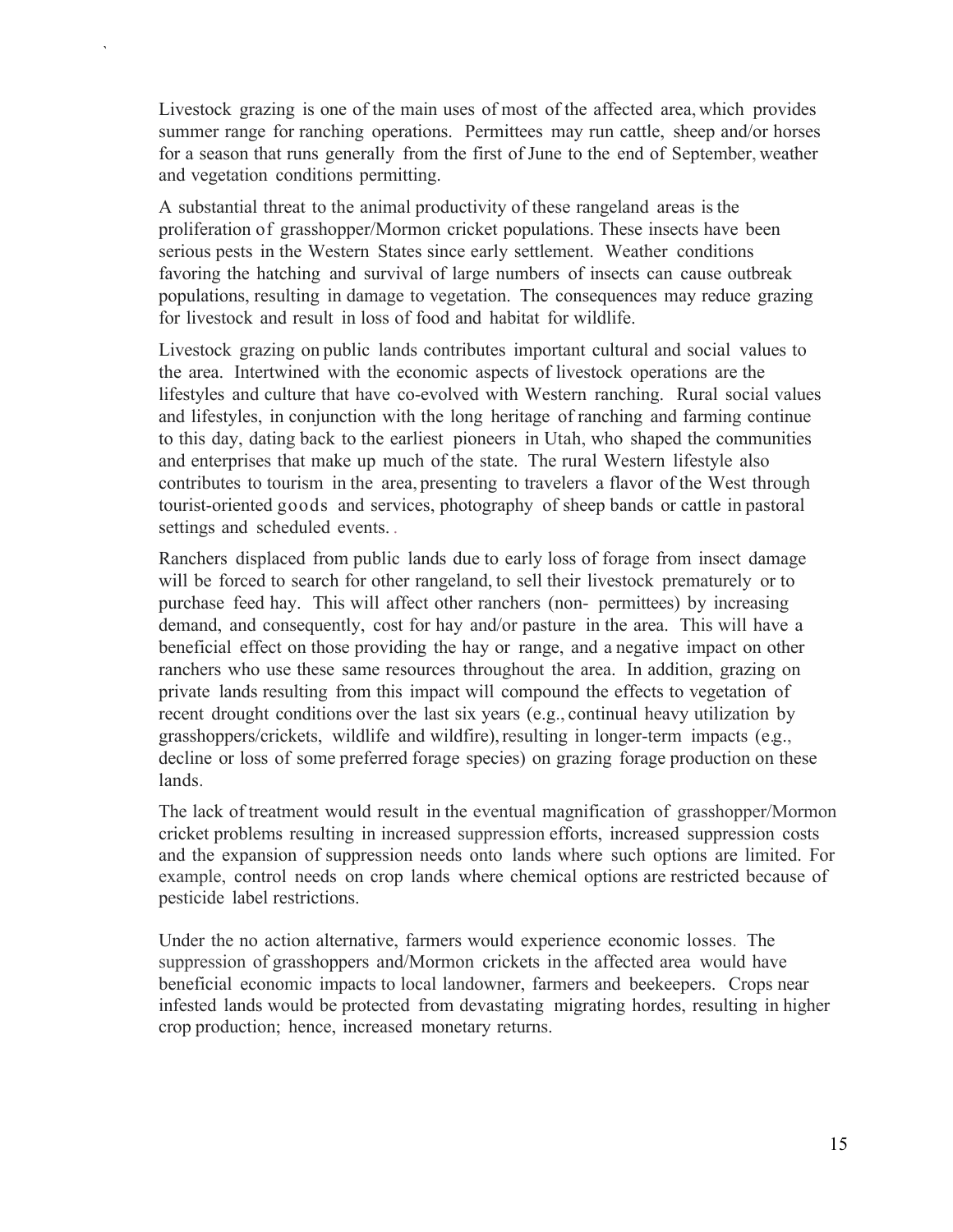#### **4. Cultural Resources and Events**

<span id="page-19-0"></span>`

Federal and state public lands that are part of the region's visual and cultural resources include the Canyonlands National Park, Glen Canyon National Recreation Area, Fishlake National Forest, Zion National Park, Cedar Breaks National Monument, C ap I t o 1 Reef National Park, Bryce Canyon National Park and the Dixie National Forest. State parks within the area include: Minersville, Coral Pink Sand Dunes, Grand Staircase Escalante National Monument and the Anasazi Indian Village State Parks.

A variety of activities have occurred throughout the area of concern that affect cultural resources. These activities and any cumulative impacts associated with them will occur regardless of whether or not grasshoppers/Mormon crickets are treated.

Use of motorized equipment off existing roads could impact surface artifacts by damaging them or displacing them in their overall juxtaposition with other artifacts. Maintaining the integrity of a historical site is important to understanding the significance of the site and the artifacts found therein. Non-treatment of infested land will likely later result in more intensive and extensive treatment of that infested land. Most of the non-public lands that will be affected have already been heavily disturbed and any artifacts on them likely impacted. Consequently, it is unlikely that additional treatments will result in additional impacts on cultural properties.

With no treatment of grasshoppers or crickets on public lands, aerial application of insecticides off public lands will likely increase. Though this should not disturb or displace cultural artifacts, carrying agents in the spray could damage artifacts (USDA, APHIS EIS, 2002, p. 71). However, most if not all the areas likely to be treated have been heavily disturbed in the past, and any artifacts on them likely impacted. Consequently, it is unlikely that these aerial treatments will result in additional impacts on cultural properties.

Motorized vehicles (pick-up trucks and/or ATV's) may be used to treat portions of the affected areas. This will create a risk of impacting cultural properties. The risk is small given that the off-road use of vehicles will create only minor soil disturbance, and the areas involved are not likely to contain significant sites of which public officials are not already aware. Known sites will be avoided to mitigate impacts. Any sites located during treatment activities will be reported, then avoided during continuing operations. Past similar grasshopper/cricket treatments throughout the state have not resulted in any known impacts to cultural properties.

In addition to the treatments proposed under this alternative, a broad variety and number of activities throughout the project area could affect, or have affected, cultural resources. These activities and any cumulative impacts associated with them will occur, regardless of whether or not grasshoppers/crickets are treated. No direct, indirect or change in cumulative impacts on cultural resources in the area will occur due to implementation of the treatment alternative.

To ensure that historical or cultural sites, monuments, buildings or artifacts of special concern are not adversely affected by program treatments, APHIS will confer with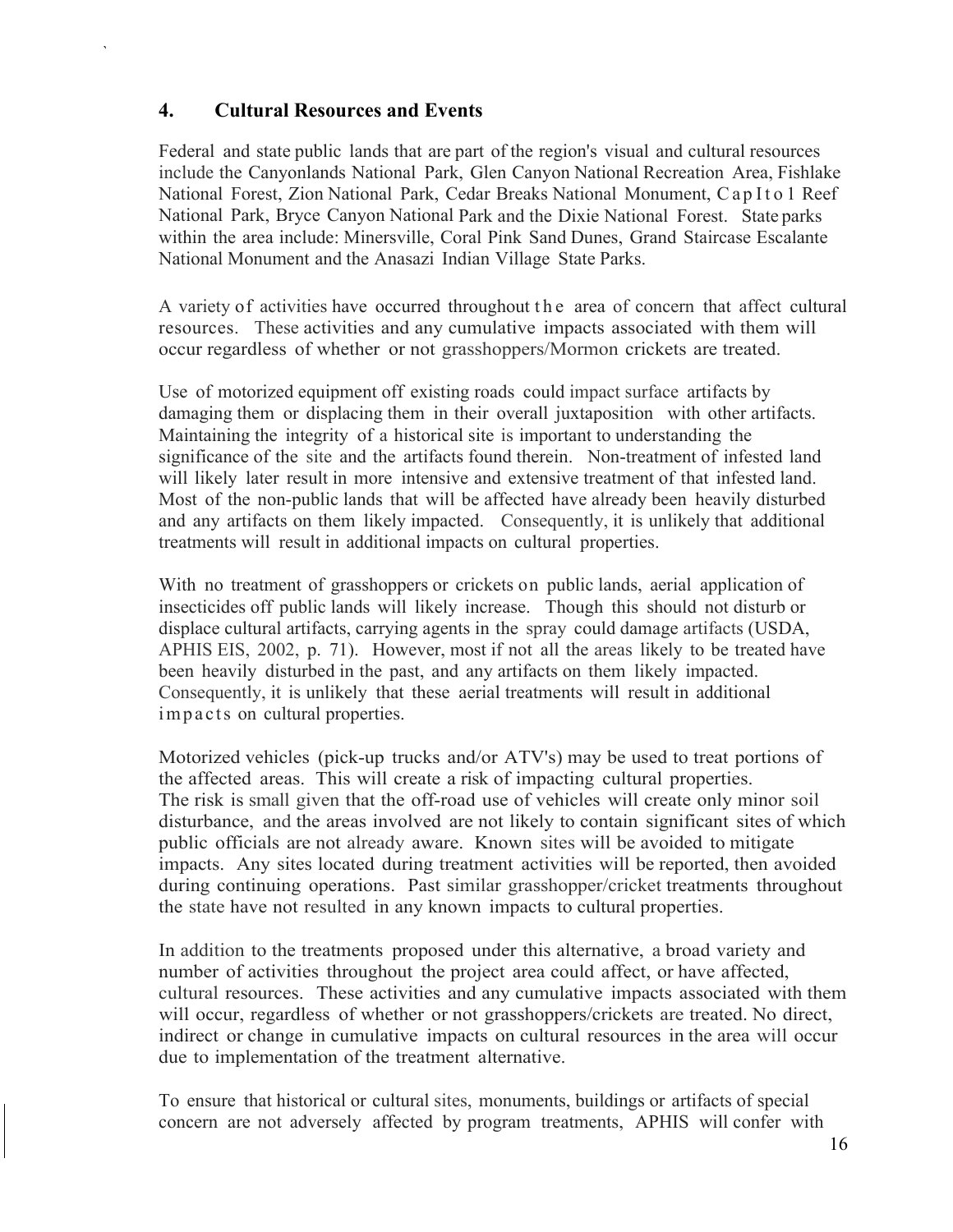BLM, Forest Service or other appropriate land management agency on a local level to protect these areas of special concern. APHIS also will confer with the appropriate tribal authority and with the BIA office at a local level to ensure that the timing and location of planned program treatments do not coincide or conflict with cultural events or observances, such as sun dances, on tribal lands.

#### <span id="page-20-0"></span>**5. Special Considerations for Certain Populations**

`

#### **a) Executive Order No. 12898, Federal Actions to Address Environmental Justice in Minority Populations and Low-Income Populations**

Executive Order (E.O.) 12898, Federal Actions to Address Environmental Justice in Minority Populations and Low-Income Populations, was signed by President Clinton on February 11, 1994 (59 *Federal Register* (FR) 7269). This E.O. requires each Federal agency to make achieving environmental justice part of its mission by identifying and addressing, as appropriate, disproportionately high and adverse human health or environmental effects of its programs, policies, and activities on minority populations and low-income populations. Consistent with this E.O., APHIS will consider the potential for disproportionately high and adverse human health or environmental effects on minority populations and low-income populations for any of its actions related to grasshopper suppression programs.

The human population around grasshopper programs is diverse and lacks any special characteristics that implicate greater risks of adverse effects for any minority or lowincome populations. A demographic review in the APHIS EIS 2002 revealed certain areas with large populations, Spanish-speaking populations and some with large American Indian tribal populations. Low-income farmers and ranchers would comprise, by far, the largest group affected by APHIS program efforts in this area of concern.

When planning a site-specific action related to grasshopper/Mormon cricket infestations, APHIS considers the potential for disproportionately high and adverse human health or environmental impacts of its actions on minority and low-income populations before any proposed action. In doing so, APHIS program managers will work closely with representatives of these populations in the locale of planned actions through public meetings.

APHIS intervention to locally suppress damaging insect infestations will stand to greatly benefit, rather than harm, low-income farmers and ranchers by helping them to control insect threats to their livelihood. Suppressing grasshopper or Mormon cricket infestations on adjacent public or private rangelands will increase inexpensive available forage for their livestock and will significantly decrease economic losses to their crop lands by invading insects. Such would obviate the need to perform additional expensive crop pesticide treatments or to provide supplemental feed to their livestock which would further impact low-income individuals.

In past grasshopper programs, the U.S. Department of the Interior's (USDI) Bureau of Land Management or Bureau of Indian Affairs (BIA) have notified the appropriate APHIS State Plant Health Director when any new or potentially threatening grasshopper infestation is discovered on BLM lands or tribal lands held in trust and administered by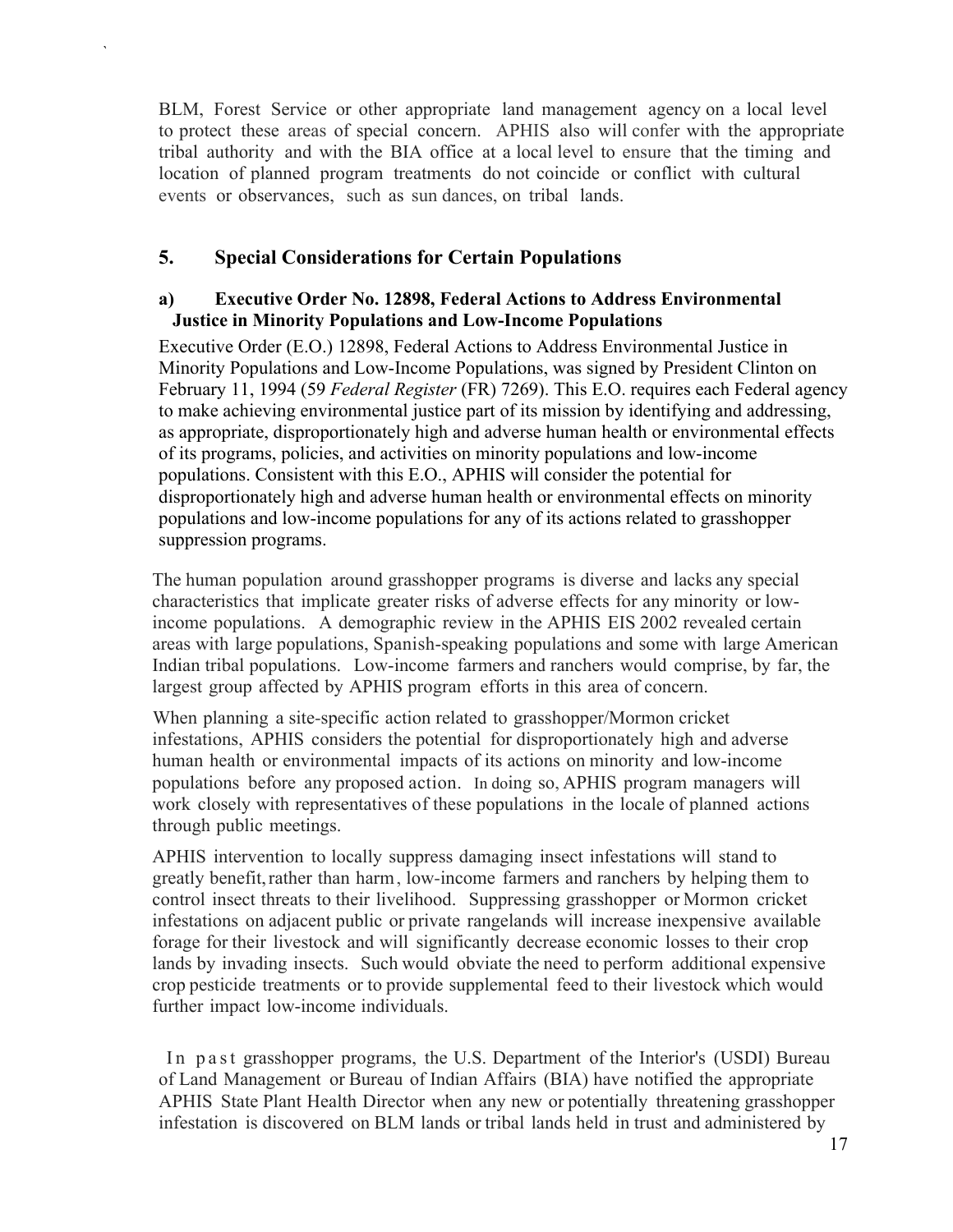BIA. Thus, APHIS has cooperated with BIA when grasshopper programs occur on Indian tribal lands. For local Indian populations, APHIS program managers will work with BIA and local tribal councils to communicate information to tribal organizations and representatives when programs have the potential to impact the environment of their communities, lands or cultural resources.

#### **b) Executive Order No. 13045, Protection of Children from Environmental Health Risks and Safety Risks**

The increased scientific knowledge about the environmental health risks and safety risks associated with hazardous substance exposures to children and recognition of these issues in Congress and Federal agencies brought about legislation and other requirements to protect the health and safety of children. On April 21, 1997, President Clinton signed E.O. 13045, Protection of Children From Environmental Health Risks and Safety Risks (62 FR 19885). This E.O. requires each Federal agency, consistent with its mission, to identify and assess environmental health risks and safety risks that may disproportionately affect children and to ensure that its policies, programs, activities, and standards address those risks. APHIS has developed agency guidance for its programs to follow to ensure the protection of children (USDA, APHIS, 1999).

Treatments used for grasshopper programs are primarily conducted on open rangelands where children would not be expected to be present during treatment or enter during the restricted entry period after treatment. Based on review of the insecticides and their use in programs, the risk assessment concludes that the likelihood of children being exposed to insecticides from a grasshopper or Mormon cricket program is very slight and that no disproportionate adverse effects to children are anticipated over the negligible effects to the general population.

APHIS also institutes program measures (i.e., 500-foot buffers around homes, schools and occupied buildings and campgrounds) and notification of residents that mitigates the potential for exposure of program insecticides to children.

## <span id="page-21-0"></span>**V. Environmental Consequences**

`

Each alternative described in this EA potentially has adverse environmental effects. The general environmental impacts of each alternative are discussed in detail in the 2002 and 2019 EIS. The specific impacts of the alternatives are highly dependent upon the particular action and location of infestation. The principal concerns associated with the alternatives are: (1) the potential effects of insecticides on human health (including subpopulations that might be at increased risk); and (2) impacts of insecticides on nontarget organisms (including threatened and endangered species).

APHIS has written human health and ecological risk assessments (HHERAs) to assess the insecticides and use patterns that are specific to the program. The risk assessments provide an in-depth technical analysis of the potential impacts of each insecticide to human health; and non-target fish and wildlife along with its environmental fate in soil, air, and water. The assessments rely on data required by the USEPA for pesticide product registrations, as well as peer-reviewed and other published literature. The HHERAs are heavily referenced in the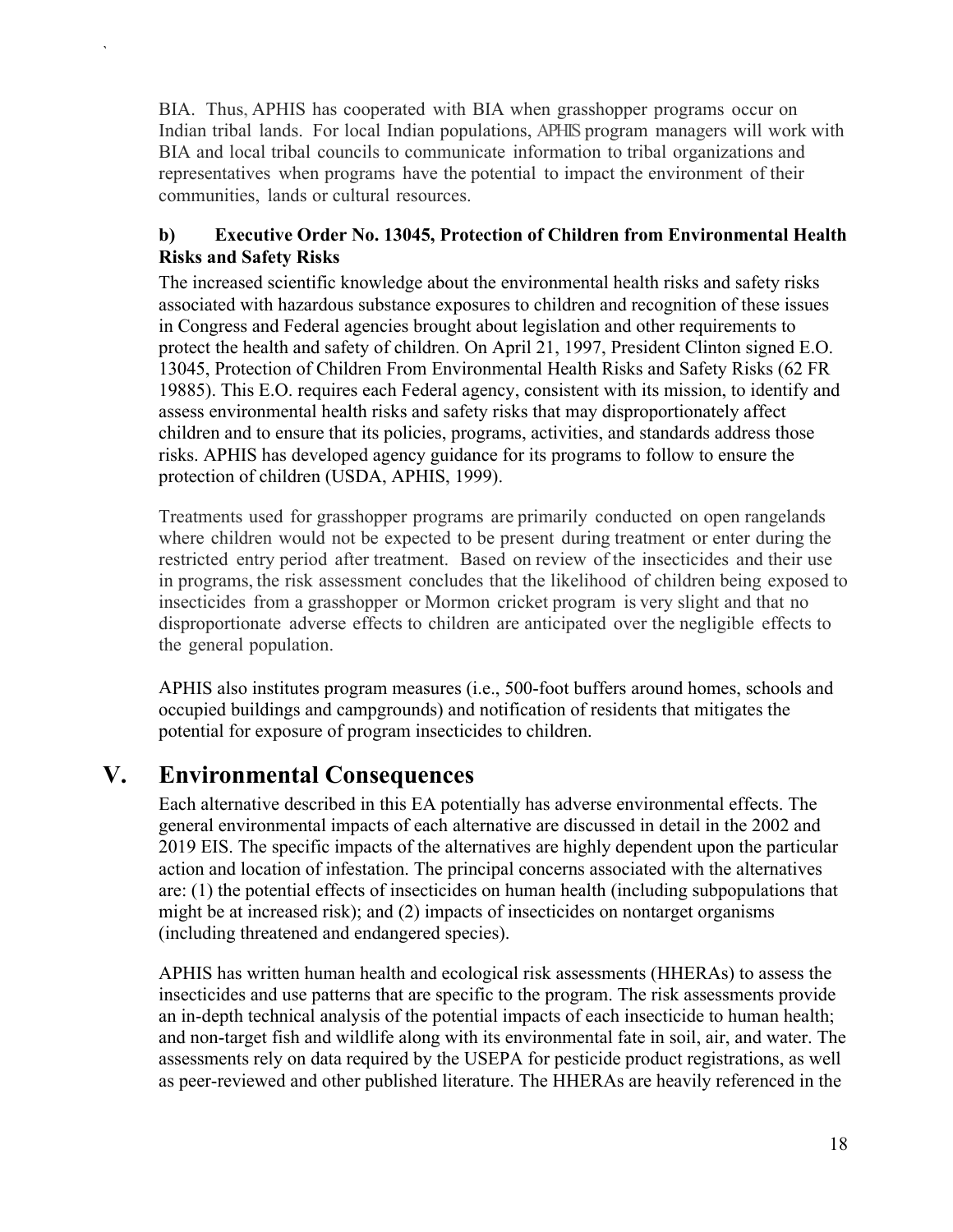<span id="page-22-0"></span>EIS and this Final EA. These Environmental Documents can be found at the following website: http://www.aphis.usda.gov/plant-health/grasshopper.

### *A. Environmental Consequences of the Alternatives*

<span id="page-22-1"></span>Site-specific environmental consequences of the alternatives are discussed in this section.

### **1. No Suppression Program Alternative**

`

Under this alternative, APHIS would not conduct a program to suppress grasshoppers. If APHIS does not participate in any grasshopper suppression program, Federal land management agencies, State agriculture departments, local governments, private groups or individuals, may not effectively combat outbreaks in a coordinated effort. Without the technical assistance and coordination that APHIS provides during grasshopper outbreaks, the uncoordinated programs could use insecticides that APHIS considers too environmentally harsh. Multiple treatments and excessive amount of insecticide could be applied in efforts to suppress or even locally eradicate grasshopper populations. There are approximately 100 pesticide products registered by USEPA for use on rangelands and against grasshoppers (Purdue University, 2018). It is not possible to accurately predict the environmental consequences of the No Action alternative because the type and amount of insecticides that could be used in this scenario are unknown. However, the environmental impacts could be much greater than under the APHIS led suppression program alternative due to lack of treatment knowledge or coordination among the groups.

The potential environmental impacts from the No Action alternative, where other agencies and land managers do not control outbreaks, stem primarily from grasshoppers consuming vast amounts of vegetation in rangelands and surrounding areas. Grasshoppers are generalist feeders, eating grasses and forbs first and often moving to cultivated crops. High grasshopper density of one or several species and the resulting defoliation may reach an economic threshold where the damage caused by grasshoppers exceeds the cost of controlling the grasshoppers. Researchers determined that during typical grasshopper infestation years, approximately 20% of forage rangeland is removed, valued at a dollar adjusted amount of \$900 million. This value represents 32 to 63% of the total value of rangeland across the western states (Rashford et al., 2012). Other market and non-market values such as carbon sequestration, general ecosystem services, and recreational use may also be impacted by pest outbreaks in rangeland.

Vegetation damage during serious grasshopper outbreaks may be so severe that all grasses and forbs are destroyed; thus, plant growth is impaired for several years. Rare plants may be consumed during critical times of development such as during seed production, and loss of important plant species, or seed production may lead to reduced biological diversity of the rangeland habitats, potentially creating opportunities for the expansion of invasive and exotic weeds (Lockwood and Latchininsky, 2000). When grasshoppers consume plant cover, soil is more susceptible to the drying effects of the sun, making plant roots less capable of holding soil in place. Soil damage results in erosion and disruption of nutrient cycling, water infiltration, seed germination, and other ecological processes which are important components of rangeland ecosystems (Latchininsky et al., 2011).

When the density of grasshoppers reaches economic infestation levels, grasshoppers begin to compete with livestock for food by reducing available forage (Wakeland and Shull,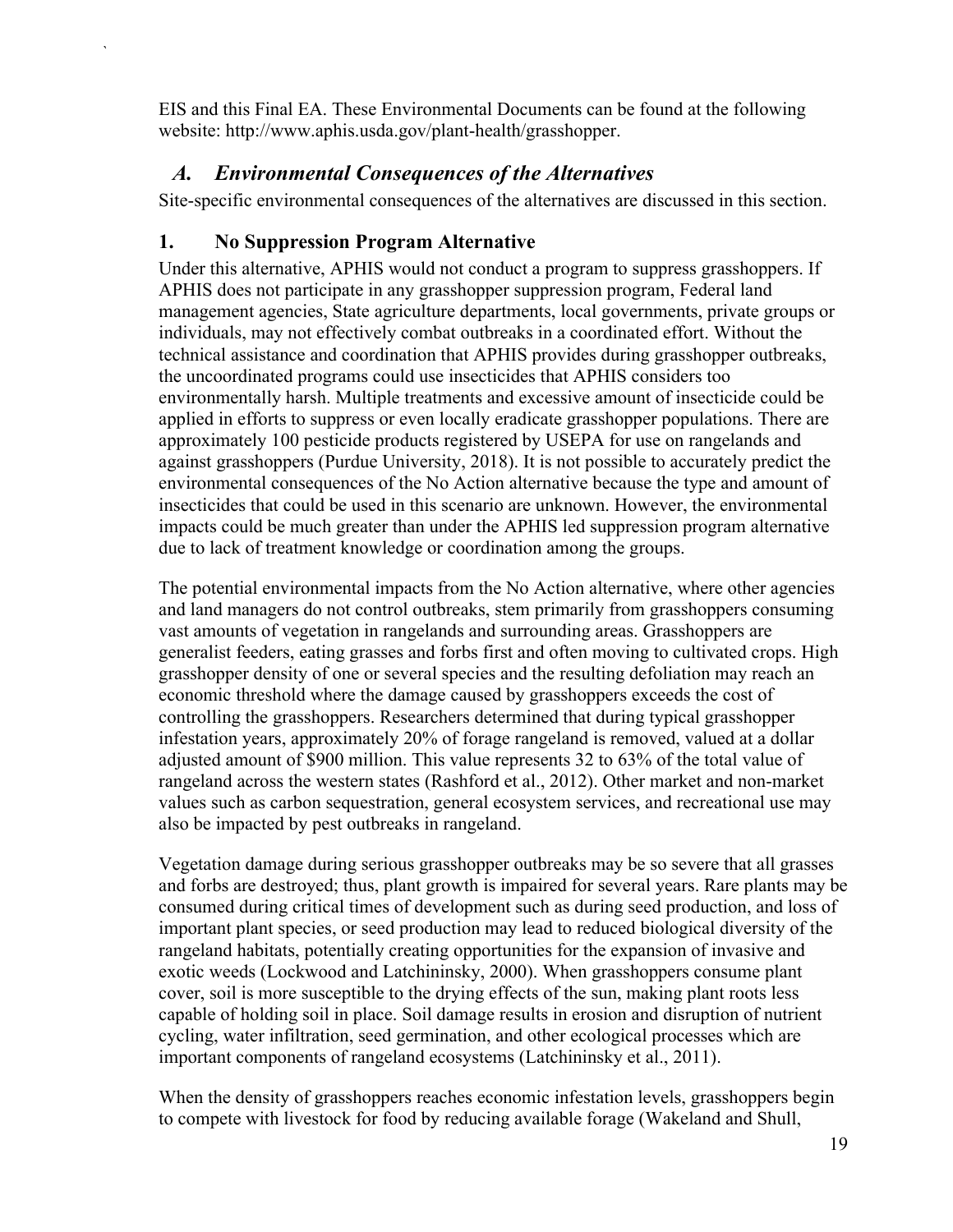1936; Belovsky, 2000; Pfadt, 2002; Branson et al., 2006; Bradshaw et al., 2018). Ranchers could offset some of the costs by leasing rangeland in another area and relocating their livestock, finding other means to feed their animals by purchasing hay or grain, or selling their livestock. Ranchers could also incur economic losses from personal attempts to control grasshopper damage to rangeland. Local communities could see adverse economic impacts to the entire area. Grasshoppers that infest rangeland could move to surrounding croplands. Farmers could incur economic losses from attempts to chemically control grasshopper populations or due to the loss of their crops. The general public could see an increase in the cost of meat, crops, and their byproducts.

### <span id="page-23-0"></span>**2. Insecticide Applications at Conventional Rates or Reduced Agent Area Treatments with Adaptive Management Strategy**

Under Alternative 2, APHIS would participate in grasshopper programs with the option of using one of the insecticides carbaryl, diflubenzuron or malathion, depending upon the various factors related to the grasshopper outbreak and the site-specific characteristics. The use of an insecticide would typically occur at half the conventional application rates following the RAATs strategy. APHIS would apply a single treatment to affected rangeland areas to suppress grasshopper outbreak populations by a range of 35 to 98 percent, depending upon the insecticide used.

#### **a) Carbaryl**

`

Carbaryl is a member of the N-methyl carbamate class of insecticides, which affect the nervous system via cholinesterase inhibition. Inhibiting the enzyme acetylcholinesterase (AChE) causes nervous system signals to persist longer than normal. While these effects are desired in controlling insects, they can have undesirable impacts to non-target organisms that are exposed. The APHIS HHERA assessed available laboratory studies regarding the toxicity of carbaryl on fish and wildlife. In summary, the document indicates the chemical is highly toxic to insects, including native bees, honeybees, and aquatic insects; slightly to highly toxic to fish; highly to very highly toxic to most aquatic crustaceans, moderately toxic to mammals, minimally toxic to birds; moderately to highly toxic to several terrestrial arthropod predators; and slightly to highly toxic to larval amphibians (USDA APHIS, 2018a). However, adherence to label requirements and additional program measures designed to prevent carbaryl from reaching sensitive habitats or mitigate exposure of nontarget organisms will reduce environmental effects of treatments.

The offsite movement and deposition of carbaryl after treatments is unlikely because it does not significantly vaporize from the soil, water, or treated surfaces (Dobroski et al., 1985). Temperature, pH, light, oxygen, and the presence of microorganisms and organic material are factors that contribute to how quickly carbaryl will degrade in water. Hydrolysis, the breaking of a chemical bond with water, is the primary degradation pathway for carbaryl at pH 7 and above. In natural water, carbaryl is expected to degrade faster than in laboratory settings due to the presence of microorganisms. The half-lives of carbaryl in natural waters varied between 0.3 to 4.7 days (Stanley and Trial, 1980; Bonderenko et al., 2004). Degradation in the latter study was temperature dependent with shorter half-lives at higher temperatures. Aerobic aquatic metabolism of carbaryl reported half-life ranged of 4.9 to 8.3 days compared to anaerobic (without oxygen) aquatic metabolism range of 15.3 to 72 days (Thomson and Strachan, 1981; USEPA, 2003). Carbaryl is not persistent in soil due to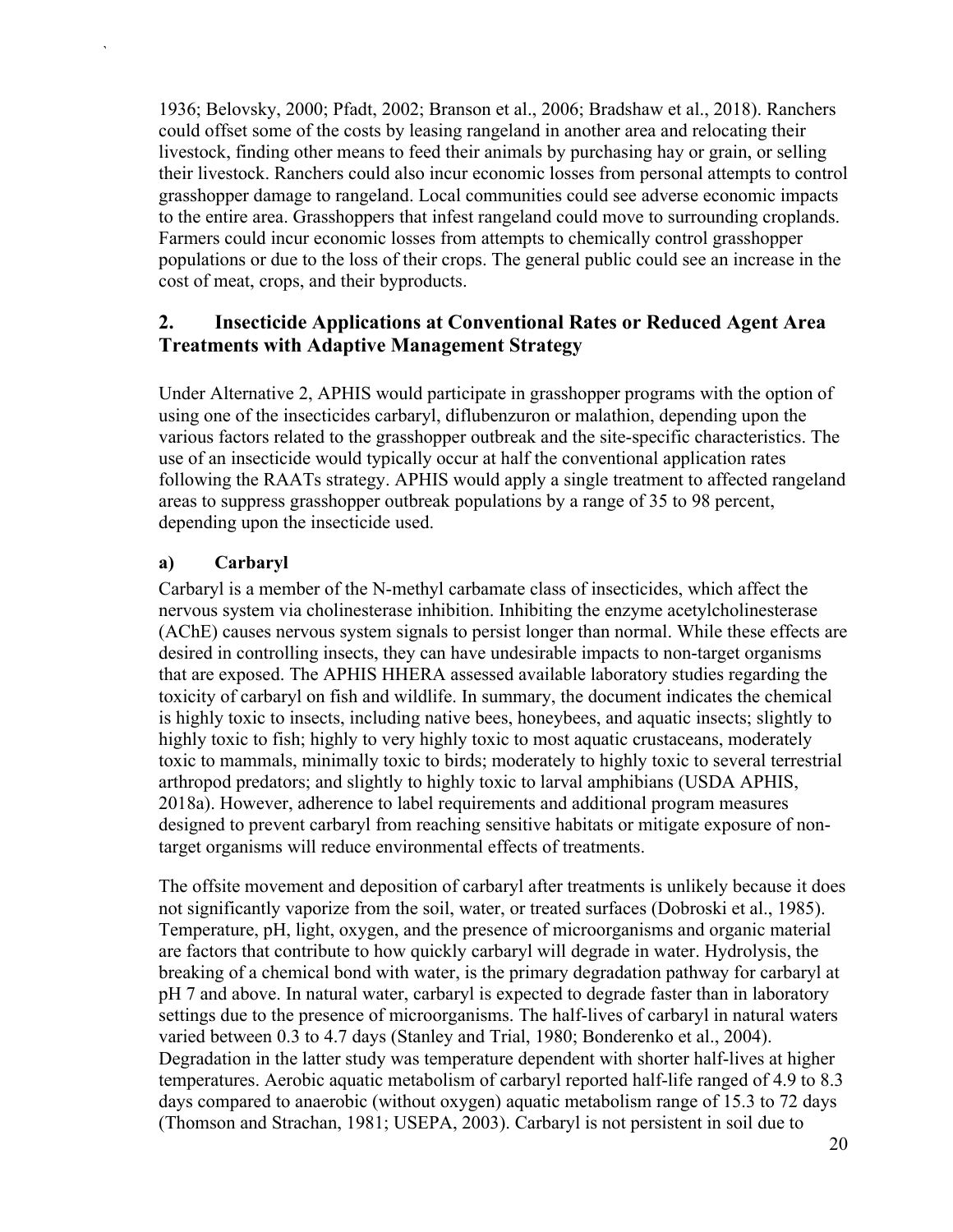multiple degradation pathways including hydrolysis, photolysis, and microbial metabolism. Little transport of carbaryl through runoff or leaching to groundwater is expected due to the low water solubility, moderate sorption, and rapid degradation in soils. There are no reports of carbaryl detection in groundwater, and less than 1% of granule carbaryl applied to a sloping plot was detected in runoff (Caro et al., 1974).

`

Acute and chronic risks to mammals are expected to be low to moderate based on the available toxicity data and conservative assumptions that were used to evaluate risk. There is the potential for impacts to small mammal populations that rely on terrestrial invertebrates for food. However, based on the toxicity data for terrestrial plants, minimal risks of indirect effects are expected to mammals that rely on plant material for food. Carbaryl has a reported half-life on vegetation of three to ten days, suggesting mammal exposure would be short-term. Direct risks to mammals from carbaryl bait applications is expected to be minimal based on oral, dermal, and inhalation studies (USDA APHIS, 2018a).

A number of studies have reported no effects on bird populations in areas treated with carbaryl (Buckner et al., 1973; Richmond et al., 1979; McEwen et al., 1996). Some applications of formulated carbaryl were found to cause depressed AChE levels (Zinkl et al., 1977; Gramlich, 1979); however, the doses were twice those proposed for the full coverage application in the grasshopper program.

While sublethal effects have been noted in fish with depressed AChE, as well as some impacts to amphibians (i.e. days to metamorphosis) and aquatic invertebrates in the field due to carbaryl, the application rates and measured aquatic residues observed in these studies are well above values that would be expected from current program operations. Indirect risks to amphibian and fish species can occur through the loss of habitat or reduction in prey, yet data suggests that carbaryl risk to aquatic plants that may serve as habitat, or food, for fish and aquatic invertebrates is very low.

Product use restrictions appear on the USEPA-approved label and attempt to keep carbaryl out of waterways. Carbaryl must not be applied directly to water, or to areas where surface water is present (USEPA, 2012c). The USEPA-approved use rates and patterns and the additional mitigations imposed by the grasshopper program, such as using RAATs and application buffers, where applicable, further minimize aquatic exposure and risk.

The majority of rangeland plants require insect-mediated pollination. Native, solitary bee species are important pollinators on western rangeland (Tepedino, 1979). Potential negative effects of insecticides on pollinators are of concern because a decrease in their numbers has been associated with a decline in fruit and seed production of plants. Laboratory studies have indicated that bees are sensitive to carbaryl applications, but the studies were at rates above those proposed in the program. The reduced rates of carbaryl used in the program and the implementation of application buffers should significantly reduce exposure of carbaryl applications to pollinators. In areas of direct application where impacts may occur, alternating swaths and reduced rates (i.e., RAATs) would reduce risk. Potential negative effects of grasshopper program insecticides on bee populations may also be mitigated by the more common use of carbaryl baits than the ULV spray formulation. Studies with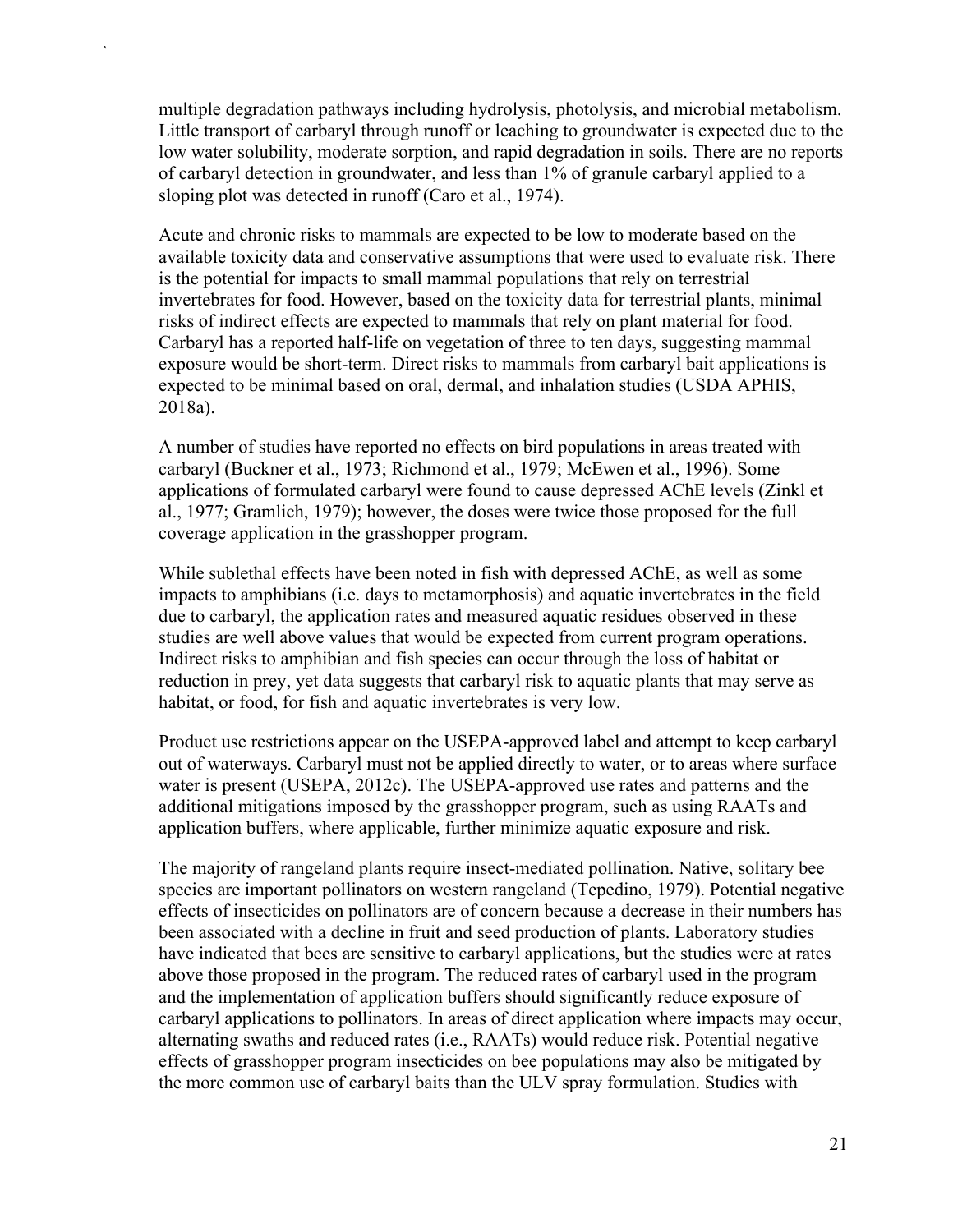carbaryl bran bait have found no sublethal effects on adults or larvae bees (Peach et al., 1994, 1995).

`

Carbaryl can cause cholinesterase inhibition (i.e., overstimulate the nervous system) in humans resulting in nausea, headaches, dizziness, anxiety, and mental confusion, as well as convulsions, coma, and respiratory depression at high levels of exposure (NIH, 2009a; Beauvais, 2014). USEPA classifies carbaryl as "likely to be carcinogenic to humans" based on vascular tumors in mice (USEPA, 2007, 2015a, 2017a).

USEPA regulates the amount of pesticide residues that can remain in or on food or feed commodities as the result of a pesticide application. The agency does this by setting a tolerance, which is the maximum residue level of a pesticide, usually measured in parts per million (ppm), that can legally be present in food or feed. USEPA-registered carbaryl products used by the grasshopper program are labeled with rates and treatment intervals that are meant to protect livestock and keep chemical residues in cattle at acceptable levels (thereby protecting human health). While livestock and horses may graze on rangeland the same day that the land is sprayed, in order to keep tolerances to acceptable levels, carbaryl spray applications on rangeland are limited to half a pound active ingredient per acre per year (USEPA, 2012c). The grasshopper program would treat at or below use rates that appear on the label, as well as follow all appropriate label mitigations, which would ensure residues are below the tolerance levels.

Adverse human health effects from the proposed program ULV applications of the carbaryl spray (Sevin<sup>®</sup> XLR Plus) and bait applications of the carbaryl 5% and 2% baits formulations to control grasshoppers are not expected based on low potential for human exposure to carbaryl and the favorable environmental fate and effects data. Technical grade (approximately 100% of the insecticide product is composed of the active ingredient) carbaryl exhibits moderate acute oral toxicity in rats, low acute dermal toxicity in rabbits, and very low acute inhalation toxicity in rats. Technical carbaryl is not a primary eye or skin irritant in rabbits and is not a dermal sensitization in guinea pig (USEPA, 2007). This data can be extrapolated and applied to humans revealing low health risks associated with carbaryl.

The Sevin<sup>®</sup> XLR Plus formulation, which contains a lower percent of the active ingredient than the technical grade formulation, is less toxic via the oral route, but is a mild irritant to eyes and skin. The proposed use of carbaryl as a ULV spray or a bait, use of RAATs, and adherence to label requirements, substantially reduces the potential for exposure to humans. Program workers are the most likely human population to be exposed. APHIS does not expect adverse health risks to workers based on low potential for exposure to carbaryl when applied according to label directions and use of personal protective equipment (PPE) (e.g., long-sleeved shirt and long pants, shoes plus socks, chemical-resistant gloves, and chemical-resistant apron) (USEPA, 2012c) during loading and applications. APHIS quantified the potential health risks associated with accidental worker exposure to carbaryl during mixing, loading, and applications. The quantitative risk evaluation results indicate no concerns for adverse health risk for program workers [\(http://www.aphis.usda.gov/plant](http://www.aphis.usda.gov/plant-health/grasshopper)[health/grasshopper\)](http://www.aphis.usda.gov/plant-health/grasshopper).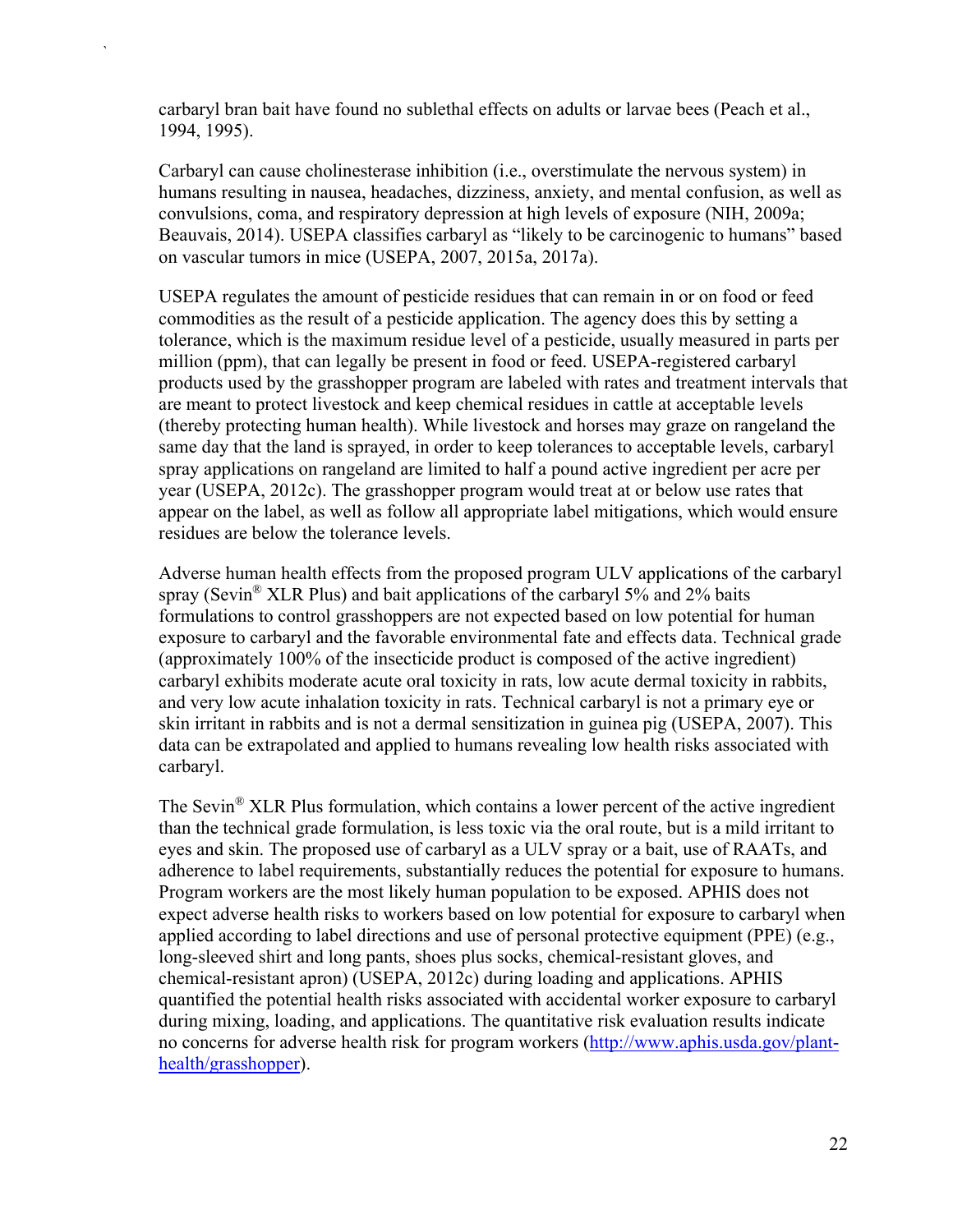Adherence to label requirements and additional program measures designed to reduce exposure to workers and the public (e.g., mitigations to protect water sources, mitigations to limit spray drift, and restricted-entry intervals) result in low health risk to all human population segments.

#### **b) Diflubenzuron**

`

Diflubenzuron is a restricted use pesticide (only certified applicators or persons under their direct supervision may make applications) registered with USEPA as an insect growth regulator. It specifically interferes with chitin synthesis, the formation of the insect's exoskeleton. Larvae of affected insects are unable to molt properly. While this effect is desirable in controlling certain insects, it can have undesirable impacts to non-target organisms that are exposed.

USEPA considers diflubenzuron relatively non-persistent and immobile under normal use conditions and stable to hydrolysis and photolysis. The chemical is considered unlikely to contaminate ground water or surface water (USEPA, 1997). The vapor pressure of diflubenzuron is relatively low, as is the Henry's Law Constant value, suggesting the chemical will not volatilize readily into the atmosphere from soil, plants or water. Therefore, exposure from volatilization is expected to be minimal. Due to its low solubility (0.2 mg/L) and preferential binding to organic matter, diflubenzuron seldom persists more than a few days in water (Schaefer and Dupras, 1977; Schaefer et al., 1980). Mobility and leachability of diflubenzuron in soils is low, and residues are usually not detectable after seven days (Eisler, 2000). Aerobic aquatic half-life data in water and sediment was reported as 26.0 days (USEPA, 1997). Diflubenzuron applied to foliage remains adsorbed to leaf surfaces for several weeks with little or no absorption or translocation from plant surfaces (Eisler, 1992, 2000). Field dissipation studies in California citrus and Oregon apple orchards reported half-live values of 68.2 to 78 days (USEPA, 2018). Diflubenzuron persistence varies depending on site conditions and rangeland persistence is unfortunately not available. Diflubenzuron degradation is microbially mediated with soil aerobic halflives much less than dissipation half-lives. Diflubenzuron treatments are expected to have minimal effects on terrestrial plants. Both laboratory and field studies demonstrate no effects using diflubenzuron over a range of application rates, and the direct risk to terrestrial plants is expected to be minimal (USDA APHIS, 2018c).

Dimilin<sup>®</sup> 2L is labeled with rates and treatment intervals that are meant to protect livestock and keep residues in cattle at acceptable levels (thereby, protecting human health). Tolerances are set for the amount of diflubenzuron that is allowed in cattle fat (0.05 ppm) and meat (0.05 ppm) (40 CFR Parts 180.377). The grasshopper program would treat at application rates indicated on product labels or lower, which should ensure approved residues levels.

APHIS' literature review found that on an acute basis, diflubenzuron is considered toxic to some aquatic invertebrates and practically non-toxic to adult honeybees. However, diflubenzuron is toxic to larval honeybees (USEPA, 2018). It is slightly nontoxic to practically nontoxic to fish and birds and has very slight acute oral toxicity to mammals, with the most sensitive endpoint from exposure being the occurrence of methemoglobinemia (a condition that impairs the ability of the blood to carry oxygen).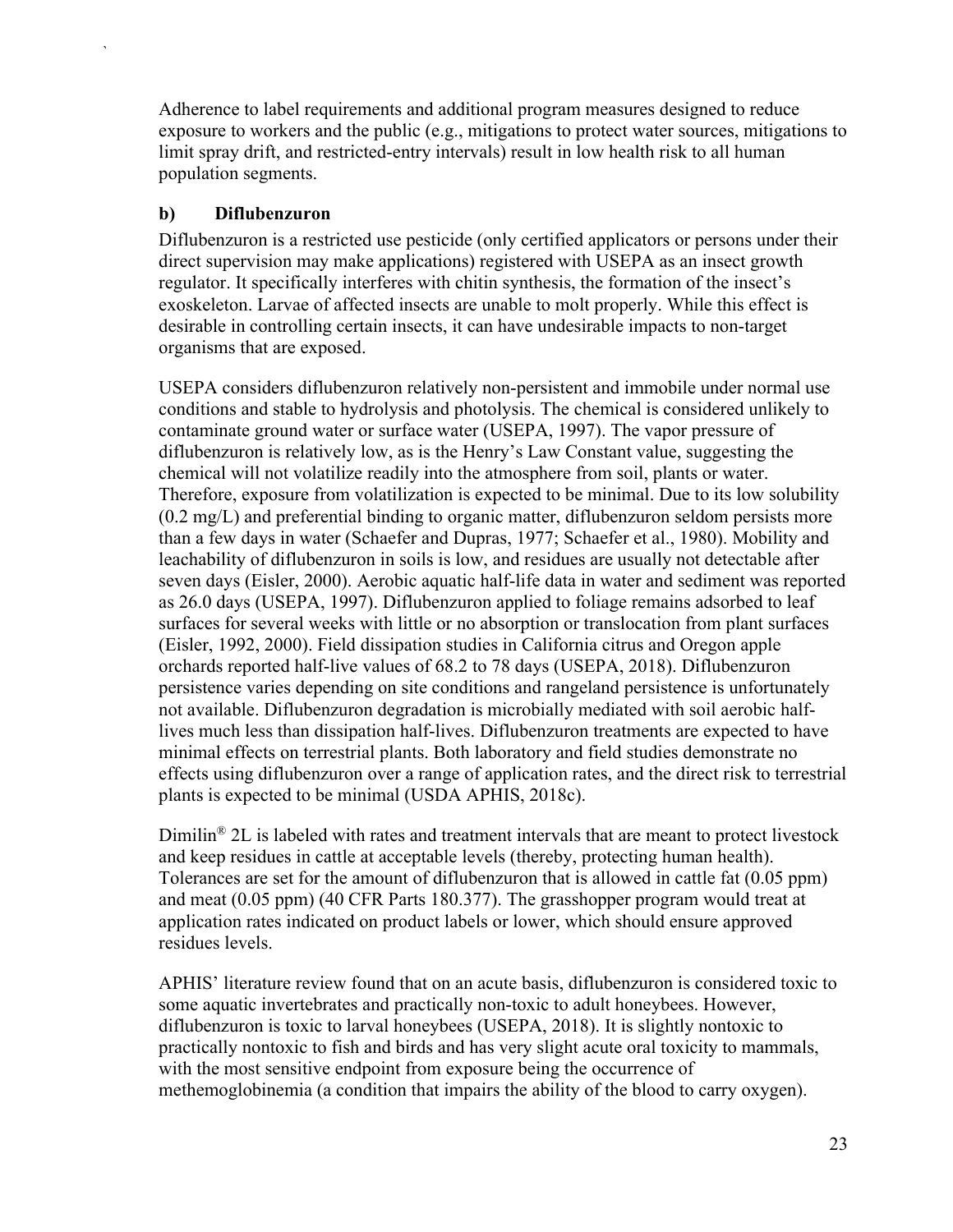Minimal direct risk to amphibians and reptiles is expected, although there is some uncertainty due to lack of information (USDA APHIS, 2018c; USEPA, 2018).

`

Risk is low for most non-target species based on laboratory toxicity data, USEPA approved use rates and patterns, and additional mitigations such as the use of lower rates and RAATs that further reduces risk. Risk is greatest for sensitive terrestrial and aquatic invertebrates that may be exposed to diflubenzuron residues.

In a review of mammalian field studies,  $Dim^{\circ}$  applications at a rate of 60 to 280 g a.i./ha had no effects on the abundance and reproduction in voles, field mice, and shrews (USDA FS, 2004). These rates are approximately three to 16 times greater than the highest application rate proposed in the program. Potential indirect impacts from application of diflubenzuron on small mammals includes loss of habitat or food items. Mice on treated plots consumed fewer lepidopteran (order of insects that includes butterflies and moths) larvae compared to controls; however, the total amount of food consumed did not differ between treated and untreated plots. Body measurements, weight, and fat content in mice collected from treated and non-treated areas did not differ.

Poisoning of insectivorous birds by diflubenzuron after spraying in orchards at labeled rates is unlikely due to low toxicity (Muzzarelli, 1986). The primary concern for bird species is related to an indirect effect on insectivorous species from a decrease in insect prey. At the proposed application rates, grasshoppers have the highest risk of being impacted while other taxa have a much reduced risk because the lack of effects seen in multiple field studies on other taxa of invertebrates at use rates much higher than those proposed for the program. Shifting diets in insectivorous birds in response to prey densities is not uncommon in undisturbed areas (Rosenberg et al., 1982; Cooper et al., 1990; Sample et al., 1993).

Indirect risk to fish species can be defined as a loss of habitat or prey base that provides food and shelter for fish populations, however these impacts are not expected based on the available fish and invertebrate toxicity data (USDA APHIS, 2018c). A review of several aquatic field studies demonstrated that when effects were observed it was at diflubenzuron levels not expected from program activities (Fischer and Hall, 1992; USEPA, 1997; Eisler, 2000; USDA FS, 2004).

Diflubenzuron applications have the potential to affect chitin production in various other beneficial terrestrial invertebrates. Multiple field studies in a variety of application settings, including grasshopper control, have been conducted regarding the impacts of diflubenzuron to terrestrial invertebrates. Based on the available data, sensitivity of terrestrial invertebrates to diflubenzuron is highly variable depending on which group of insects and which life stages are being exposed. Immature grasshoppers, beetle larvae, lepidopteran larvae, and chewing herbivorous insects appear to be more susceptible to diflubenzuron than other invertebrates. Within this group, however, grasshoppers appear to be more sensitive to the proposed use rates for the program. Honeybees, parasitic wasps, predatory insects, and sucking insects show greater tolerance to diflubenzuron exposure (Murphy et al., 1994; Eisler, 2000; USDA FS, 2004).

Diflubenzuron is moderately toxic to spiders and mites (USDA APHIS, 2018c). Deakle and Bradley (1982) measured the effects of four diflubenzuron applications on predators of *Heliothis* spp. at a rate of 0.06 lb a.i./ac and found no effects on several predator groups.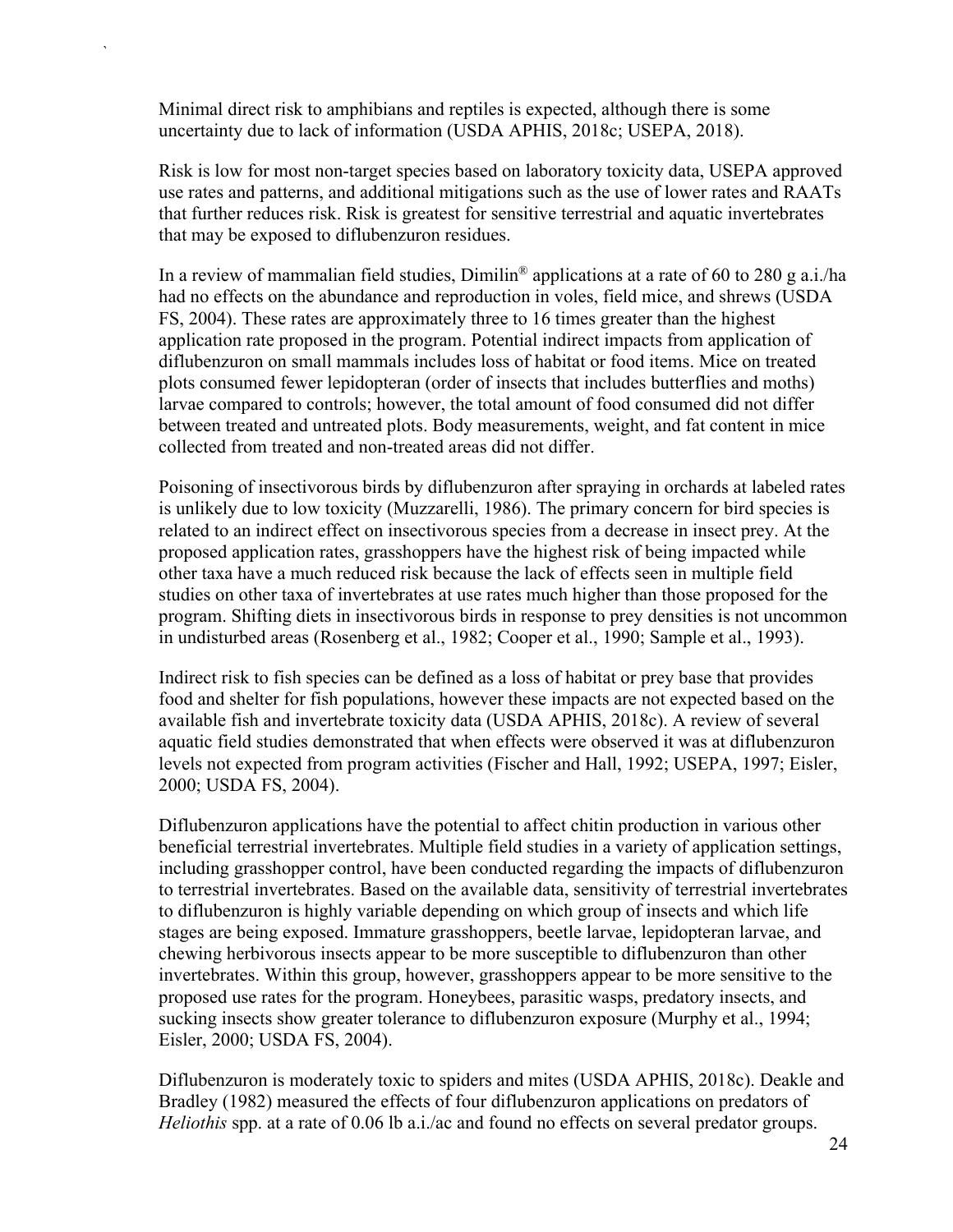This supported earlier studies by Keever et al. (1977) that demonstrated no effects on the arthropod predator community after multiple applications of diflubenzuron in cotton fields. Grasshopper integrated pest management (IPM) field studies have shown diflubenzuron to have a minimal impact on ants, spiders, predatory beetles, and scavenger beetles. There was no significant reduction in populations of these species from seven to 76 days after treatment. Although ant populations exhibited declines of up to 50 percent, these reductions were temporary, and population recovery was described as immediate (Catangui et al., 1996).

`

Due to its mode of action, diflubenzuron has greater activity on immature stages of terrestrial invertebrates. Based on standardized laboratory testing diflubenzuron is considered practically non-toxic to adult honeybees. The contact LD50 value for the honeybee, *Apis mellifera*, is reported at greater than 114.8 μg a.i./bee while the oral LD50 value was reported at greater than 30 μg a.i./bee. USEPA (2018) reports diflubenzuron toxicity values to adult honeybees are typically greater than the highest test concentration using the end-use product or technical active ingredient. The lack of toxicity to honeybees, as well as other bees, in laboratory studies has been confirmed in additional studies (Nation et al., 1986; Chandel and Gupta, 1992; Mommaerts et al., 2006). Mommaerts et al. (2006) and Thompson et al. (2005) documented sublethal effects on reproduction-related endpoints for the bumble bee, *Bombus terrestris* and *A. mellifera*, respectively, testing a formulation of diflubenzuron. However, these effects were observed at much higher use rates relative to those used in the program.

Insecticide applications to rangelands have the potential to impact pollinators, and in turn, vegetation and various rangeland species that depend on pollinated vegetation. Based on the review of laboratory and field toxicity data for terrestrial invertebrates, applications of diflubenzuron are expected to have minimal risk to pollinators of terrestrial plants. The use of RAATs provide additional benefits by using reduced rates and creating untreated swaths within the spray block that will further reduce the potential risk to pollinators.

APHIS reduces the risk to native bees and pollinators through monitoring grasshopper and Mormon cricket populations and making pesticide applications in a manner that reduces the risk to this group of nontarget invertebrates. Monitoring grasshopper and Mormon cricket populations allows APHIS to determine if populations require treatment and to make treatments in a timely manner reducing pesticide use and emphasizing the use of Program insecticides that are not broad spectrum. Historical use of Program insecticides demonstrate that diflubenzuron is the preferred insecticide for use. Over 90% of the acreage treated by the Program has been with diflubenzuron. Diflubenzuron poses a reduced risk to native bees and pollinators compared to liquid carbaryl and malathion applications.

Adverse human health effects from ground or aerial ULV applications of diflubenzuron to control grasshoppers are not expected based on the low acute toxicity of diflubenzuron and low potential for human exposure. The adverse health effects of diflubenzuron to mammals and humans involves damage to hemoglobin in blood and the transport of oxygen. Diflubenzuron causes the formation of methemoglobin. Methemoglobin is a form of hemoglobin that is not able to transport oxygen (USDA FS, 2004). USEPA classifies diflubenzuron as non-carcinogenic to humans (USEPA, 2015b).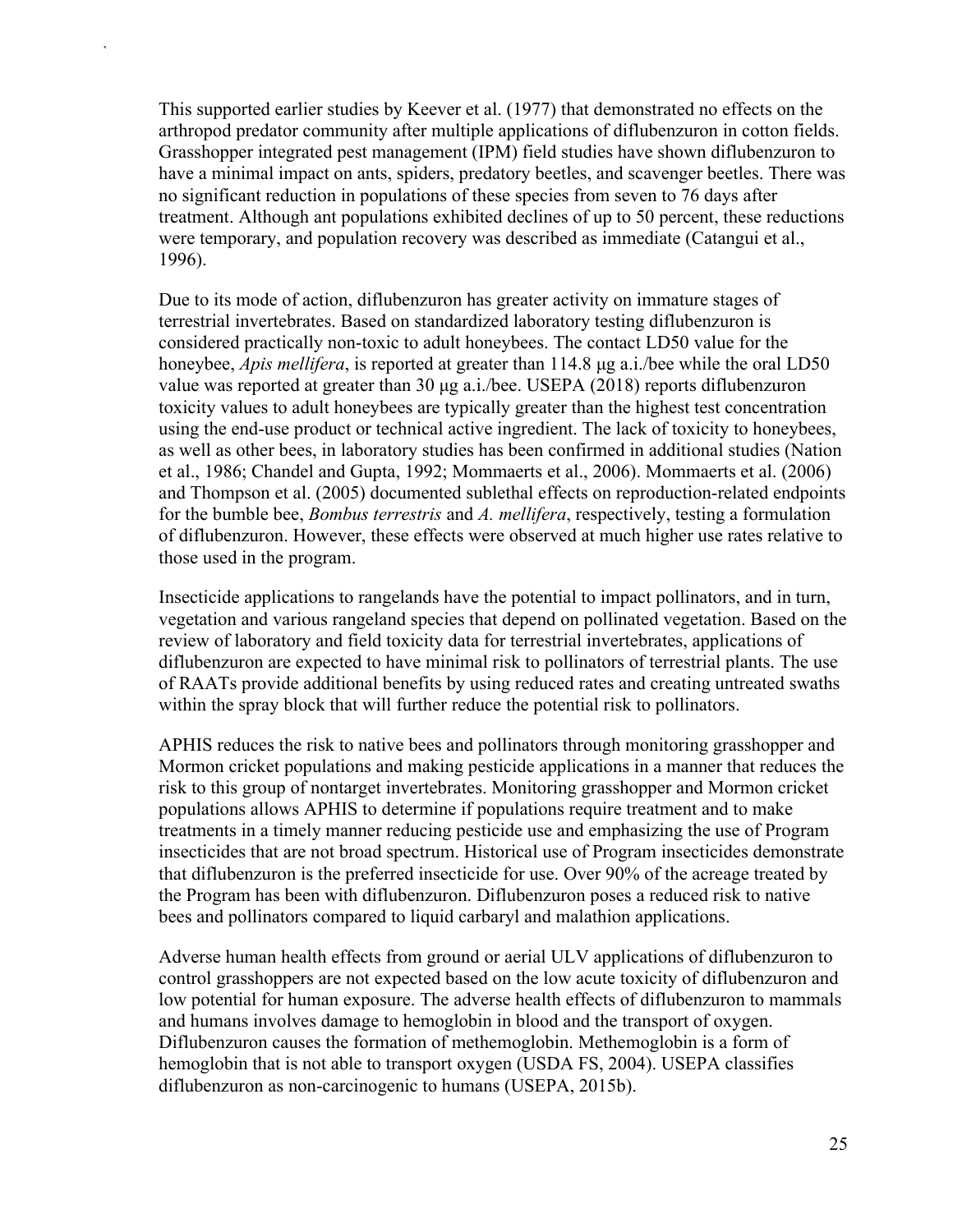Program workers adverse health risks are not likely when diflubenzuron is applied according to label directions that reduce or eliminate exposures. Adverse health risk to the general public in treatment areas is not expected due to the low potential for exposure resulting from low population density in the treatment areas, adherence to label requirements, program measures designed to reduce exposure to the public, and low toxicity to mammals.

#### **c) Malathion**

`

Malathion is a broad-spectrum organophosphate insecticide widely used in agriculture on various food and feed crops, homeowner yards, ornamental nursery stock, building perimeters, pastures and rangeland, and regional pest eradication programs. The chemical's mode of action is through AChE inhibition, which disrupts nervous system function. While these effects are desired in controlling insects, they can have undesirable impacts to nontarget organisms that are exposed to malathion. The grasshopper program currently uses the malathion end-use product Fyfanon® ULV AG, applied as a spray by ground or air.

Volatility is not expected to be a major pathway of exposure based on the low vapor pressure and Henry's Law constant that have been reported for malathion. The atmospheric vapor phase half-life of malathion is five hours (NIH, 2009b). Malathion's half-life in pond, lake, river, and other natural waters varied from 0.5 days to ten days, depending on pH (Guerrant et al., 1970), persisting longer in acidic aquatic environments. The reported halflife in water and sediment for the anaerobic aquatic metabolism study was 2.5 days at a range of pH values from 7.8 to 8.7 (USEPA, 2006). The persistence of malathion in soils depends primarily on microorganism activity, pH, and organic matter content. The persistence of malathion is decreased with microbial activity, moisture, and high pH (USEPA, 2016a) and the half-life of malathion in natural soil varies from two hours (Miles and Takashima, 1991) to 11 days (Neary, 1985; USEPA, 2006).

Malathion and associated degradates, in general, are soluble and do not adsorb strongly to soils (USEPA, 2000a). Inorganic degradation of malathion may be more important in soils that are relatively dry, alkaline, and low in organic content, such as those that predominate in the western program areas. Adsorption to organic matter and rapid degradation make it unlikely that detectable quantities of malathion would leach to groundwater (LaFleur, 1979). Malathion degradation products also have short half-lives. Malaoxon, the major malathion degradation product of toxicological concern, has half-lives less than one day in a variety of soil types (USEPA, 2016a). The half-life of malathion on foliage has been shown to range from one to six days (El-Refai and Hopkins, 1972; Nigg, 1986; Matsumara, 1985; USDA FS, 2008).

While livestock and horses may graze on rangeland the same day that the land is treated with malathion, the products used by the grasshopper program are labeled with rates and treatment intervals that are meant to protect livestock. Tolerances are set for the amount of malathion that is allowed in cattle fat (4 ppm), meat (4 ppm), and meat byproducts (4 ppm) (40 CFR Parts 180.111). The grasshopper program would treat at application rates indicated on product labels or lower, which would ensure approved residues levels. In addition, the program would make only one application a year.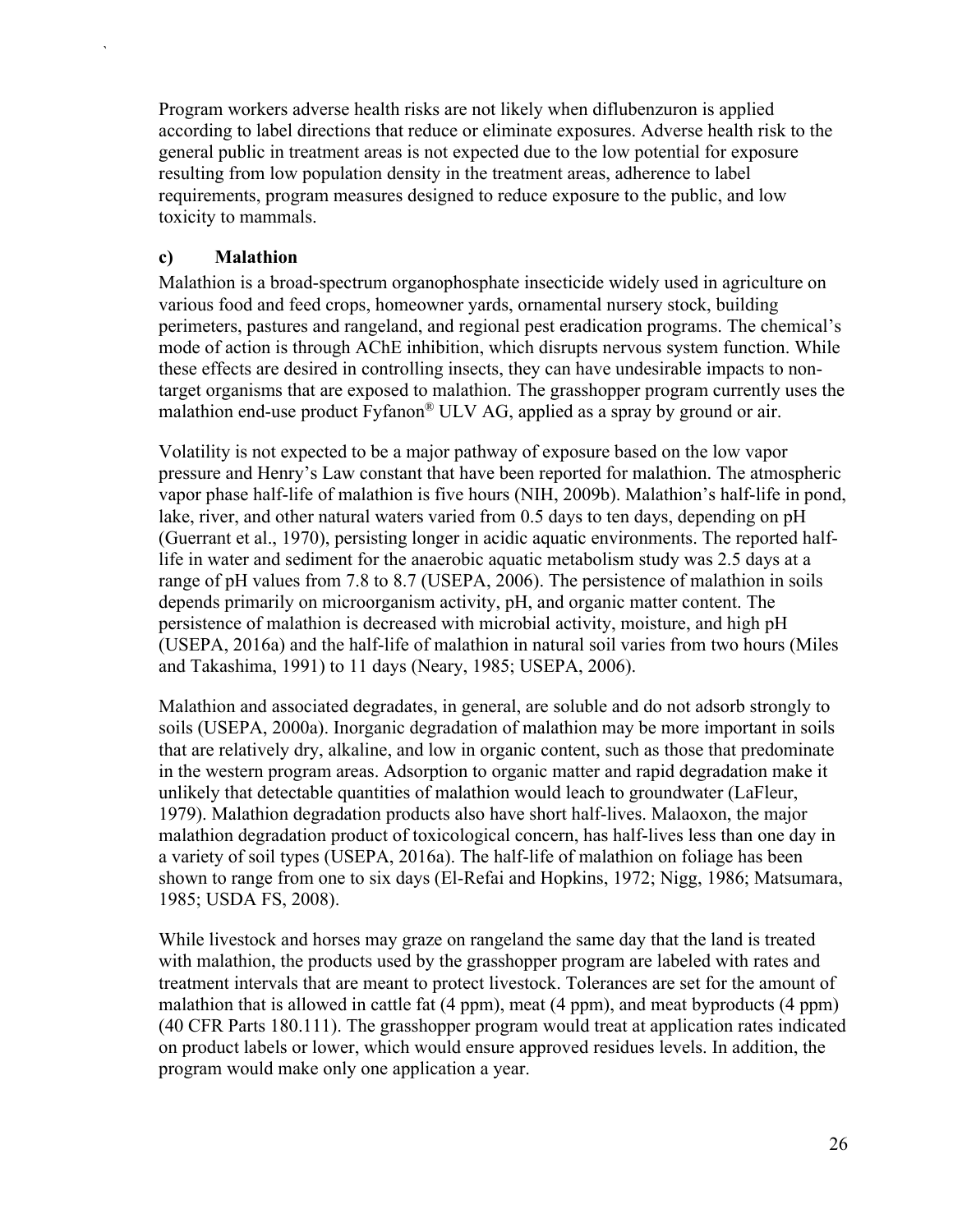USEPA found malathion moderately toxic to birds on a chronic basis, slightly toxic to mammals through dietary exposure, and acutely toxic to aquatic species (including freshwater as well as estuarine and marine species) (USEPA, 2000b, 2016b). Toxicity to aquatic vertebrates such as fish and larval amphibians, and aquatic invertebrates is variable based on test species and conditions. The data available on impacts to fish from malathion suggest effects could occur at levels above those expected from program applications. Consumption of contaminated prey is not expected to be a significant pathway of exposure for aquatic species based on expected residues and malathion's BCF (USEPA, 2016a; USDA APHIS, 2018d). Indirect effects to fish from impacts of malathion applications to aquatic plants are not expected (USDA APHIS, 2018d).

`

USEPA considers malathion highly toxic to bees if exposed to direct treatment on blooming crops or weeds. The Fyfanon® ULV AG label indicates not to apply product or allow it to drift to blooming crops or weeds while bees are actively visiting the treatment area (USEPA, 2012a). Toxicity to other terrestrial invertebrates is variable based on the test organism and test conditions however malathion is considered toxic to most terrestrial invertebrates (USEPA, 2016b).

Indirect risks to mammals resulting from the loss of plants that serve as a food source would also be low due to the low phytotoxicity of malathion. The other possible indirect effect that should be considered is loss of invertebrate prey for those mammals that depend on insects and other invertebrates as a food source. Insects have a wide variety of sensitivities to malathion and a complete loss of invertebrates from a treated area is not expected because of low program rates and application techniques. In addition, the aerial and ground application buffers and untreated swaths provide refuge for invertebrates that serve as prey for insectivorous mammals and would expedite repopulation of areas that may have been treated.

APHIS expects that direct avian acute and chronic effects would be minimal for most species (USDA APHIS, 2018d). The preferred use of RAATs during application reduces these risks by reducing residues on treated food items and reducing the probability that they will only feed on contaminated food items. In addition, malathion degrades quickly in the environment and residues on food items are not expected to persist. Indirect effects on birds from the loss of habitat and food items are not expected because of malathion's low toxicity to plants and the implementation of RAATs that would reduce the potential impacts to invertebrates that serve as prey for avian species. Several field studies did not find significant indirect effects of malathion applications on avian fecundity (Dinkins et al., 2002; George et al., 1995; Howe, 1993; Howe et al., 1996; Norelius and Lockwood, 1999; Pascual, 1994).

Available toxicity data demonstrates that amphibians are less sensitive to malathion than fish. Program malathion residues are more than 560 times below the most sensitive acute toxicity value for amphibians. Sublethal effects, such as developmental delays, reduced food consumption and body weight, and teratogenesis (developmental defects that occur during embryonic or fetal growth), have been observed at levels well above those assessed from the program's use of malathion (USDA APHIS, 2018d). Program protection measures for aquatic water bodies and the available toxicity data for fish, aquatic invertebrates, and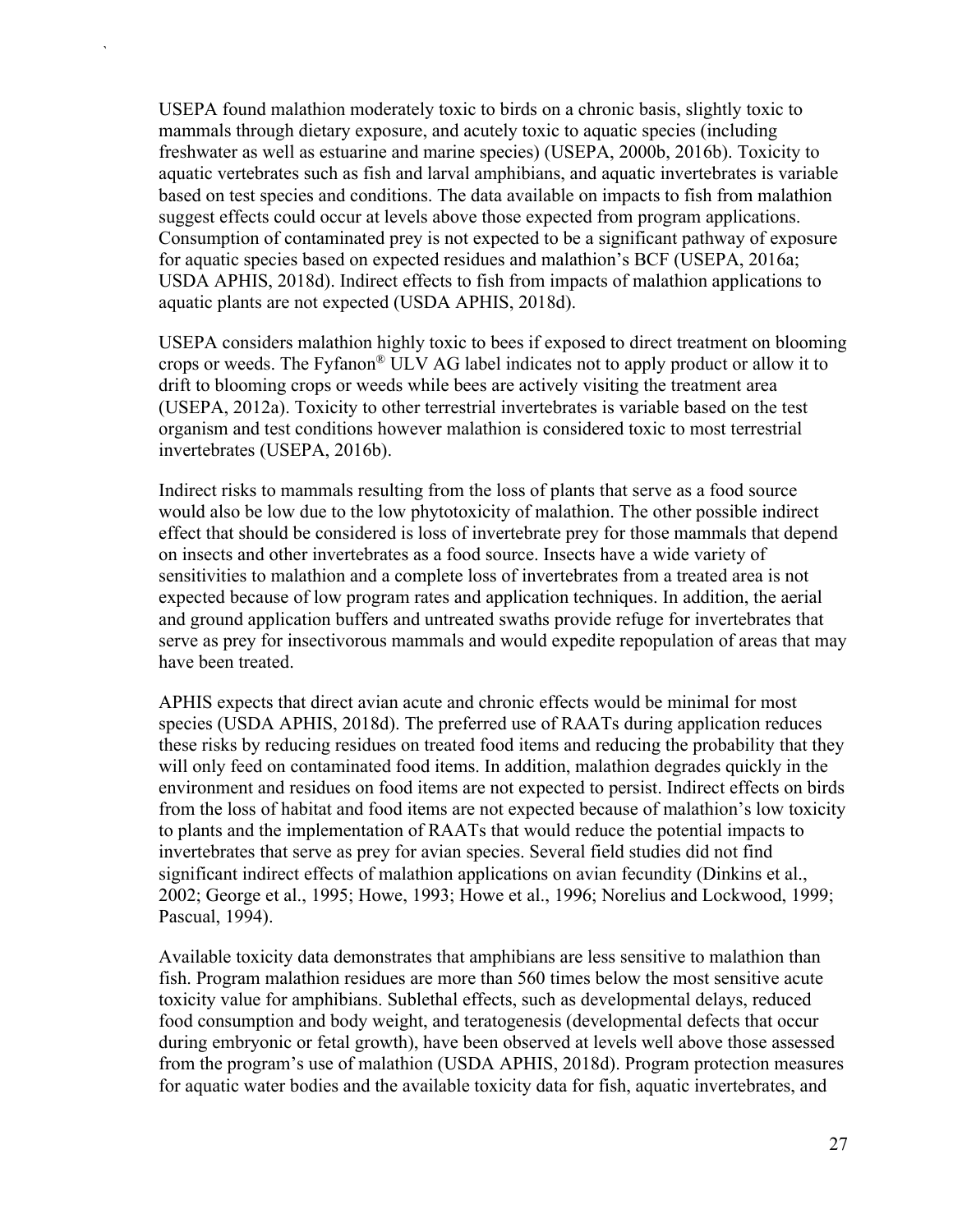plants suggest low indirect risks related to reductions in habitat or aquatic prey items from malathion treatments.

`

Available data on malathion reptile toxicity suggest that, with the use of program measures, no lethal or sublethal impacts would be anticipated (USDA APHIS, 2015). Indirect risk to reptiles from the loss of food items is expected to be low due to the low application rates and implementation of preferred program measures such as RAATs (USDA APHIS, 2018d).

The risk to aquatic vertebrates and invertebrates is low for most species; however, some sensitive species that occur in shallow water habitats may be at risk. Program measures such application buffer zones, drift mitigation measures and the use of RAATs will reduce these risks.

Risks to terrestrial invertebrate populations are anticipated based on the available toxicity data for invertebrates and the broad spectrum activity of malathion (Swain, 1986; Quinn et al., 1991). The risk to terrestrial invertebrates can be reduced by the implementation of application buffers and the use of RAATs, which would reduce exposure and create refuge areas where malathion impacts would be reduced or eliminated. Smith et al. (2006) conducted field studies to evaluate the impacts of grasshopper treatments to non-target terrestrial invertebrates and found minimal impacts when making reduced rate applications with a reduced coverage area (i.e. RAATs) for a ULV end-use product of malathion. Impacts to pollinators have the potential to be significant, based on available toxicity data for honeybees that demonstrate high contact toxicity from malathion exposures (USDA APHIS, 2018d). However, risk to pollinators is reduced because of the short residual toxicity of malathion. In addition, the incorporation of other mitigation measures in the program, such as the use of RAATs and wind speed and direction mitigations that are designed to minimize exposure, reduce the potential for population-level impacts to terrestrial invertebrates.

Adverse human health effects from ULV applications of malathion to control grasshopper are not expected based on the low mammalian acute toxicity of malathion and low potential for human exposure. Malathion inhibits AChE in the central and peripheral nervous system with clinical signs of neurotoxicity that include tremors, salivation, urogenital staining, and decreased motor activity. USEPA indicates that malathion has "suggestive evidence of carcinogenicity but not sufficient to assess human carcinogenic potential" (USEPA, 2016c).

Adverse health risks to program workers and the general public from malathion exposure are also not expected due to low potential for exposure. APHIS treatments are conducted in rangeland areas consisting of widely scattered, single, rural dwellings in ranching communities, where agriculture is a primary industry. Label requirements to reduce exposure include minimizing spray drift, avoidance of water bodies and restricted entry interval. Program measures such as applying malathion once per season, lower application rates, application buffers and other measures further reduce the potential for exposure to the public.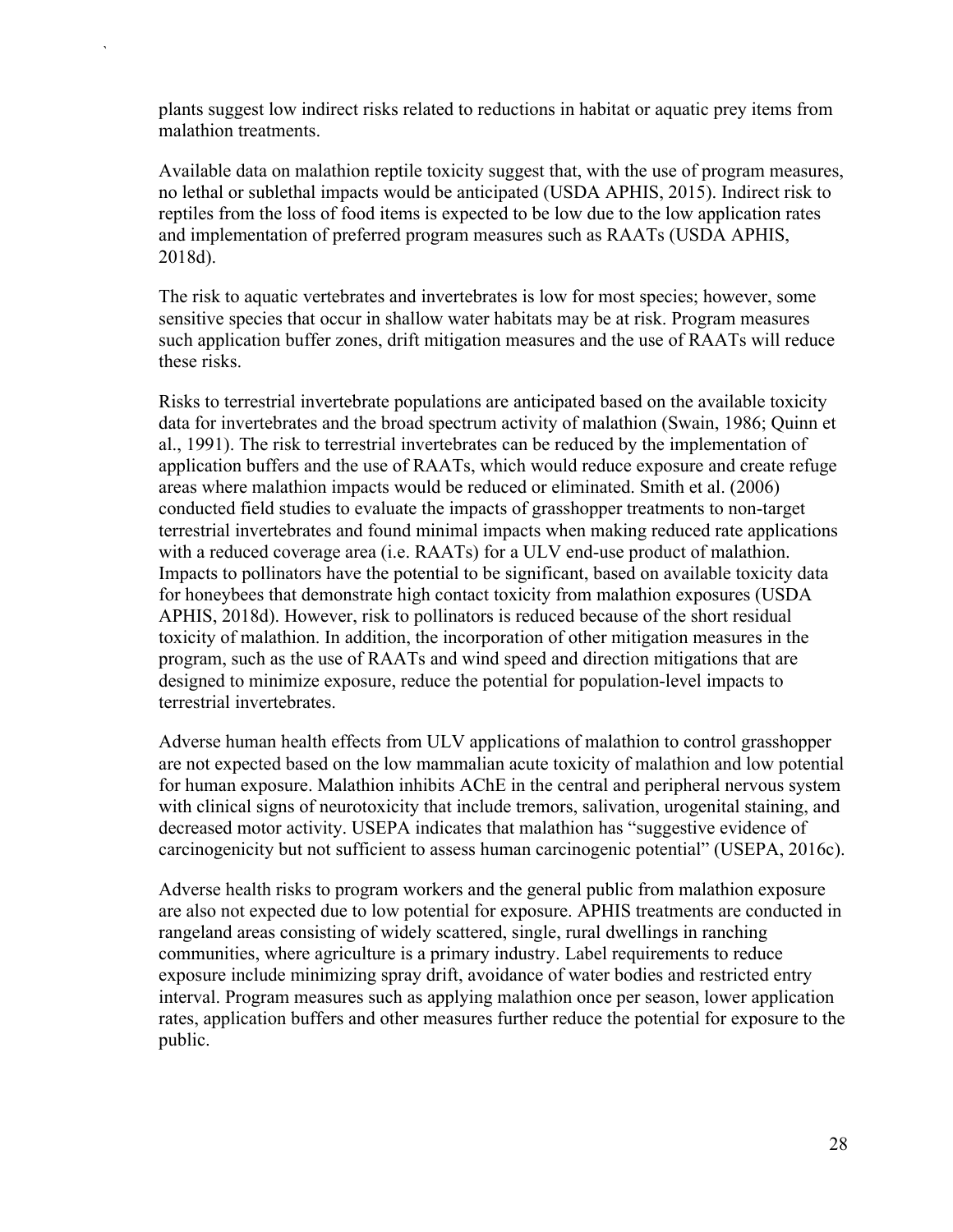#### **d) Reduced Area Agent Treatments (RAATs)**

`

The use of RAATS is the most common application method for all program insecticides and would continue to be so, accept in rare pest conditions that warrant full coverage and higher rates. The goal of the RAATs strategy is to suppress grasshopper populations to a desired level, rather than to reduce those populations to the greatest possible extent. This strategy has both economic and environmental benefits. APHIS would apply a single application of insecticide per year, typically using a RAATs strategy that decreases the rate of insecticide applied by either using lower insecticide spray concentrations, or by alternating one or more treatment swaths. Usually RAATs applications use both lower concentrations and skip treatment swaths. The RAATs strategy suppresses grasshoppers within treated swaths, while conserving grasshopper predators and parasites in swaths that are not treated.

The concept of reducing the treatment area of insecticides while also applying less insecticide per treated acre was developed in 1995, with the first field tests of RAATs in Wyoming (Lockwood and Schell, 1997). Applications can be made either aerially or with ground-based equipment (Deneke and Keyser, 2011). Studies using the RAATs strategy have shown good control (up to 85% of that achieved with a total area insecticide application) at a significantly lower cost and less insecticide, and with a markedly higher abundance of non-target organisms following application (Lockwood et al., 2000; Deneke and Keyser, 2011). Levels of control may also depend on variables such as body size of targeted grasshoppers, growth rate of forage, and the amount of coverage obtained by the spray applications (Deneke and Keyser, 2011). Control rates may also be augmented by the necrophilic and necrophagic behavior of grasshoppers, in which grasshoppers are attracted to volatile fatty acids emanating from cadavers of dead grasshoppers and move into treated swaths to cannibalize cadavers (Lockwood et al., 2002; Smith and Lockwood, 2003). Under optimal conditions, RAATs decrease control costs, as well as host plant losses and environmental effects (Lockwood et al., 2000; Lockwood et al., 2002).

The efficacy of a RAATs strategy in reducing grasshoppers is, therefore, less than conventional treatments and more variable. Foster et al. (2000) reported that grasshopper mortality using RAATs was reduced 2 to 15% from conventional treatments, depending on the insecticide, while Lockwood et al. (2000) reported 0 to 26% difference in mortality between conventional and RAATs methods. APHIS will consider the effects of not suppressing grasshoppers to the greatest extent possible as part of the treatment planning process.

RAATs reduces treatment costs and conserves non-target biological resources in untreated areas. The potential economic advantages of RAATs was proposed by Larsen and Foster (1996), and empirically demonstrated by Lockwood and Schell (1997). Widespread efforts to communicate the advantages of RAATs across the Western States were undertaken in 1998 and have continued on an annual basis. The viability of RAATs at an operational scale was initially demonstrated by Lockwood et al. (2000), and subsequently confirmed by Foster et al. (2000). The first government agencies to adopt RAATs in their grasshopper suppression programs were the Platte and Goshen County Weed and Pest Districts in Wyoming; they also funded research at the University of Wyoming to support the initial studies in 1995. This method is now commonly used by government agencies and private landowners in States where grasshopper control is required.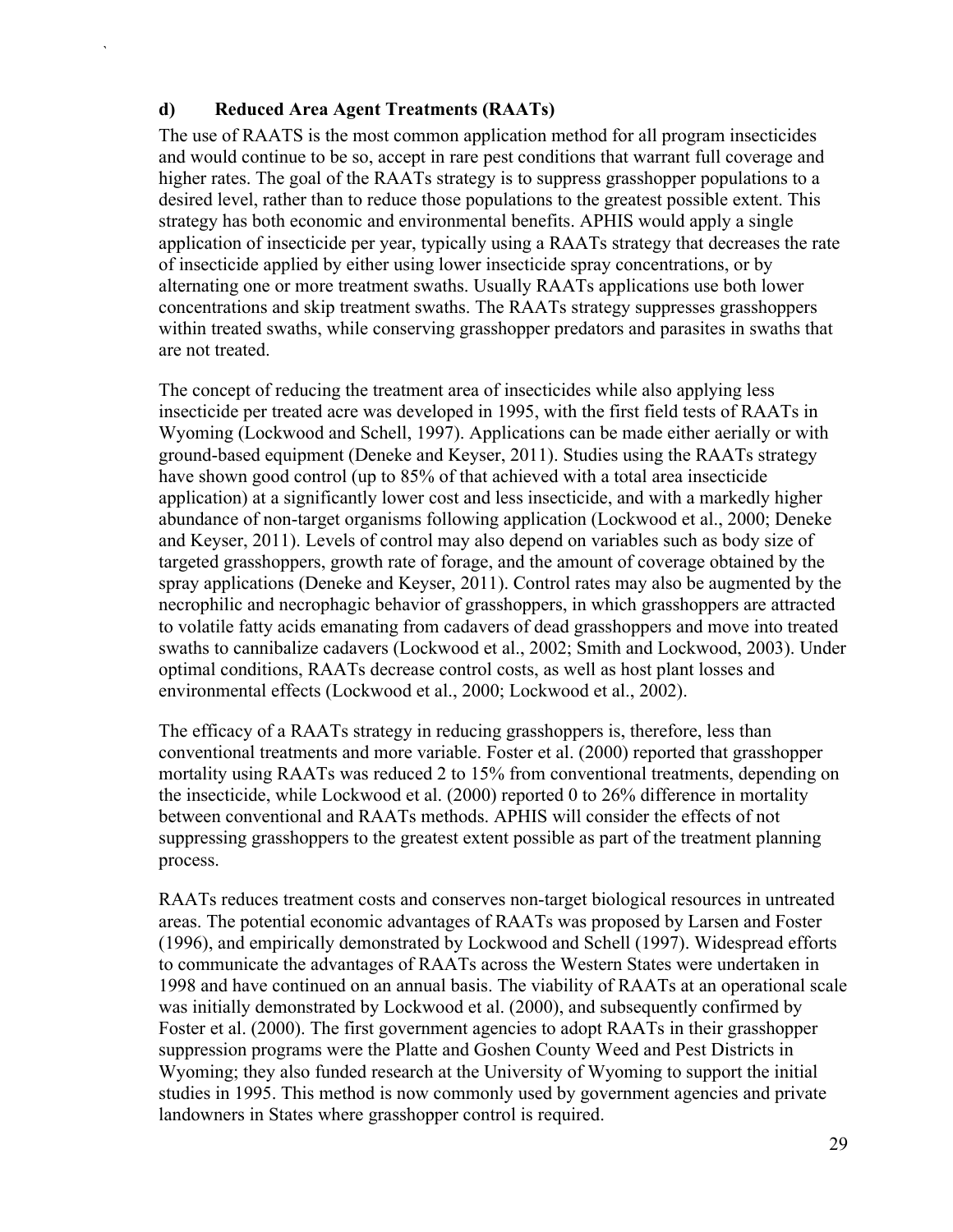Reduced rates should prove beneficial for the environment. All APHIS grasshopper treatments using carbaryl, diflubenzuron, or malathion are conducted in adherence with USEPA-approved label directions. Labeled application rates for grasshopper control tend to be lower than rates used against other pests. In addition, use rates proposed for grasshopper control by APHIS are lower than rates used by private landowners.

<span id="page-33-0"></span>No APHIS experimental treatments are planned for 2021.

### *B. Other Environmental Considerations*

### <span id="page-33-1"></span>**1. Cumulative Impacts**

`

Cumulative impact, as defined in the Council on Environmental Quality (CEQ) NEPA implementing regulations (40 CFR § 1508.7) "is the impact on the environment which results from the incremental impact of the action when added to the past, present, and reasonably foreseeable future actions regardless of what agency (Federal or non-Federal) or person undertakes such actions. Cumulative impacts can result from individually minor but collectively significant actions taking place over a period of time."

Potential cumulative impacts associated with the No Action alternative where APHIS would not take part in any grasshopper suppression program include the continued increase in grasshopper populations and potential expansion of populations into neighboring range and cropland. In addition, State and private land managers could apply insecticides to manage grasshopper populations however, land managers may opt not to use RAATs, which would increase insecticides applied to the rangeland. Increased insecticide applications from the lack of coordination or foregoing RAATs methods could increase the exposure risk to non-target species. In addition, land managers may not employ the extra program measures designed to reduce exposure to the public and the environment to insecticides.

Potential cumulative impacts associated with the Preferred Alternative are not expected to be significant because the program applies an insecticide application once during a treatment. The program may treat an area with different insecticides but does not overlap the treatments. The program does not mix or combine insecticides. Based on historical outbreaks in the United States, the probability of an outbreak occurring in the same area where treatment occurred in the previous year is unlikely; however, given time, populations eventually will reach economically damaging thresholds and require treatment. The insecticide application reduces the insect population down to levels that cause an acceptable level of economic damage. The duration of treatment activity, which is relatively short since it is a one-time application, and the lack of repeated treatments in the same area in the same year reduce the possibility of significant cumulative impacts.

Potential cumulative impacts resulting from the use of insecticides include insect pest resistance, synergistic chemical effects, chemical persistence and bioaccumulation in the environment. The program use of reduced insecticide application rates (i.e. ULV and RAATs) are expected to mitigate the development of insect resistance to the insecticides. Grasshopper outbreaks in the United States occur cyclically so applications do not occur to the same population over time further eliminating the selection pressure increasing the chances of insecticide resistance.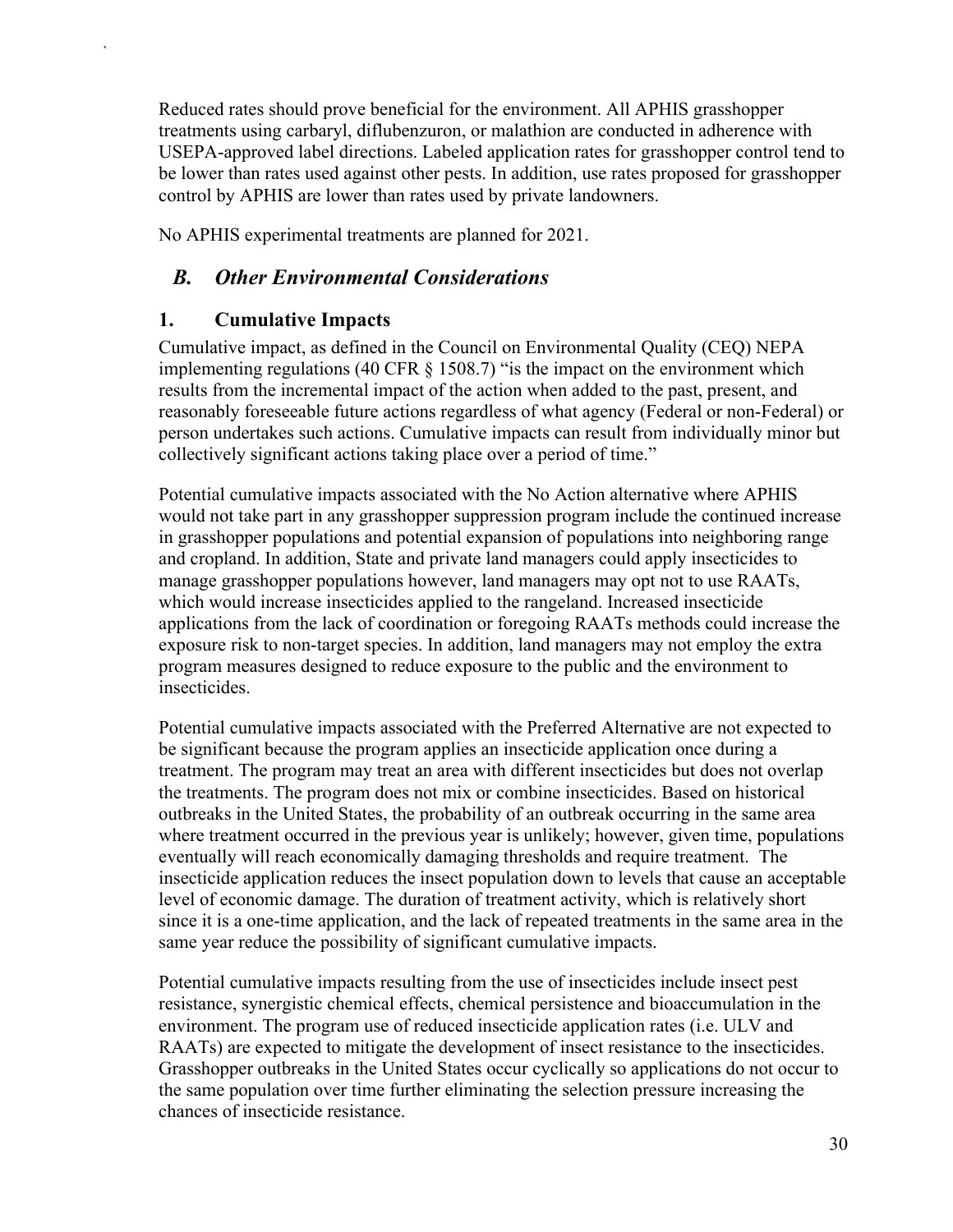The insecticides proposed for use in the program have a variety of agricultural and nonagricultural uses. There may be an increased use of these insecticides in an area under suppression when private, State, or Federal entities make applications to control other pests. However, the vast majority of the land where program treatments occur is uncultivated rangeland and additional treatments by landowners or managers are very uncommon making possible cumulative or synergistic chemical effects extremely unlikely.

`

The insecticides proposed for use in the grasshopper program are not anticipated to persist in the environment or bioaccumulate. Therefore, a grasshopper outbreak that occurs in an area previously treated for grasshoppers is unlikely to cause an accumulation of insecticides from previous program treatments.

APHIS does not anticipate that any federal or non-federal pest control actions to coincide with any grasshopper or Mormon cricket treatments which might occur within the project areas. Such would preclude any negative issues that would arise due to cumulative pesticide application impacts.

### <span id="page-34-0"></span>**2. Executive Order No. 12898, Federal Actions to Address Environmental Justice in Minority Populations and Low-Income Populations**

Federal agencies identify and address the disproportionately high and adverse human health or environmental effects of their proposed activities, as described in E.O. 12898, "Federal Actions to Address Environmental Justice in Minority Populations and Low-Income Populations."

When planning a site-specific action related to grasshopper or Mormon cricket infestations, APHIS will consider the potential for disproportionately high and adverse human health or environmental impacts of its actions on minority and low-income communities in a program area. APHIS has evaluated the proposed grasshopper program and has determined that there are no disproportionately high and adverse human health or environmental effects on minority populations or low-income populations.

### <span id="page-34-1"></span>**3. Executive Order No. 13045, Protection of Children from Environmental Health Risks and Safety Risks**

Federal agencies consider a proposed action's potential effects on children to comply with E.O. 13045, "Protection of Children from Environmental Health Risks and Safety Risks." This E.O. requires each Federal agency, consistent with its mission, to identify and assess environmental health and safety risks that may disproportionately affect children and to ensure its policies, programs, activities, and standards address disproportionate risks to children that result from environmental health risks or safety risks. APHIS has developed agency guidance for its programs to follow to ensure the protection of children (USDA APHIS, 1999).

APHIS' HHERAs evaluated the potential exposure to each insecticide used in the program and risks associated with these insecticides to residents, including children. The HHERAs for the proposed program insecticides, located at http://www.aphis.usda.gov/planthealth/grasshopper, suggest that no disproportionate risks to children, as part of the general public, are anticipated.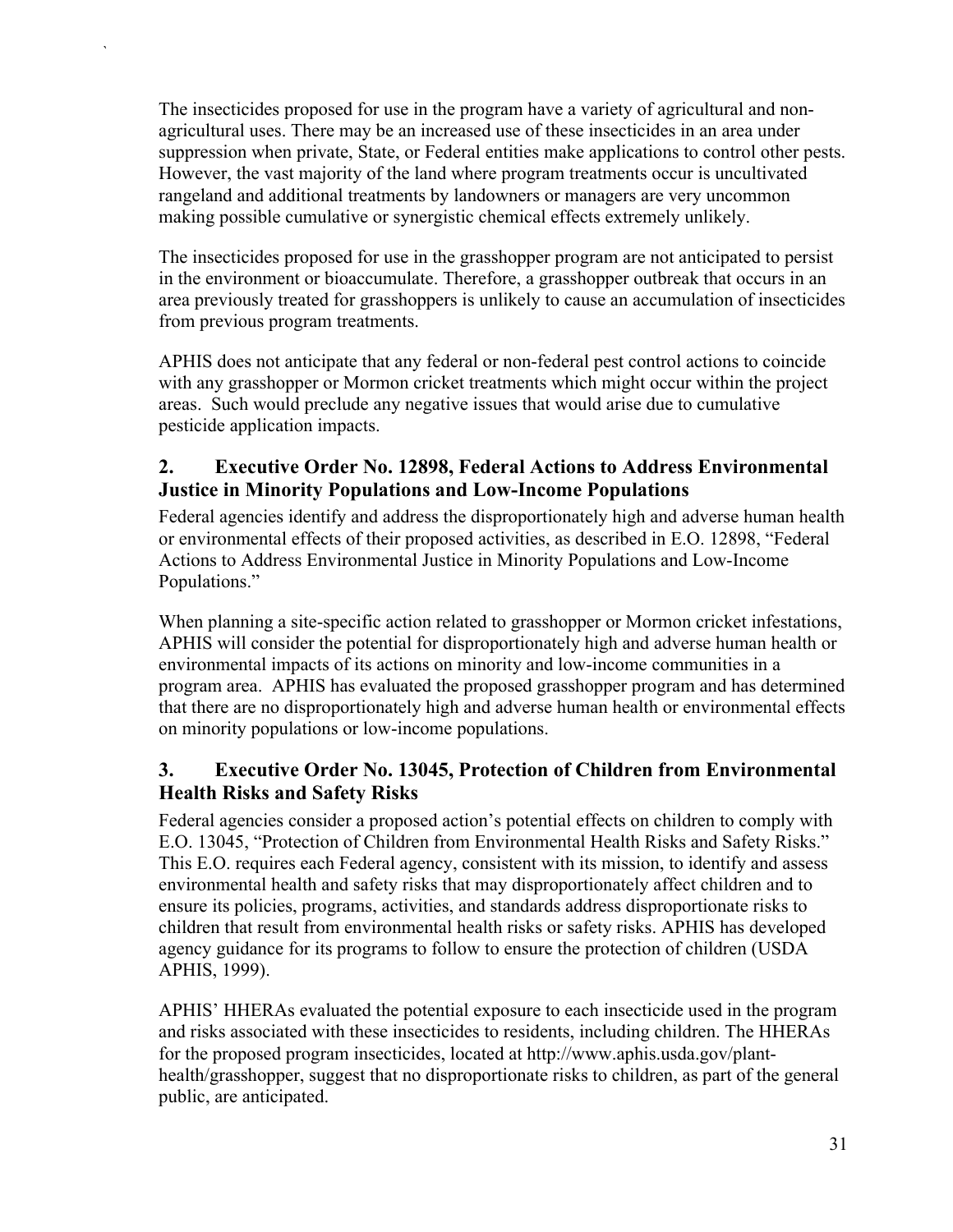APHIS grasshopper insecticide treatments are conducted in rural rangeland areas, where agriculture is a primary industry. The areas consist of widely scattered, single, rural dwellings in ranching communities with low population density. The program notifies residents within treatment areas, or their designated representatives, prior to proposed operations to reduce the potential for incidental exposure to residents including children. Treatments are conducted primarily on open rangelands where children would not be expected to be present during treatment or to enter should there be any restricted entry period after treatment. The program also implements mitigation measures beyond label requirements to ensure that no treatments occur within the required buffer zones from structures, such as a 500-foot treatment buffer zone from schools and recreational areas. Program insecticides are not applied while school buses are operating in the treatment area.

### <span id="page-35-0"></span>**4. Tribal Consultation**

`

Executive Order 13175 "Consultation and Coordination with Indian Tribal Governments," calls for agency communication and collaboration with tribal officials when proposed Federal actions have potential tribal implications. The Archaeological Resources Protection Act of 1979 (16 U.S.C. §§ 470aa-mm), secures the protection of archaeological resources and sites on public and tribal lands.

Prior to the treatment season, program personnel notify Tribal land managers of the potential for grasshopper and Mormon cricket outbreaks on their lands. Consultation with local Tribal representatives takes place prior to treatment programs to inform fully the Tribes of possible actions APHIS may take on Tribal lands. Treatments typically do not occur at cultural sites, and drift from a program treatment at such locations is not expected to adversely affect natural surfaces, such as rock formations and carvings. APHIS would also confer with the appropriate Tribal authority to ensure that the timing and location of a planned program treatment does not coincide or conflict with cultural events or observances on Tribal lands.

### <span id="page-35-1"></span>**5. Executive Order 13186, Responsibilities of Federal Agencies to Protect Migratory Birds**

The Migratory Bird Treaty Act (MBTA) of 1918 (16 U.S.C. 703–712) established a Federal prohibition, unless permitted by regulations, to pursue, hunt, take, capture, kill, attempt to take, capture or kill, possess, offer for sale, sell, offer to purchase, purchase, deliver for shipment, ship, cause to be shipped, deliver for transportation, transport, cause to be transported, carry, or cause to be carried by any means whatever, receive for shipment, transportation or carriage, or export, at any time, or in any manner, any migratory bird or any part, nest, or egg of any such bird.

APHIS will support the conservation intent of the migratory bird conventions by integrating bird conservation principles, measures, and practices into agency activities and by avoiding or reducing, to the extent practicable, adverse impacts on migratory bird resources when conducting agency actions. Impacts are minimized as a result of buffers to water, habitat, nesting areas, riparian areas, and the use of RAATs. For any given treatment, only a portion of the environment will be treated, therefore minimizing potential impacts to migratory bird populations.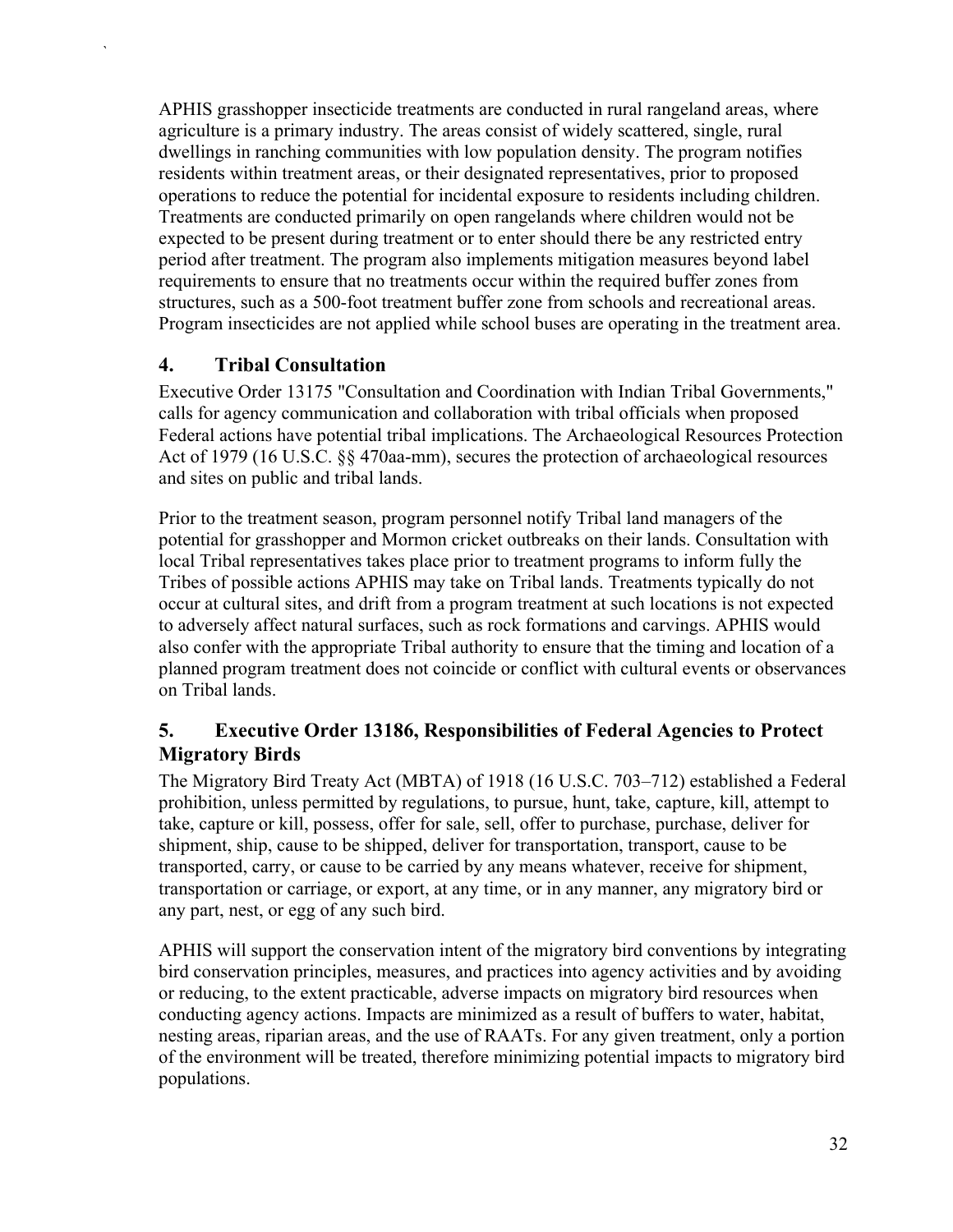### **6. Endangered Species Act**

<span id="page-36-0"></span>`

Section 7 of the Endangered Species Act (ESA) and its implementing regulations require Federal agencies to ensure their actions are not likely to jeopardize the continued existence of listed threatened or endangered species or result in the destruction or adverse modification of critical habitat. Numerous federally listed species and areas of designated critical habitat occur within the 17-State program area, although not all occur within or near potential grasshopper suppression areas or within the area under consideration by through this EA.

APHIS considers whether listed species, species proposed for listing, experimental populations, or critical habitat are present in the proposed suppression area. Before treatments are conducted, APHIS contacts the U.S Fish and Wildlife Service (USFWS) or the National Marine Fisheries Service (NMFS) (where applicable) to determine if listed species are present in the suppression area, and whether mitigations or protection measures must be implemented to protect listed species or critical habitat.

APHIS completed a programmatic Section 7 consultation with NMFS for use of carbaryl, malathion, and diflubenzuron to suppress grasshoppers in the 17-state program area because of the listed salmonid (*Oncorhynchus* spp.) and critical habitat. To minimize the possibility of insecticides from reaching salmonid habitat, APHIS implements the following protection measures:

- RAATs are used in all areas adjacent to salmonid habitat
- ULV sprays are used, which are between 50% and 66% of the USEPA recommended rate
- Insecticides are not aerially applied in a 3,500-foot buffer zones for carbaryl or malathion, or applied within a 1,500-foot buffer zones for diflubenzuron along stream corridors
- Insecticides will not be applied when wind speeds exceed 10 miles per hour. APHIS will attempt to avoid insecticide application if the wind is blowing towards salmonid habitat
- Insecticide applications are avoided when precipitation is likely or during temperature inversions

APHIS determined that with the implementation of these measures, the grasshopper suppression program may affect, but is not likely to adversely affect listed salmonids or designated critical habitat in the program area. NMFS concurred with this determination in a letter dated April 12, 2010.

APHIS submitted a programmatic biological assessment for grasshopper suppression in the 17-state program area and requested consultation with USFWS on March 9, 2015. With the incorporation and use of application buffers and other operational procedures APHIS anticipates that any impacts associated with the use and fate of program insecticides will be insignificant and discountable to listed species and their habitats. Based on an assessment of the potential exposure, response, and subsequent risk characterization of program operations, APHIS concludes the proposed action is not likely to adversely affect listed species or critical habitat in the program area. APHIS has requested concurrence from the USFWS on these determinations. Until this programmatic Section 7 consultation with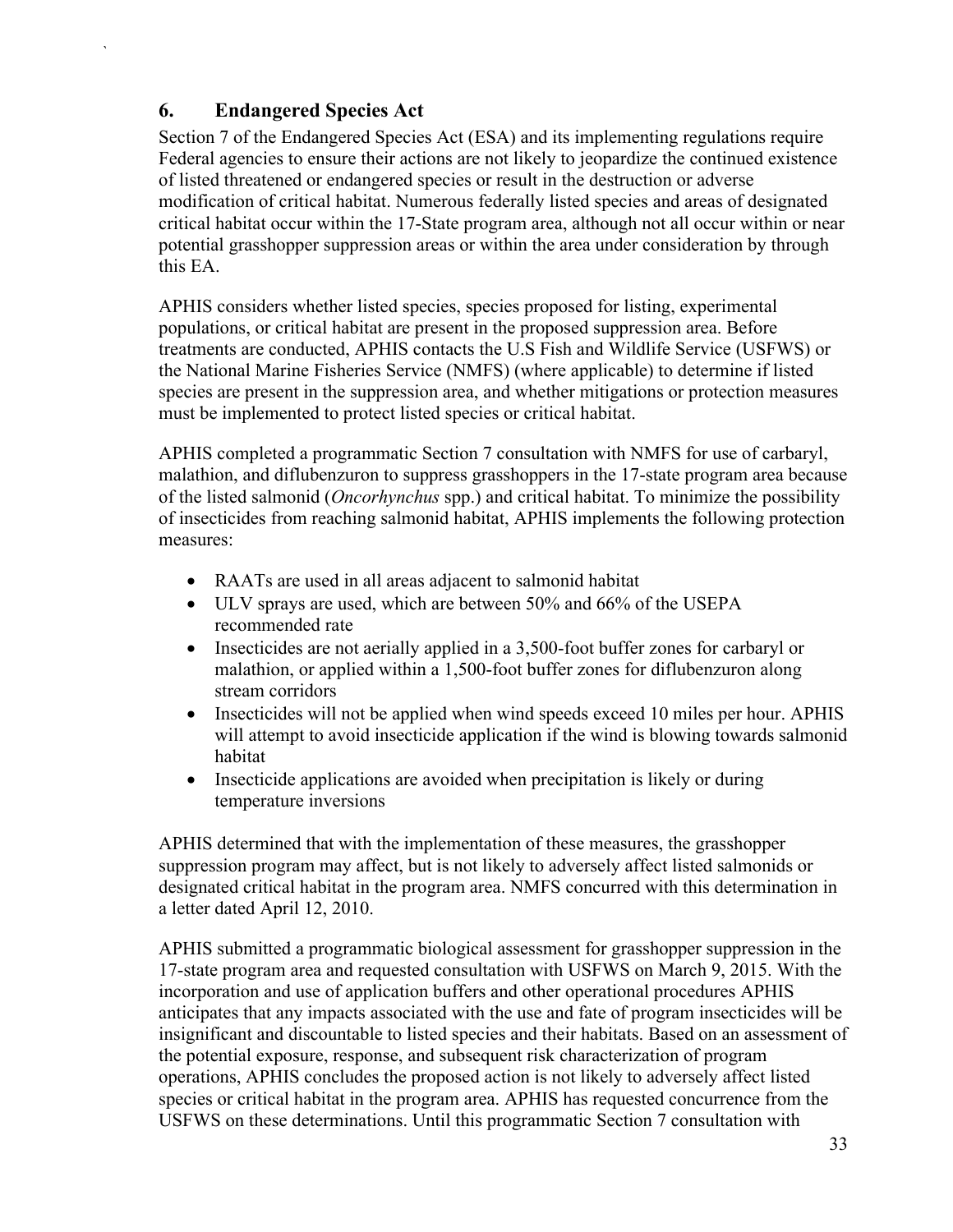USFWS is completed, APHIS will conduct consultations with USFWS field offices at the local level.

APHIS considers the role of pollinators in any consultations conducted with the FWS to protect federally listed plants. Mitigation measures, such as no treatment buffers are applied with consideration of the protection of pollinators that are important to a listed plant species.

APHIS completed informal consultation with the FWS regarding the Program at the State level years ago after having developed agreed-upon mitigation measures for all T&E and Proposed T&E species relative to GH/MC suppression projects in Utah. The USFWS has concurred with APHIS's assessment that the Utah GH/MC suppression program is not likely to adversely affect species of concern. That consultation/concurrence has continued throughout the years as the T&E list has evolved.

#### <span id="page-37-0"></span>**7. Bald and Golden Eagle Protection Act**

`

The Bald and Golden Eagle Protection Act (16 U.S.C. 668–668c) prohibits anyone, without a permit issued by the Secretary of the Interior, from "taking" bald eagles, including their parts, nests, or eggs. During the breeding season, bald eagles are sensitive to a variety of human activities. Grasshopper management activities could cause disturbance of nesting eagles, depending on the duration, noise levels, extent of the area affected by the activity, prior experiences that eagles have with humans, and tolerance of the individual nesting pair. Also, disruptive activities in or near eagle foraging areas can interfere with bald eagle feeding, reducing chances of survival. USFWS has provided recommendations for avoiding disturbance at foraging areas and communal roost sites that are applicable to grasshopper management programs (USFWS, 2007).

No toxic effects are anticipated on eagles as a direct consequence of insecticide treatments. Toxic effects on the principle food source, fish, are not expected because insecticide treatments will not be conducted over rivers or lakes. Buffers protective of aquatic biota are applied to their habitats to ensure that there are no indirect effects from loss of prey.

### <span id="page-37-1"></span>**8. Additional Species of Concern**

There may be species that are of special concern to land management agencies, the public, or other groups and individuals in proposed treatment areas. For example, the sage grouse populations have declined throughout most of their entire range, with habitat loss being a major factor in their decline.

Grasshopper suppression programs reduce grasshoppers and at least some other insects in the treatment area that can be a food item for sage grouse chicks. As indicated in previous sections on impacts to birds, there is low potential that the program insecticides would be toxic to sage grouse, either by direct exposure to the insecticides or indirectly through immature sage grouse eating moribund grasshoppers.

Because grasshopper numbers are so high in an outbreak year, treatments would not likely reduce the number of grasshoppers below levels present in a normal year. Grasshopper densities in excess of 8 per square yard could initiate treatment project planning. Should grasshoppers be unavailable in small, localized areas, sage grouse chicks may consume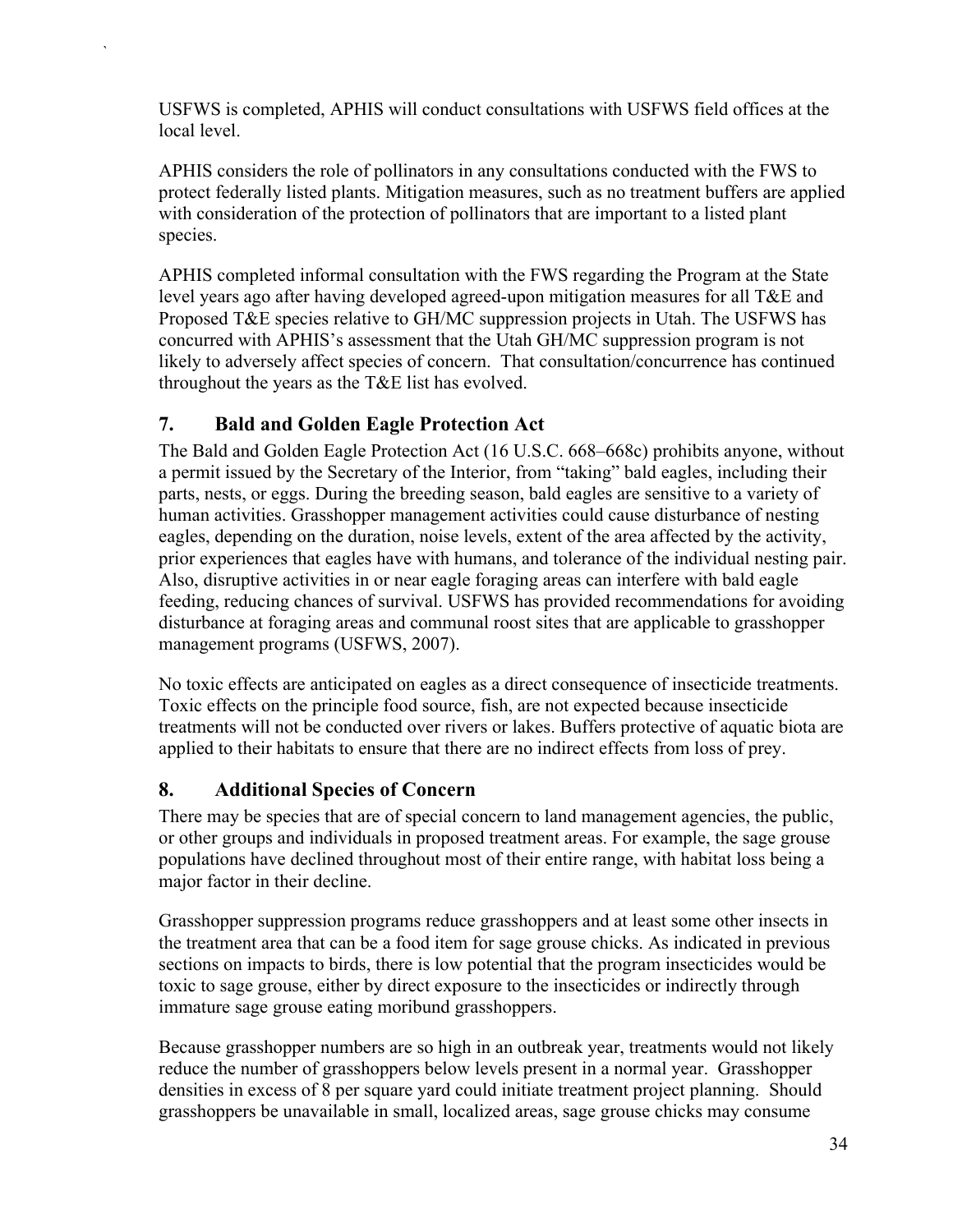other insects, which sage grouse chicks likely do in years when grasshopper numbers are naturally low. By suppressing grasshoppers, rangeland vegetation is available for use by other species, including sage grouse, and rangeland areas are less susceptible to invasive plants that may be undesirable for sage grouse habitat.

APHIS will work with BLM, the state of Utah and any other appropriate agencies when grasshopper treatments are proposed in areas where sage grouse are present, or any other species that is known to be of special interest or concern to federal or state agencies or the public.

### <span id="page-38-0"></span>**9. Fires and Human Health Hazards**

`

Various compounds are released in smoke during wildland fires, including carbon monoxide (CO), carbon dioxide, nitrous oxides, sulfur dioxide, hydrogen chloride, aerosols, polynuclear aromatic hydrocarbons contained within fine particulate matter (a byproduct of the combustion of organic matter such as wood), aldehydes, and most notably formaldehyde produced from the incomplete combustion of burning biomass (Reisen and Brown, 2009; Burling et al., 2010; Broyles, 2013). Particulate matter, CO, benzene, acrolein, and formaldehyde have been identified as compounds of particular concern in wildland fire smoke (Reinhardt and Ottmar, 2004).

Many of the naturally occurring products associated with combustion from wildfires may also be present as a result of combustion of program insecticides that are applied to rangeland. These combustion byproducts will be at lower quantities due to the short halflives of most of the program insecticides and their low use rates. Other minor combustion products specific to each insecticide may also be present as a result of combustion from a rangeland fire but these are typically less toxic based on available human health data [\(http://www.aphis.usda.gov/plant-health/grasshopper\)](http://www.aphis.usda.gov/plant-health/grasshopper).

The safety data sheet for each insecticide identifies these combustion products for each insecticide as well as recommendations for PPE. The PPE is similar to what typically is used in fighting wildfires. Material applied in the field will be at a much lower concentration than what would occur in a fire involving a concentrated formulation. Therefore, the PPE worn by rangeland firefighters would also be protective of any additional exposure resulting from the burning of residual insecticides.

### <span id="page-38-1"></span>**10. Cultural and Historical Resources**

Federal actions must seek to avoid, minimize, and mitigate potential negative impacts to cultural and historic resources as part of compliance with the National Historic Preservation Act (NHPA), the Archaeological Resources Protection Act of 1979, and NEPA. Section 106 of the NHPA requires Federal agencies to provide the Advisory Council on Historic Preservation with an opportunity to comment on their findings.

APHIS, prior to any treatment project, will consult with the appropriate landowner, the State Historic Preservation Office, any affected National Trail's administrative office or other appropriate agencies, to ensure minimal impacts to cultural and historical resources.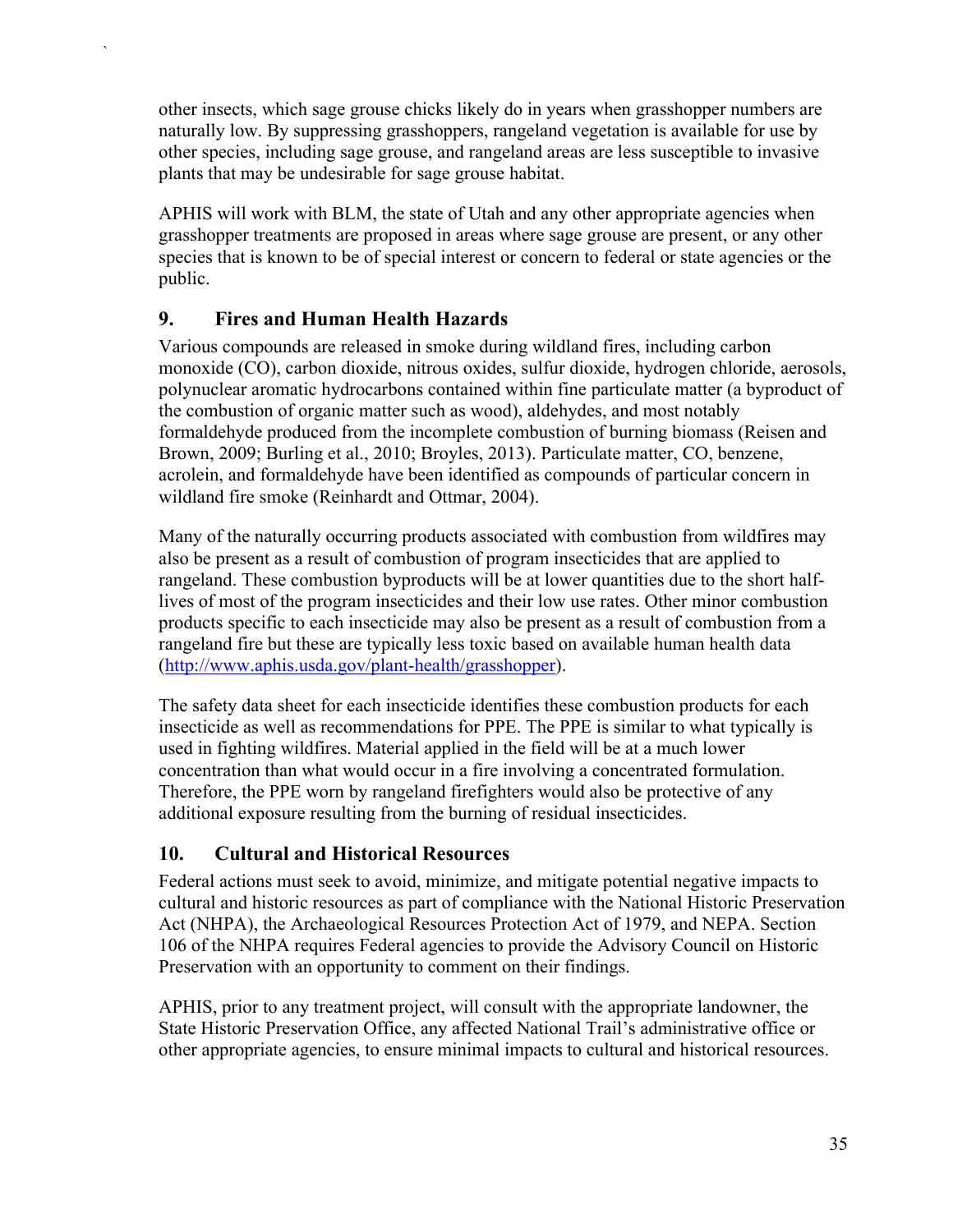### <span id="page-39-0"></span>**VI. Literature Cited**

`

Beauvais, S. 2014. Human exposure assessment document for carbaryl. Page 136. California Environmental Protection Agency, Department of Pesticide Regulation.

- Belovsky, G. E., A. Joern, and J. Lockwood. 1996. VII.16 Grasshoppers—Plus and Minus: The Grasshopper Problem on a Regional Basis and a Look at Beneficial Effects of Grasshoppers. Pages 1-5 in G. L. Cunningham and M. W. Sampson, editors. Grasshopper Integrated Pest Management User Handbook, Technical Bulletin No. 1809. U.S. Department of Agriculture, Animal and Plant Health Inspection Service, Washington, DC.
- Belovsky, G. E. 2000. Part 1. Grasshoppers as integral elements of grasslands. 1. Do grasshoppers diminish grassland productivity? A new perspective for control based on conservation. Pages 7-29 in J. A. Lockwood et al, editor. Grasshoppers and Grassland Health. Kluwer Academic Publishers, Netherlands.
- Bonderenko, S., J. Gan, D. L. Haver, and J. N. Kabashima. 2004. Persistence of selected organophosphate and carbamate insecticides in waters from coastal watershed. Env. Toxicol. Chem. 23:2649-2654.
- Bradshaw, J. D., K. H. Jenkins, and S. D. Whipple. 2018. Impact of grasshopper control on forage quality and availability in western Nebraska. Rangelands 40:71-76.
- Branson, D., A. Joern, and G. Sword. 2006. Sustainable management of insect herbivores in grassland ecosystems: new perspectives in grasshopper control. BioScience 56:743- 755.
- Broyles, G. 2013. Wildland firefighter smoke exposure. Page 26. U.S. Department of Agriculture, Forest Service.
- Buckner, C. H., P. D. Kingsbury, B. B. McLeod, K. L. Mortensen, and D. G. H. Ray. 1973. The effects of pesticides on small forest vertebrates of the spruce woods provincial forest, Manitoba. The Manitoba Entomologist 7:37-45.
- Burling, I., R. Yokelson, D. Griffith, T. Johson, P. Veres, J. Roberts, C. Warneke, S. Urbanski, J. Reardon, D. Weise, W. Hao, and J. de Gouw. 2010. Laboratory measures of trace gas emissions from biomass burning of fuel types from the southeastern and southwestern United States. Atmospheric Chemistry and Physics 10:11115-111130.
- Caro, J. H., H. P. Freeman, and B. C. Turner. 1974. Persistence in soil and losses in runoff of soil-incorporated carbaryl in a small watershed. J. Agricul. Food Chem. 22:860- 863.
- Catangui, M.A., Fuller, B.W., and Walz, A.W., 1996. Impact of Dimilin® on nontarget arthropods and its efficacy against rangeland grasshoppers. *In* U.S. Department of Agriculture, Animal and Plant Health Inspection Service, 1996. Grasshopper Integrated Pest Management User Handbook, Tech. Bul. No. 1809. Sec. VII.3. Washington, DC.
- Chandel, R.S., and P.R Gupta. 1992. Toxicity of diflubenzuron and penfluron to immature stages of *Apis cerana indica* and *Apis mellifera*. Apidologie 23:465–473.
- Cooper, R. J., K. M. Dodge, P. J. Marinat, S. B. Donahoe, and R. C. Whitmore. 1990. Effect of diflubenzuron application on eastern deciduous forest birds. J. Wildl. Mgmt. 54:486-493.
- Cordova, D., E. Benner, M. D. Sacher, J. J. Rauh, J. S. Sopa, G. Lahm, T. Selby, T. Stevenson, L. Flexner, S. Gutteridge, D. F. Rhoades, L. Wu, R. M. Smith, and Y.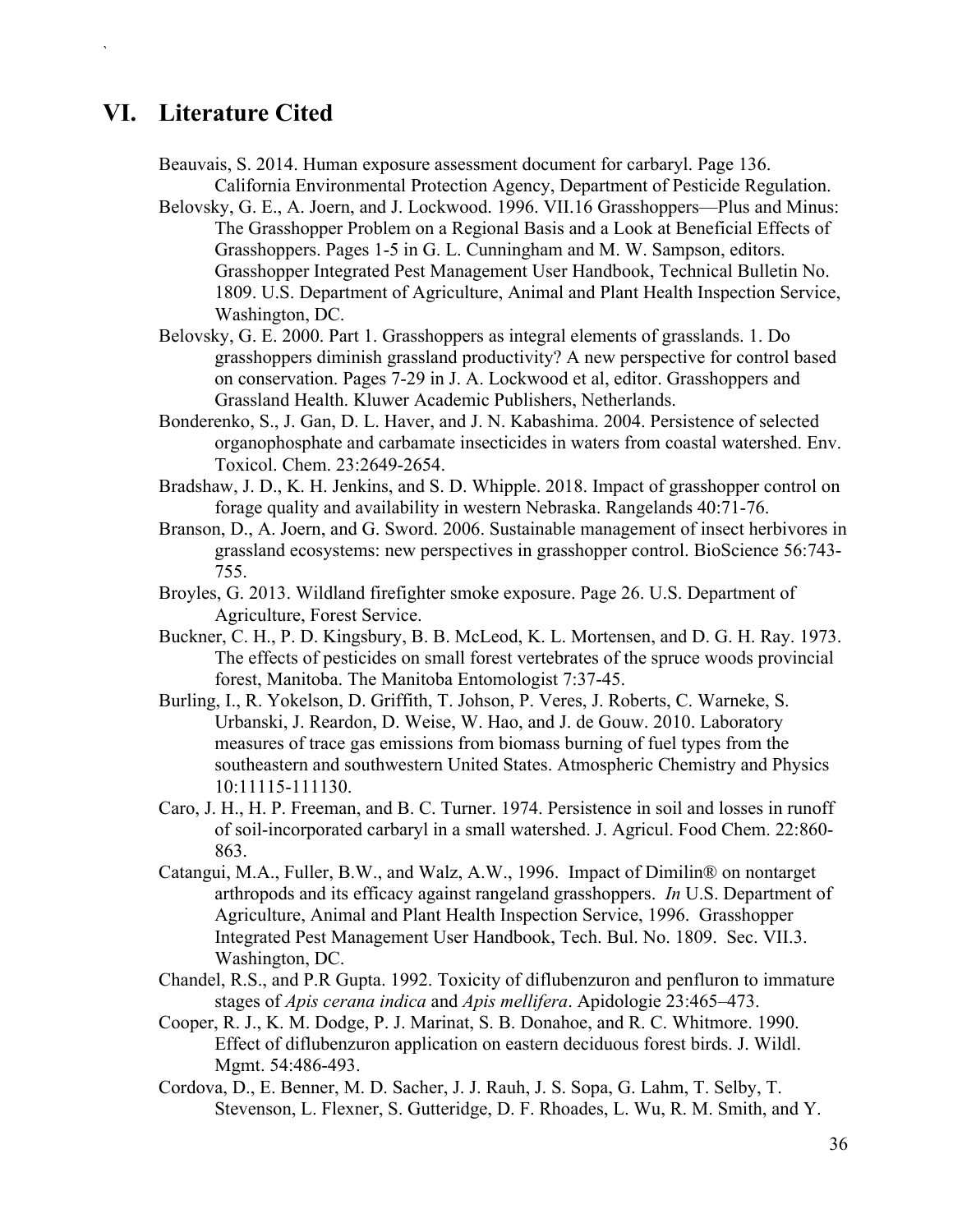Tao. 2006. Anthranilic diamides: a new class of insecticides with a novel mode of action, ryanodine receptor activation. Pesticide Biochemistry and Physiology 84:196-214.

Deakle, J. P. and J. R. Bradley, Jr. 1982. Effects of early season applications of diflubenzuron and azinphosmethyl on populations levels of certain arthropods in cotton fields. J. Georgia Entomol. Soc. 17:189-200.

- Deneke, D. and J. Keyser. 2011. Integrated Pest Management Strategies for Grasshopper Management in South Dakota. South Dakota State University Extension.
- Dinkins, M. F., A. L. Zimmermann, J. A. Dechant, B. D. Parkins, D. H. Johnson, L. D. Igl, C. M. Goldade, and B. R. Euliss. 2002. Effects of Management Practices on Grassland Birds: Horned Lark Northern Prairie Wildlife Research Center. Page 34. Northern Prairie Wildlife Research Center, Jamestown, ND.
- Dobroski, C. J., E. J. O'Neill, J. M. Donohue, and W. H. Curley. 1985. Carbaryl: a profile of its behaviors in the environment. Roy F. Weston, Inc. and V.J. Ciccone and Assoc., Inc., West Chester, PA; Woodbridge, VA.
- Eisler, R. 1992. Diflubenzuron Hazards to Fish, Wildlife, and Invertebrate: A Synoptic Review. U.S. Department of Interior, Fish and Wildlife Service, Washington, D.C.
- Eisler, R., 2000. Handbook of chemical risk assessment: health hazards to humans, plants, and animals. Lewis Publishers, New York.
- El-Refai, A. and T. L. Hopkins. 1972. Malathion adsorption, translocation, and conversion to malaoxon in bean plants. J. Assoc. Official Analytical Chemists 55:526-531.
- Fischer, S. A. and L. W. Hall, Jr. 1992. Environmental concentrations and aquatic toxicity data on diflubenzuron (Dimilin). Critical Rev. in Toxicol. 22:45-79.
- Follett, R. F. and D. A. Reed. 2010. Soil carbon sequestration in grazing lands: societal benefits and policy implications. Rangeland Ecology & Management 63:4-15.
- Foster, R. N., K. C. Reuter, K. Fridley, D. Kurtenback, R. Flakus, R. Bohls, B. Radsick, J. B. Helbig, A. Wagner, and L. Jeck. 2000. Field and Economic Evaluation of Operational Scale Reduced Agent and Reduced Area Treatments (RAATs) for Management of Grasshoppers in South Dakota Rangeland. U.S. Department of Agriculture, Animal and Plant Health Inspection Service, Plant Protection and Quarantine, Phoenix, AZ.
- George, T. L., L. C. McEwen, and B. E. Peterson. 1995. Effects of grasshopper control programs on rangeland breeding bird populations. J. Range Manage. 48:336–342.
- Gramlich, F. J. 1979. Effects of Sevin on songbird cholinesterase. Environmental Monitoring of Cooperative Spruce Budworm Control Projects. Maine Department of Conservation, Bureau of Forestry, Augusta, ME.
- Guerrant, G. O., L. E. Fetzer, Jr., and J. W. Miles. 1970. Pesticide residues in Hale County, Texas, before and after ultra-low-volume aerial applications of Malathion. Pesticide Monitoring J. 4:14-20.
- Havstad, K. M., D. P. Peters, R. Skaggs, J. Brown, B. Bestelmeyer, E. Fredrickson, J. Herrick, and J. Wright. 2007. Ecological services to and from rangelands of the United States. Ecological Economics 64:261-268.
- Howe, F. P. 1993. Effects of Grasshopper Insecticide Application on Diet, Food Delivery Rates, Growth, and Survival of Shrubsteppe Passarine. Page 108 PhD dissertation. Colorado State University, Fort Collins, CO.
- Howe, F. P., R. L. Knight, L. C. McEwen, and T. L. George. 1996. Direct and indirect effects of insecticide applications on growth and survival of nestling passerines. Ecol. Appl. 6:1314-1324.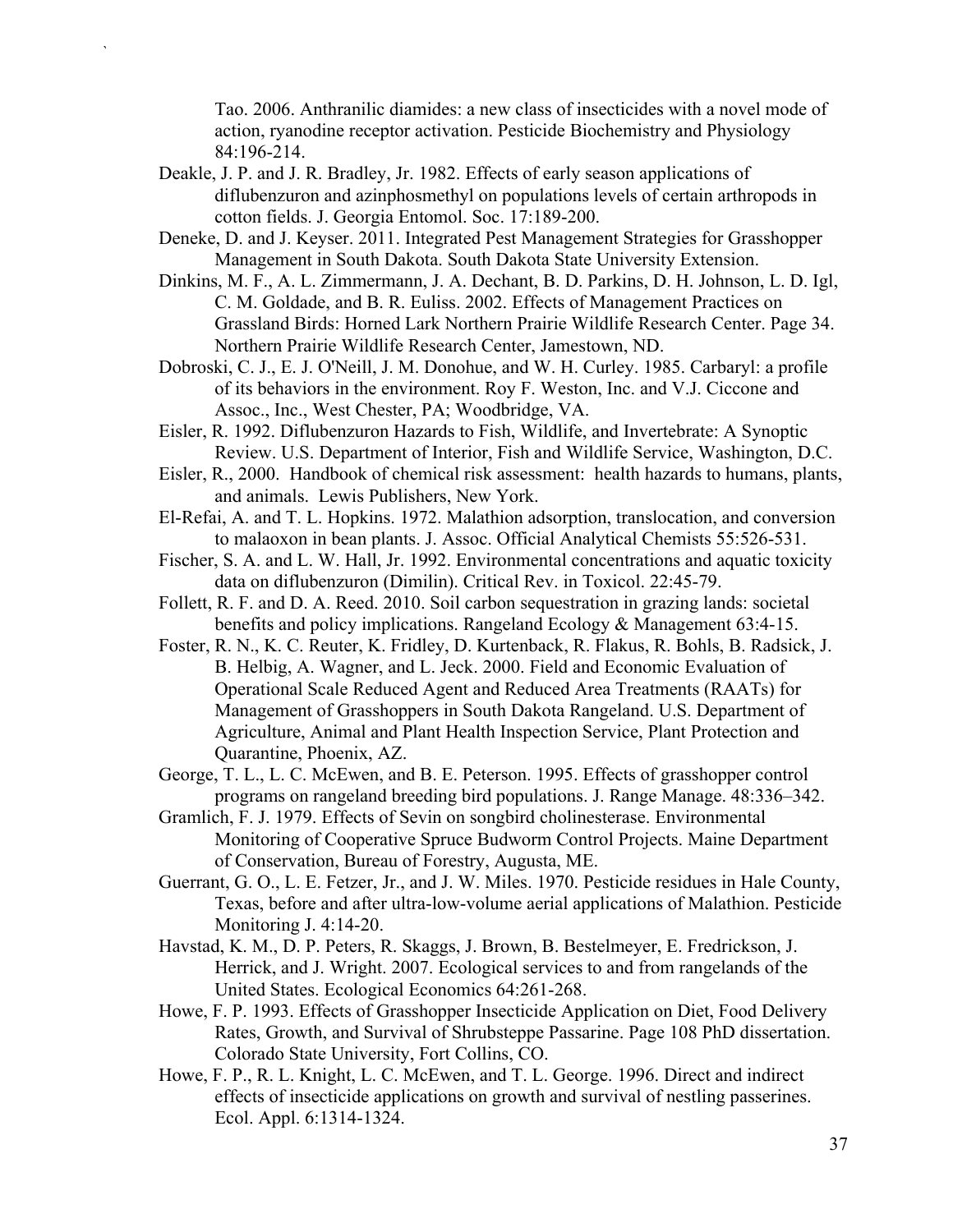Kar, A., K. Mandal, and B. Singh. 2012. Environmental fate of cholorantraniliprole residues on cauliflower using QuEChERS technique. Environ. Monit. Assess 85:1255-1263.

- Keever, D. W., J. R. Bradley, Jr, and M. C. Ganyard. 1977. Effects of diflubenzuron (Dimilin) on selected beneficial arthropods in cotton fields. J. Econ. Entomol. 6:832-836.
- LaFleur, K. S. 1979. Sorption of pesticides by model soils and agronomic soils: rates and equilibria. Soil Sci. 127:94-101.
- Larsen, J. and R. N. Foster. 1996. Using Hopper to Adapt Treatments and Costs to Needs and Resources. U.S. Department of Agriculture, Animal and Plant Health Inspection Service Grasshopper Integrated Pest Management User Handbook, Washington, D.C.
- Larson, J. L., C. T. Redmond, and D. A. Potter. 2012. Comparative impact of an antrhanilic diamide and other insecticidal chemistries on beneficial invertebrates and ecosystem services in turfgrass. Pest Management Science 68:740-748.
- Latchininsky, A., G. Sword, M. Sergeev, M. Cigiliano, and M. Lecoq. 2011. Locusts and grasshoppers: behavior, ecology, and biogeography. Psyche 2011:1-4.
- Lockwood, J. A. and S. P. Schell. 1997. Decreasing economic and environmental costs through reduced area and agent insecticide treatments (RAATs) for the control of rangeland grasshoppers: empirical results and their implications for pest management. J. Orthoptera Res. 6:19-32.
- Lockwood, J., S. Schell, R. Foster, C. Reuter, and T. Rahadi. 2000. Reduced agent-area treatments (RAAT) for management of rangeland grasshoppers: efficacy and economics under operational conditions. International Journal of Pest Management 46:29-42.
- Lockwood, J. A. and A. Latchininsky. 2000. The Risks of Grasshoppers and Pest Management to Grassland Agroecosystems: An International Perspective on Human Well-Being and Environmental Health. Pages 193-215 in A. Latchininsky and M. Sergeev, editors. Grasshoppers and Grassland Health. Kluwer Academic Publishers.
- Lockwood, J., R. Anderson-Sprecher, and S. Schell. 2002. When less is more: optimization of reduced agent-area treatments (RAATs) for management of rangeland grasshoppers. Crop Protection 21:551-562.
- Matsumara, F. 1985. Toxicology of insecticides. Plenum Press, New York.
- McEwen, L.C., Althouse, C.M., and Peterson, B.E., 1996. Direct and indirect effects of grasshopper integrated pest management (GHIPM) chemicals and biologicals on nontarget animal life. *In* U.S. Department of Agriculture, Animal and Plant Health Inspection Service, 1996. Grasshopper Integrated Pest Management User Handbook, Tech. Bul. No. 1809. Sec. III.2. Washington, DC.
- Miles, C. J. and S. Takashima. 1991. Fate of malathion and O.O.S. trimethyl phosphorothioate byproduct in Hawaiian soil and water. Arch. Environ. Contam. Toxicol 20:325-329.
- Mommaerts, V., Sterk, G., and G. Smagghe. 2006. Hazards and uptake of chitin synthesis inhibitors in bumblebees *Bombus terrestris*. Pest Mgt. Science 62:752–758.
- Murphy, C. F., P. C. Jepson, and B. A. Croft. 1994. Database analysis of the toxicity of antilocust pesticides to non-target, beneficial invertebrates. Crop Protection 13:413- 420.
- Muzzarelli, R. 1986. Chitin synthesis inhibitors: effects on insects and on nontarget organisms. CRC Critical Review of Environmental Control 16:141-146.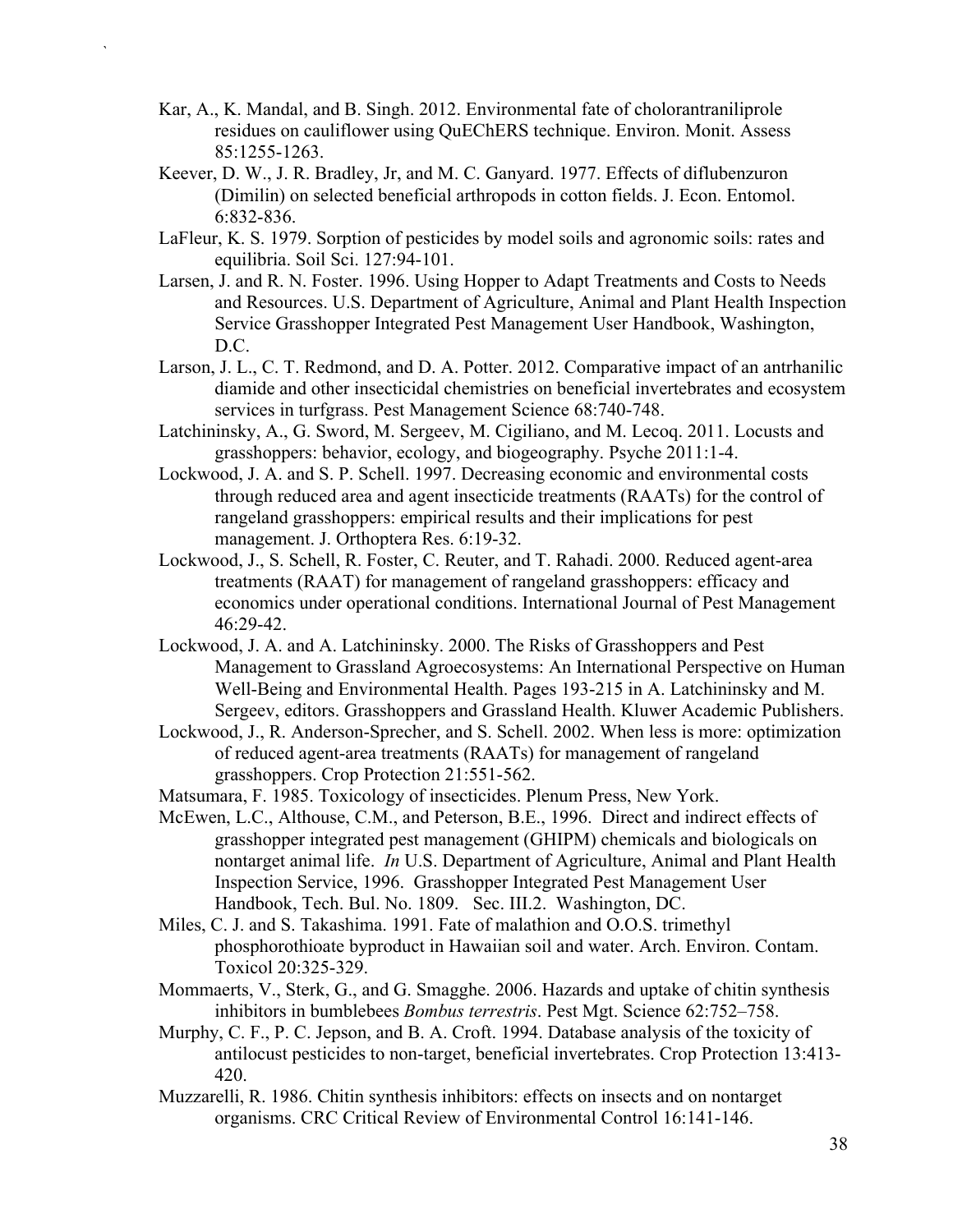Narisu, J., A. Lockwood, and S. P. Schell. 1999. A novel mark-capture technique and its application to monitoring the direction and distance of local movements of rangeland grasshoppers (Orthoptera: Acridade) in context of pest management. J. Appl. Ecol. 36:604-617.

- Narisu, J., A. Lockwood, and S. P. Schell. 2000. Rangeland grasshopper movement as a function of wind and topography: implications for pest movement. J. Appl. Ecol. 36:604-617.
- Nation, J.L., Robinson, F.A., Yu, S.J., and A.B. Bolten. 1986. Influence upon honeybees of chronic exposure to very low levels of selected insecticides in their diet. J. Apic. Res*.* 25:170–177.
- Neary, D. G. 1985. Fate of pesticides in Florida's forests: an overview of potential impacts of water quality. Pages 18-24 in Procs. Soil and Crop Sci. Soc. of FL.
- Nigg, H. N., R. D. Cannizzaro, and J. H. Stamper. 1986. Diflubenzuron surface residues in Florida citrus. Bul. Environ. Contam. Toxicol. 36:833-838.
- NIH. 2009a. Carbaryl, CASRN: 63-25-2. National Institutes of Health, U.S. National Library of Medicine, Toxnet, Hazardous Substances Database.
- NIH. 2009b. National Institutes of Health, U.S. National Library of Medicine, Hazardous Substances Database.
- Norelius, E. E. and J. A. Lockwood. 1999. The effects of reduced agent-area insecticide treatments for rangeland grasshopper (Orthoptera: Acrididae) control on bird densities. Archives of Environmental Contamination and Toxicology 37:519-528.
- Pascual, J. A. 1994. No effects of a forest spraying of malathion on breeding blue tits (*Parus caeruleus*). Environ. Toxicol. Chem. 13:1127–1131.
- Peach, M. P., D. G. Alston, and V. J. Tepedino. 1994. Bees and bran bait: is carbaryl bran bait lethal to alfalfa leafcutting bee (Hymenoptera: Megachilidae) adults or larvae? J. Econ. Entomol. 87:311-317.
- Peach, M. P., D. G. Alston, and V. J. Tepedino. 1995. Subleathal effects of carbaryl bran bait on nesting performance, parental investment, and offspring size and sex ratio of the alfalfa leafcutting bee (Hymenoptera: Megachilidae). Environ. Entomol. 24:34- 39.
- Pfadt, R. E. 2002. Field Guide to Common Western Grasshoppers, Third Edition. Wyoming Agricultural Experiment Station Bulletin 912. Laramie, Wyoming.
- Purdue University. 2018. National Pesticide Information Retrieval System. West Lafayette, IN.
- Quinn, M. A., R. L. Kepner, D. D. Walgenbach, R. N. Foster, R. A. Bohls, P. D. Pooler, K. C. Reuter, and J. L. Swain. 1991. Effect of habitat and perturbation on populations and community structure of darkling beetles (Coleoptera: tenebrionidae) on mixed grass rangeland. Environ. Entomol. 19:1746-1755.
- Rashford, B. S., A. V. Latchininsky, and J. P. Ritten. 2012. An Economic Analysis of the Comprehensive Uses of Western Rangelands. U.S. Department of Agriculture, Animal and Plant Health Inspection Service.
- Reinhardt, T. and R. Ottmar. 2004. Baseline measurements of smoke exposure among wildland firefighters. Journal of Occupational and Environmental Hygiene 1:593- 606.
- Reisen, F. and S. Brown. 2009. Australian firefighters' exposure to air toxics during bushfire burns of autumn 2005 and 2006. Environment International 35:342-353.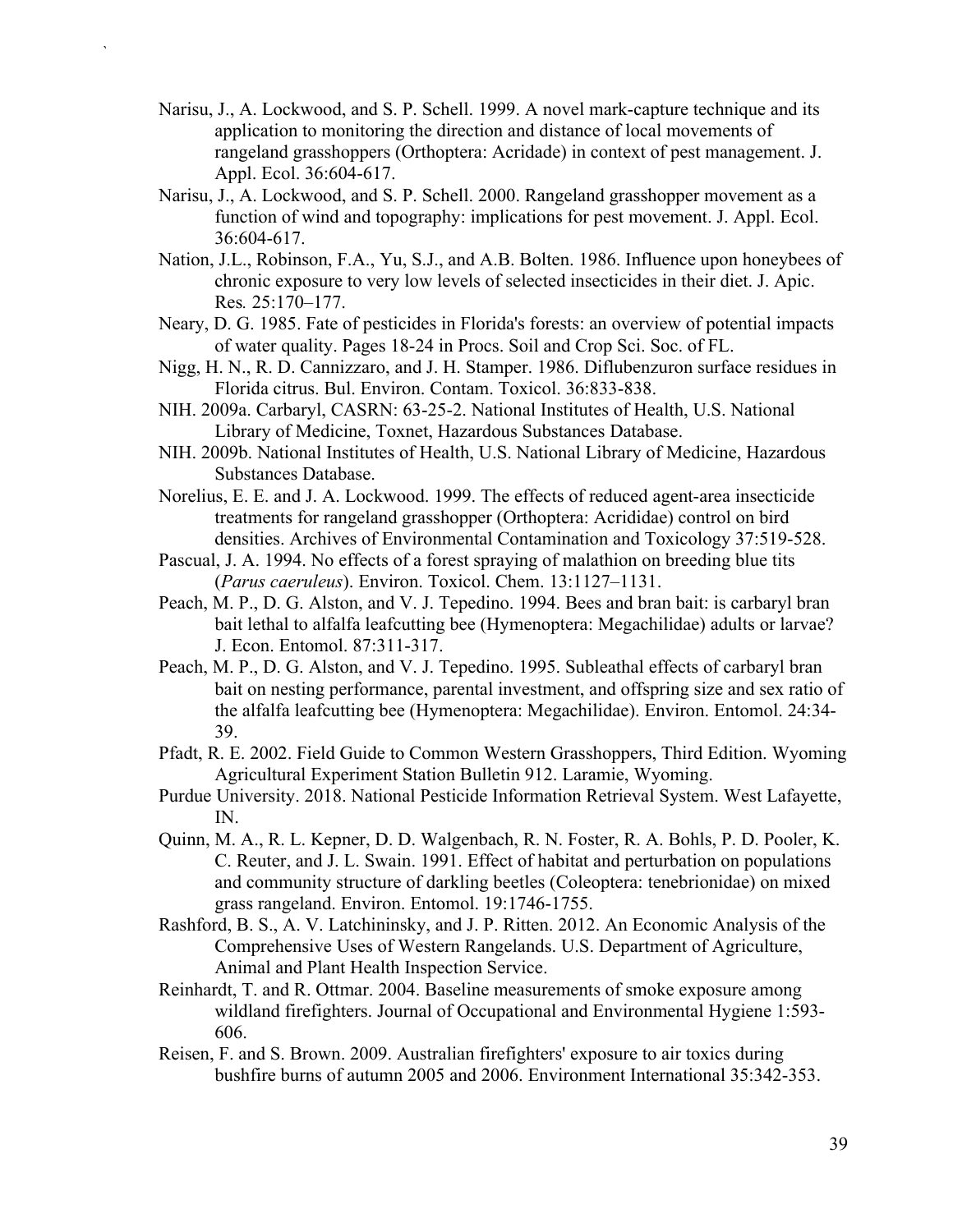Richmond, M. L., C. J. Henny, R. L. Floyd, R. W. Mannan, D. W. Finch, and L. R. DeWeese. 1979. Effects of Sevin 4-oil, Dimilin, and Orthene on Forest Birds in Northeastern Oregon. USDA, Pacific SW Forest and Range Experiment Station.

- Rosenberg, K. V., R. D. Ohmart, and B. W. Anderson. 1982. Community organization of riparian breeding birds: response to an annual resource peak. The Auk 99:260-274.
- Sample, B. E., R. J. Cooper, and R. C. Whitmore. 1993. Dietary shifts among songbirds from a diflubenzuron-treated forest. The Condor 95:616-624.
- Schaefer, C. H., A. E. Colwell, and E. F. Dupras, Jr. 1980. The occurrence of pchloroaniline and p-c hlorophenylurea from the degradation of pesticide in water and fish. Proceedings of the 48th Ann. Meeting Mosquito Vector Cont. Assoc.:84- 89.
- Schaefer, C. H. and E. F. Dupras, Jr. 1977. Residues of diflubenzuron [1-(4-chlorophenyl)- 3(2,6-difluorobenzoyl) urea] in pasture soil, vegetation, and water following aerial applications. J. Agric. Food Chem. 25:1026-1030.
- Smith, D. and J. Lockwood. 2003. Horizontal and trophic transfer of diflubenzuron and fipronil among grasshoppers and between grasshoppers and darkling beetles (Tenebrionidae). Archives of Environmental Contamination and Toxicology 44:377-382.
- Smith, D. I., J. A. Lockwood, A. V. Latchininsky, and D. E. Legg. 2006. Changes in nontarget populations following applications of liquid bait formulations of insecticides for control of rangeland grasshoppers. Internat. J. Pest Mgt. 52:125-139.
- Stanley, J. G. and J. G. Trial. 1980. Disappearance constants of carbaryl from streams contaminated by forest spraying. Bul. Environ. Contam. Toxicol. 25:771-776.
- Swain, J. L. 1986. Effect of Chemical Grasshopper Controls on Non-Target Arthropods of Rangeland in Chaves County, New Mexico. New Mexico State University.
- Tepedino, V. J. 1979. The importance of bees and other insect planetaries in maintaining floral species composition. Great Basin Naturalist Memoirs 3:139-150.
- Thompson, H.M, Wilkins, S. Battersby, A.H., Waite, R.J., and D. Wilkinson. 2005. The effects of four insect growth-regulating (IGR) insecticides on honeybee (*Apis mellifera* L.) colony development, queen rearing and drone sperm production. Ecotoxicology 14:757–769.
- Thomson, D. L. K. and W. M. J. Strachan. 1981. Biodegradation of carbaryl in simulated aquatic environment. Bul. Environ. Contam. Toxicol. 27:412-417.
- USDA APHIS– see U.S. Department of Agriculture, Animal and Plant Health Inspection Service
- U.S. Department of Agriculture, Animal and Plant Health Inspection Service, 1999. APHIS Directive 5600.3, Evaluating APHIS programs and activities for ensuring protection of children from environmental health risks and safety risks. September 3, 1999. U.S. Department of Agriculture, Animal and Plant Health Inspection Service, Riverdale, MD. [online] available: [http://www.aphis.usda.gov/library/directives.](http://www.aphis.usda.gov/library/directives)
- U.S. Department of Agriculture, Animal and Plant Health Inspection Service. 2015. Biological Assessment for the APHIS Rangeland Grasshopper and Mormon Cricket Suppression Program. Page 162. U.S. Department of Agriculture, Animal and Plant Health Inspection Service.
- U.S. Department of Agriculture, Animal and Plant Health Inspection Service. 2018a. Human Health and Ecological Risk Assessment for Carbaryl Rangeland Grasshopper and Mormon Cricket Suppression Applications. United States Department of Agriculture, Animal and Plant Health Inspection Service.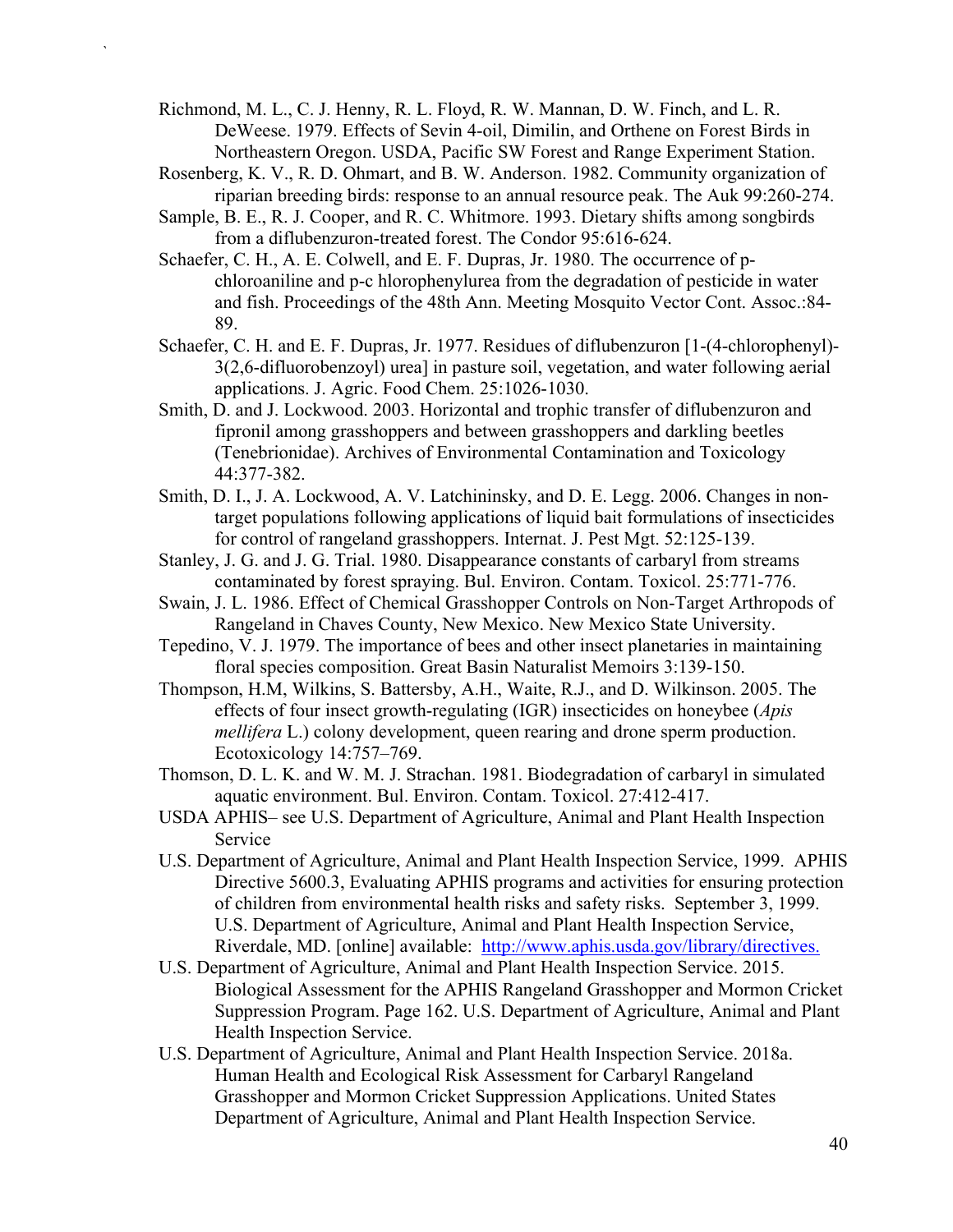- U.S. Department of Agriculture, Animal and Plant Health Inspection Service. 2018c. Human Health and Ecological Risk Assessment for Diflubenzuron Rangeland Grasshopper and Mormon Cricket Suppression Applications. United States Department of Agriculture, Animal and Plant Health Inspection Service.
- U.S. Department of Agriculture, Animal and Plant Health Inspection Service. 2018d. Human Health and Ecological Risk Assessment for Malathion Rangeland Grasshopper and Mormon Cricket Suppression Applications. United States Department of Agriculture, Animal and Plant Health Inspection Service.
- U.S. Department of Agriculture, Animal and Plant Health Inspection Service. 2019. Rangeland Grasshopper and Mormon Cricket Suppression Program Final Environmental Impact Statement. United States Department of Agriculture, Animal and Plant Health Inspection Service.
- USDA FS. 2004. Control/eradication agents for the gypsy moth—human health and ecological risk assessment for diflubenzuron (final report). United States Department of Agriculture, Forest Service
- USDA FS. 2008. Malathion- Human Health and Ecological Risk Assessment. U.S. Department of Agriculture, Forest Service.
- USEPA See U.S. Environmental Protection Agency

- U.S. Environmental Protection Agency. 1997. Reregistration Eligibility Decision (RED): Diflubenzuron. U.S. Environmental Protection Agency.
- U.S. Environmental Protection Agency. 2000a. Malathion Reregistration Eligibility Document Environmental Fate and Effects. Page 146. U.S. Environmental Protection Agency, Office of Prevention, Pesticides and Toxic Substances.
- U.S. Environmental Protection Agency. 2000b. Reregistration Eligibility Decision (RED) for Malathion. U.S. Environmental Protection Agency.
- USEPA. 2003. Environmental Fate and Ecological Risk Assessment for Re-Registration of Carbaryl. U.S. Environmental Protection Agency.
- U.S. Environmental Protection Agency. 2006. Malathion Reregistration Eligibility Document. Page 147. U.S. Environmental Protection Agency, Office of Pesticide Programs.
- U.S. Environmental Protection Agency. 2007. Reregistration Eligibility Decision (RED) for Carbaryl. Page 47. U.S. Environmental Protection Agency, Prevention, Pesticides and Toxic Substances.
- U.S. Environmental Protection Agency. 2012a. Fyfanon ULV AG. U.S. Environmental Protection Agency.
- U.S. Environmental Protection Agency. 2012c. Sevin XLR Plus Label. Pages 1-40 Pesticide Product and Label System. U.S. Environmental Protection Agency.
- U.S. Environmental Protection Agency. 2015a. Annual Cancer Report 2015, Chemicals Evaluated for Carcinogenic Potential Page 34. U.S. Environmental Protection Agency, Office of Pesticide Programs.
- U.S. Environmental Protection Agency. 2015b. Memorandum Diflubenzuron: human health risk assessment for an amended Section 3 registration for carrot, peach subgroup 12-12B, plum subgroup 12-12C, pepper/eggplant subgroup 8010B, cottonseed subgroup 20C, alfalfa (regional restrictions) and R175 Crop Group Conversion for tree nut group 14-12. Page 71 U.S. Environmental Protection Agency, Office of Pesticide Programs.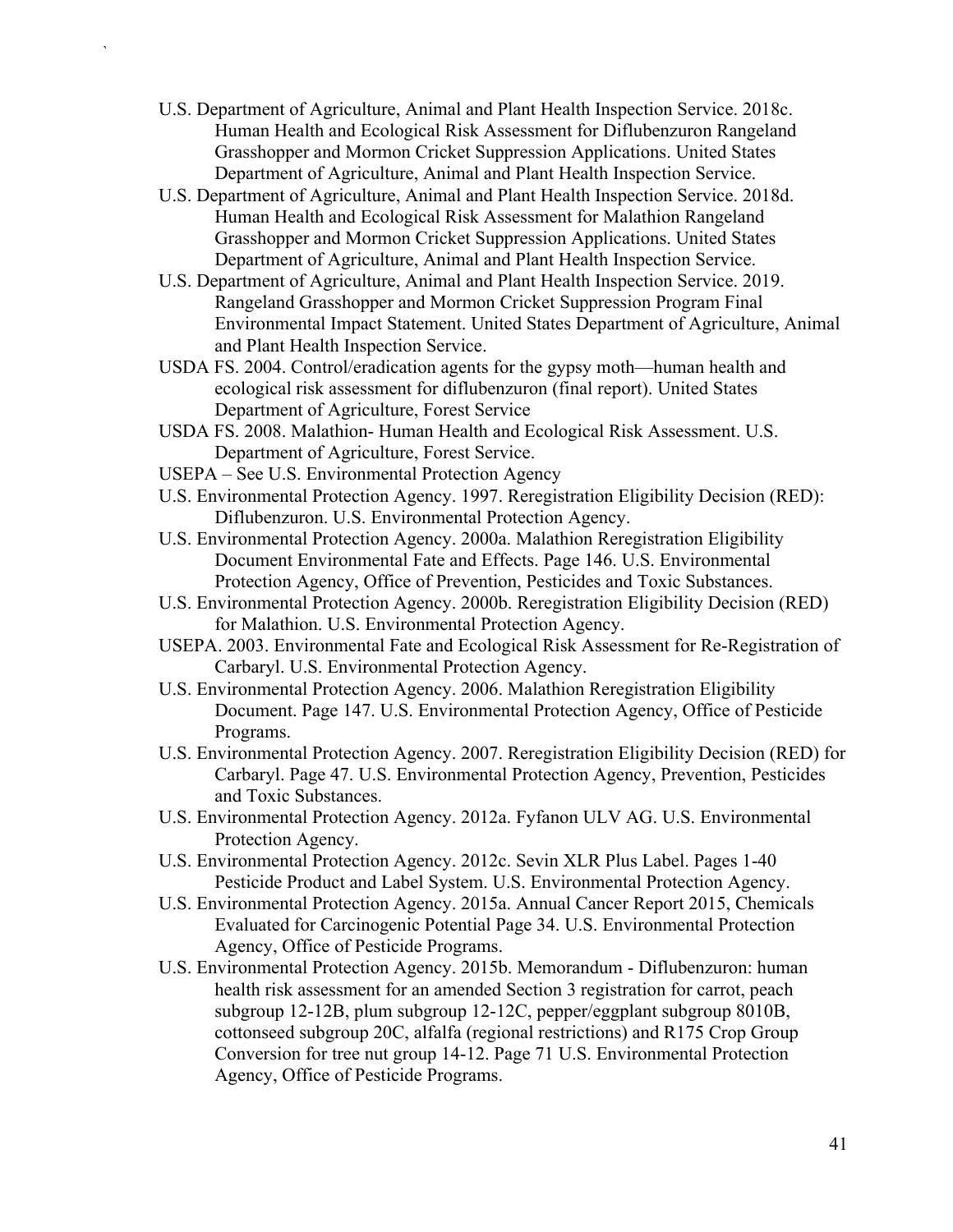- U.S. Environmental Protection Agency. 2016a. Appendix 3-1: Environmental transport and fate data analysis for malathion. In: Biological Evaluation Chapters for Malathion ESA Assessment.
- U.S. Environmental Protection Agency. 2016b. Chapter 2: Malathion Effects Characterization for ESA Assessment. In: Biological Evaluation Chapters for Malathion ESA Assessment.
- U.S. Environmental Protection Agency. 2016c. Malathion: Human Health Draft Risk Assessment for Registration Review. Page 258. U.S. Environmental Protection Agency.
- U.S. Environmental Protection Agency. 2017a. Memorandum Carbaryl: Draft Human Health Risk Assessment in Support of Registration Review. Page 113 U.S. Environmental Protection Agency.
- U.S. Environmental Protection Agency. 2017b. Prevathon Label. U.S. Environmental Protection Agency.
- U.S. Environmental Protection Agency. 2018. Preliminary Risk Assessment to Support the Registration Review of Diflubenzuron.
- USFWS. 2007. National Bald Eagle Management Guidelines. Page 23 pp. U.S. Fish and Wildlife Service.
- Wakeland, C. and W. E. Shull. 1936. The Mormon cricket with suggestions for its control, Extension Bulletin No. 100. University of Idaho, College of Agriculture, Idaho Agricultural Extension.
- Zinkl, J. G., C. J. Henny, and L. R. DeWeese. 1977. Brain cholinesterase activities of birds from forests sprayed with trichlorfon (Dylox) and carbaryl (Sevin 4-oil). Bul. Environ. Contam. Toxicol. 17:379-386.

## <span id="page-45-0"></span>**VII. Listing of Agencies and Persons Consulted**

### *A. Bureau of Land Management*

`

Nebeker, Glenn, Field Manager, Fillmore, UT Field Office

Riding, Trevor, Range Specialist, Fillmore, UT Field Office

Robbins, Josh, State Weed Coordinator, State Office

### *B. Utah Department of Agriculture and Food*

Hougaard, Robert, Director of Plant Industry

Watson, Kristopher, State Entomologist, Plant Industry

## *C. USDA, APHIS, PPQ*

Caraher, Kai, Biological Scientist – Staff Officer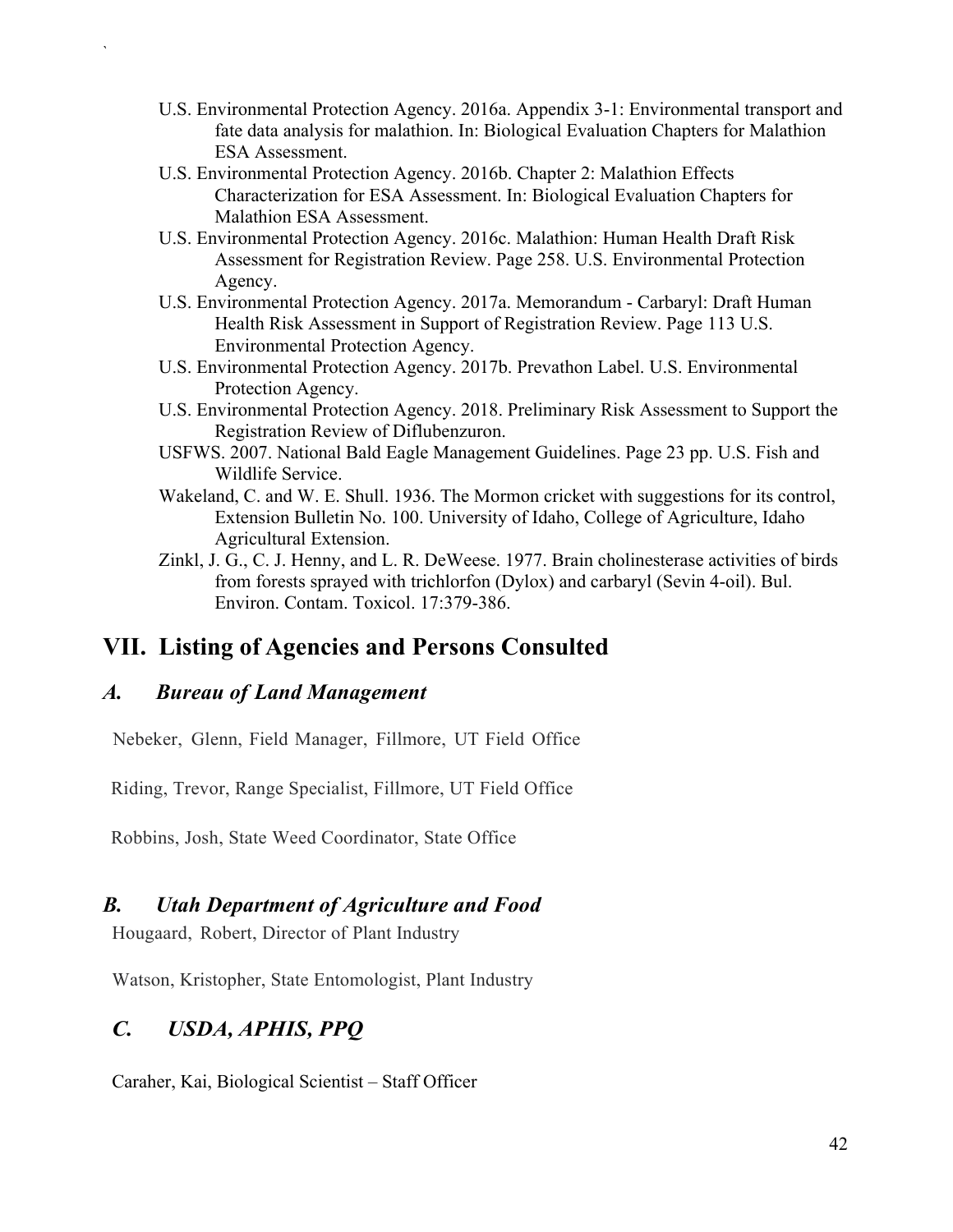Sullivan, Melinda, GH/MC National Operations Manager

Warren, Jim, Environmental Protection Specialist/Environmental Toxicologist

Wild, Alana, Utah/Nevada State Plant Health Director

#### *D. USDA, Forest Service*

`

#### *E. USDA, Fish and Wildlife Service*

Novak, Kate, T&E Specialist, Utah

Romin, Laura, Acting Field Supervisor, Utah

#### *F. Utah Division of Wildlife Resources*

Mumford, Vance, Southern Region Biologist

#### *G. Utah State University Extension Service*

Nelson, Mark, Beaver

Dallin, Josh, Box Elder

Cooper, Troy, Duchesne

Taylor, Kalen, Millard

Gale, Jody, Sevier County Agriculture Agent

Greenhalgh, Linden, Tooele

Hadfield, Jacob, Cache

Kitchen, Boyd, Uintah

Wilde, Trent, Piute & Wayne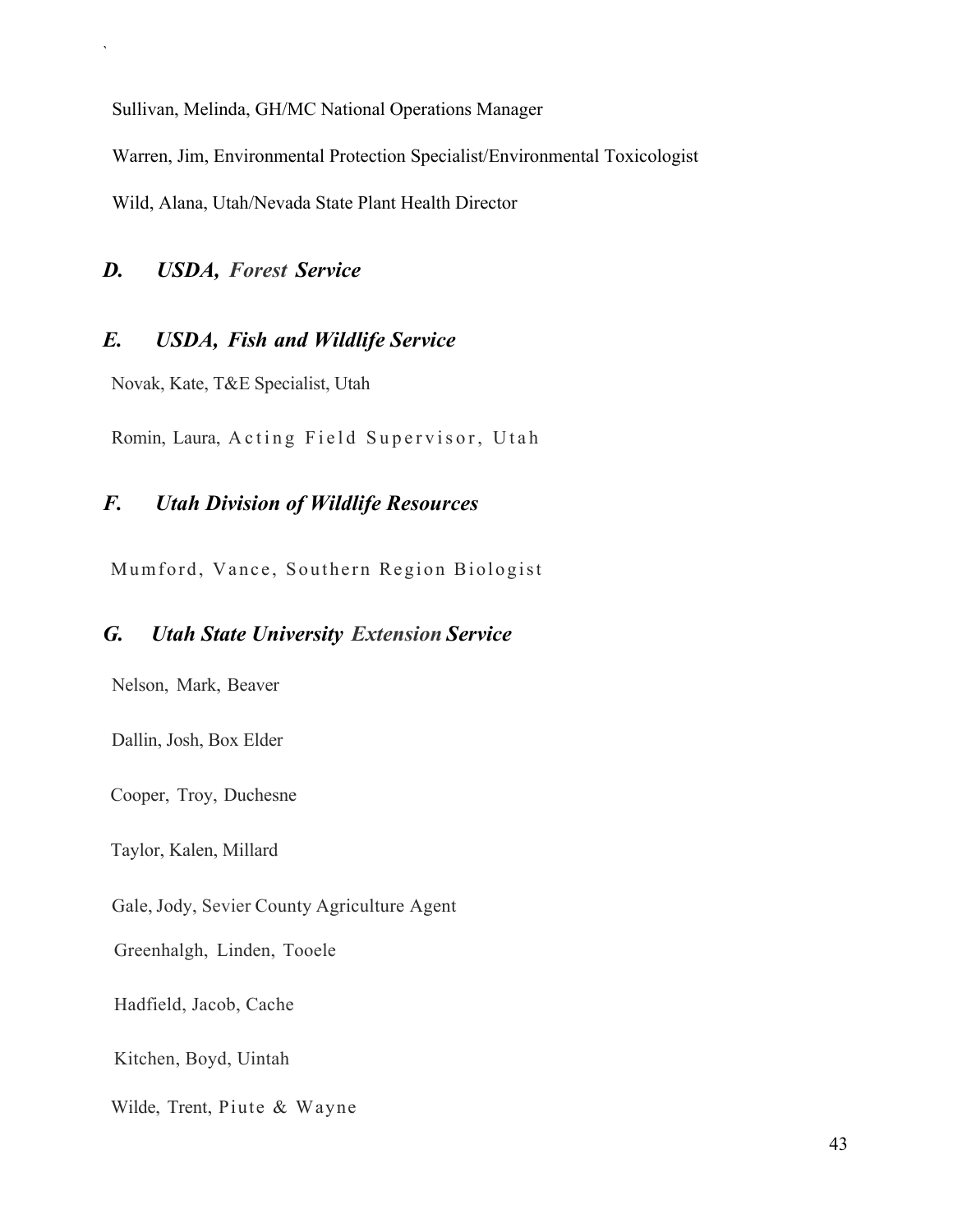## *H. Utah County Commissioners*

Brown, Ralph, Sevier County

Draper, Dean, Millard

 $\hat{\mathbf{v}}$ 

- *I. Utah State Legislators*
- *J. Federal Legislators*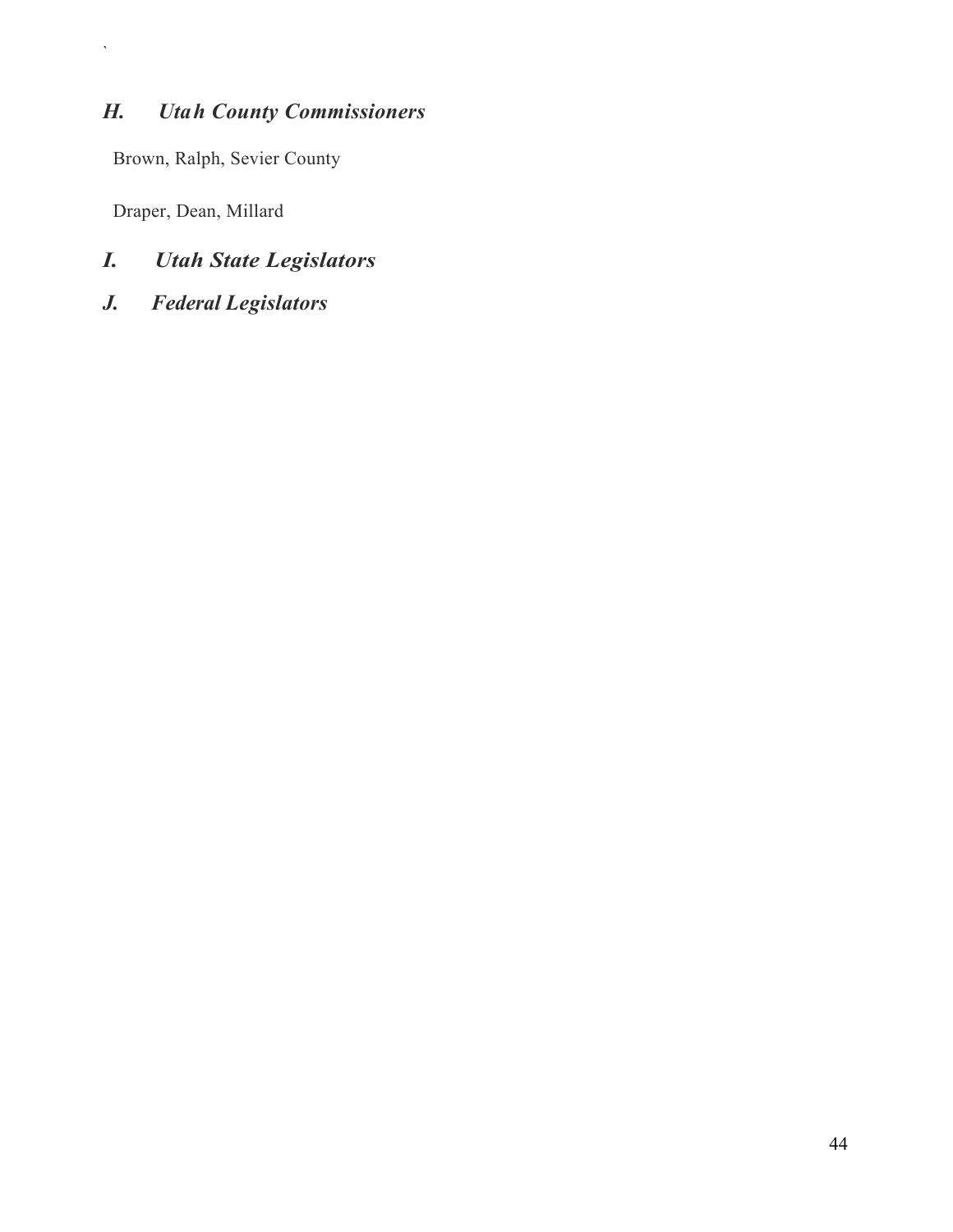### <span id="page-48-0"></span>**Appendix A - APHIS Rangeland Grasshopper and Mormon Cricket Suppression Program FY-2021 Treatment Guidelines Version 02/05/2021**

The objectives of the APHIS Rangeland Grasshopper and Mormon Cricket Suppression Program are to 1) conduct surveys in the Western States; 2) provide technical assistance to land managers and private landowners; and 3) when funds permit, suppress economically damaging grasshopper and Mormon cricket outbreaks on Federal, Tribal, State, and/or private rangeland. The Plant Protection Act of 2000 provides APHIS the authority to take these actions.

#### **General Guidelines for Grasshopper / Mormon Cricket Treatments**

- 1. All treatments must be in accordance with:
	- a. the Plant Protection Act of 2000;
	- b. applicable environmental laws and policies such as: the National Environmental Policy Act, the Endangered Species Act, the Federal Insecticide, Fungicide, and Rodenticide Act, and the Clean Water Act (including National Pollutant Discharge Elimination System requirements – if applicable);
	- c. applicable state laws;
	- d. APHIS Directives pertaining to the proposed action;
	- e. Memoranda of Understanding with other Federal agencies.
- 2. Subject to the availability of funds, upon request of the administering agency, the agriculture department of an affected State, or private landowners, APHIS, to protect rangeland, shall immediately treat Federal, Tribal, State, or private lands that are infested with grasshoppers or Mormon crickets at levels of economic infestation, unless APHIS determines that delaying treatment will not cause greater economic damage to adjacent owners of rangeland. In carrying out this section, APHIS shall work in conjunction with other Federal, State, Tribal, and private prevention, control, or suppression efforts to protect rangeland.
- 3. Prior to the treatment season, conduct meetings or provide guidance that allows for public participation in the decision-making process. In addition, notify Federal, State and Tribal land managers and private landowners of the potential for grasshopper and Mormon cricket outbreaks on their lands. Request that the land manager / landowner advise APHIS of any sensitive sites that may exist in the proposed treatment areas.
- 4. Consultation with local Tribal representatives will take place prior to treatment programs to fully inform the Tribes of possible actions APHIS may take on Tribal lands.
- 5. On APHIS run suppression programs, the Federal government will bear the cost of treatment up to 100 percent on Federal and Tribal Trust land, 50 percent of the cost on State land, and 33 percent of cost on private land. There is an additional 16.15% charge, however, on any funds received by APHIS for federal involvement with suppression treatments.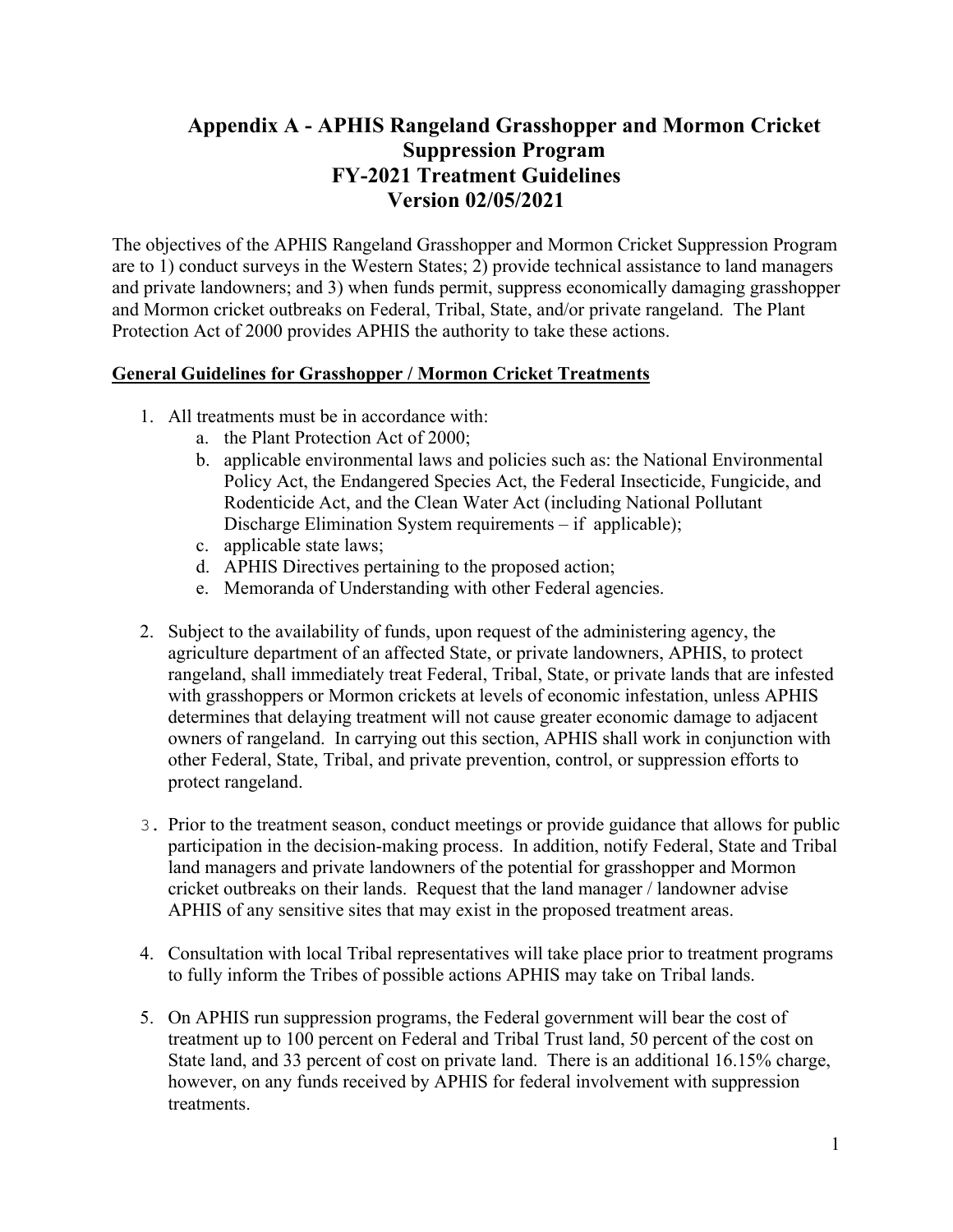- 6. Land managers are responsible for the overall management of rangeland under their control to prevent or reduce the severity of grasshopper and Mormon cricket outbreaks. Land managers are encouraged to have implemented Integrated Pest Management Systems prior to requesting a treatment. In the absence of available funding or in the place of APHIS funding, the Federal land management agency, Tribal authority or other party/ies may opt to reimburse APHIS for suppression treatments. Interagency agreements or reimbursement agreements must be completed prior to the start of treatments which will be charged thereto.
- 7. There are situations where APHIS may be requested to treat rangeland that also includes small areas where crops are being grown (typically less than 10 percent of the treatment area). In those situations, the crop owner pays the entire treatment costs on the croplands.

NOTE: The insecticide being considered must be labeled for the included crop as well as rangeland and current Worker Protection Standards must be followed by the applicator and private landowner.

- 8. In some cases, rangeland treatments may be conducted by other federal agencies (e.g., Forest Service, Bureau of Land Management, or Bureau of Indian Affairs) or by nonfederal entities (e.g., Grazing Association or County Pest District). APHIS may choose to assist these groups in a variety of ways, such as:
	- a. loaning equipment (an agreement may be required):
	- b. contributing in-kind services such as surveys to determine insect species, instars, and infestation levels;
	- c. monitoring for effectiveness of the treatment;
	- d. providing technical guidance.
- 9. In areas considered for treatment, State-registered beekeepers and organic producers shall be notified in advance of proposed treatments. If necessary, non-treated buffer zones can be established.

#### **Operational Procedures**

`

#### *GENERAL PROCEDURES FOR ALL AERIAL AND GROUND APPLICATIONS*

- 1. Follow all applicable Federal, Tribal, State, and local laws and regulations in conducting grasshopper and Mormon cricket suppression treatments.
- 2. Notify residents within treatment areas, or their designated representatives, prior to proposed operations. Advise them of the control method to be used, proposed method of application, and precautions to be taken.
- 3. One of the following insecticides that are labeled for rangeland use can be used for a suppression treatment of grasshoppers and Mormon crickets:
	- A. Carbaryl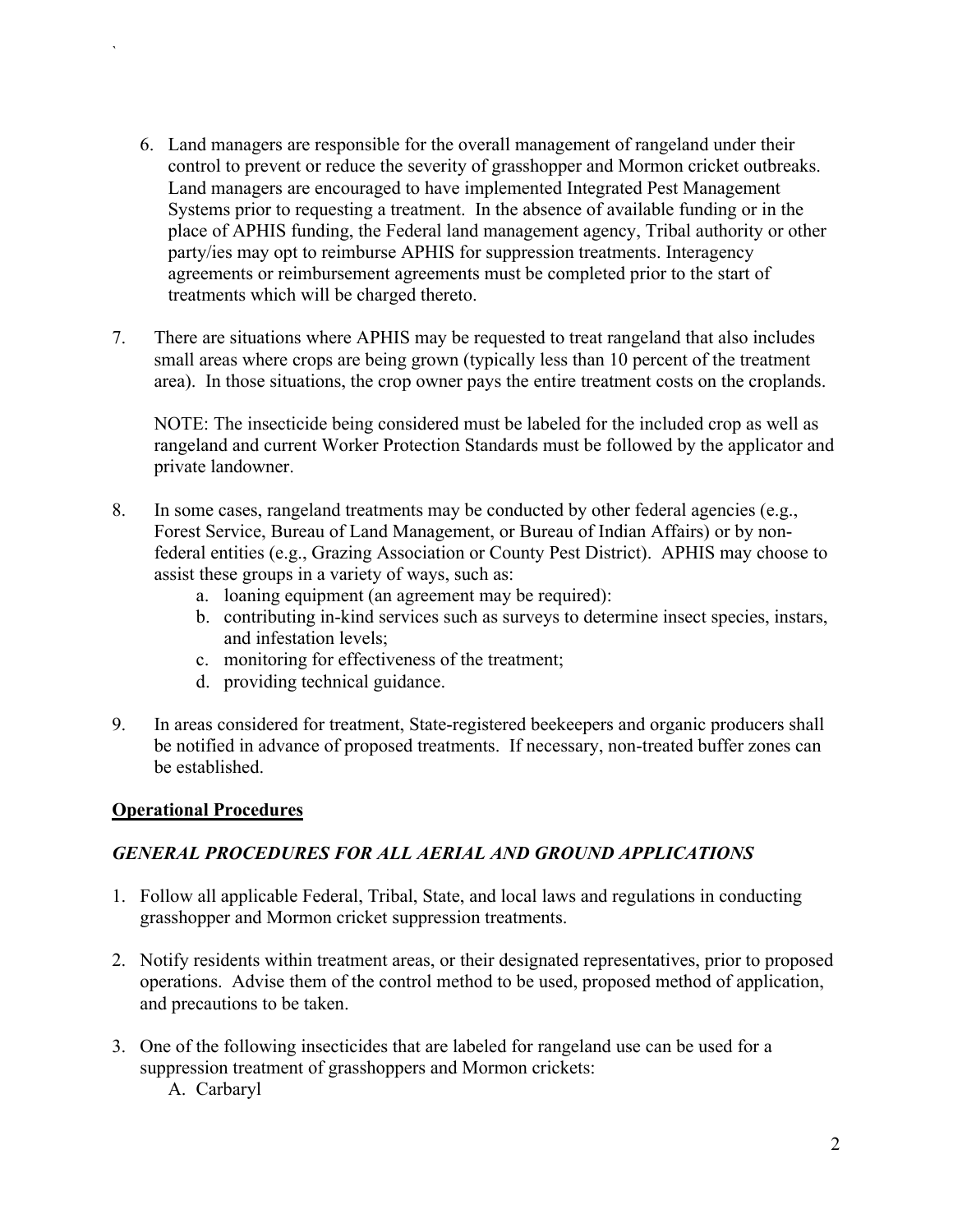- a. solid bait
- b. ultra-low volume (ULV) spray
- B. Diflubenzuron ULV spray
- C. Malathion ULV spray

`

4. Do not apply insecticides directly to water bodies (defined herein as reservoirs, lakes, ponds, pools left by seasonal streams, springs, wetlands, and perennial streams and rivers).

Furthermore, provide the following buffers for water bodies:

- 500-foot buffer with aerial liquid insecticide.
- 200-foot buffer with ground liquid insecticide.
- 200-foot buffer with aerial bait.
- 50-foot buffer with ground bait.
- 5. Instruct program personnel in the safe use of equipment, materials, and procedures; supervise to ensure safety procedures are properly followed.
- 6. Conduct mixing, loading, and unloading in an approved area where an accidental spill would not contaminate a water body.
- 7. Each aerial suppression program will have a Contracting Officer's Representative (COR) OR a Treatment Manager on site. Each State will have at least one COR available to assist the Contracting Officer (CO) in GH/MC aerial suppression programs.

NOTE: A Treatment Manager is an individual that the COR has delegated authority to oversee the actual suppression treatment; someone who is on the treatment site and overseeing / coordinating the treatment and communicating with the COR. No specific training is required, but knowledge of the Aerial Application Manual and treatment experience is critical; attendance to the Aerial Applicators Workshop is very beneficial.

8. Each suppression program will conduct environmental monitoring as outlined in the current year's Environmental Monitoring Plan.

APHIS will assess and monitor rangeland treatments for the efficacy of the treatment, to verify that a suppression treatment program has properly been implemented, and to assure that any environmentally sensitive sites are protected.

9. APHIS reporting requirements associated with grasshopper / Mormon cricket suppression treatments can be found in the APHIS Grasshopper Program Guidebook: [http://www.aphis.usda.gov/import\\_export/plants/manuals/domestic/down](http://www.aphis.usda.gov/import_export/plants/manuals/domestic/downloads/grasshopper.pdf) [loads/grasshopper.pdf](http://www.aphis.usda.gov/import_export/plants/manuals/domestic/downloads/grasshopper.pdf)

#### *SPECIFIC PROCEDURES FOR AERIAL APPLICATIONS*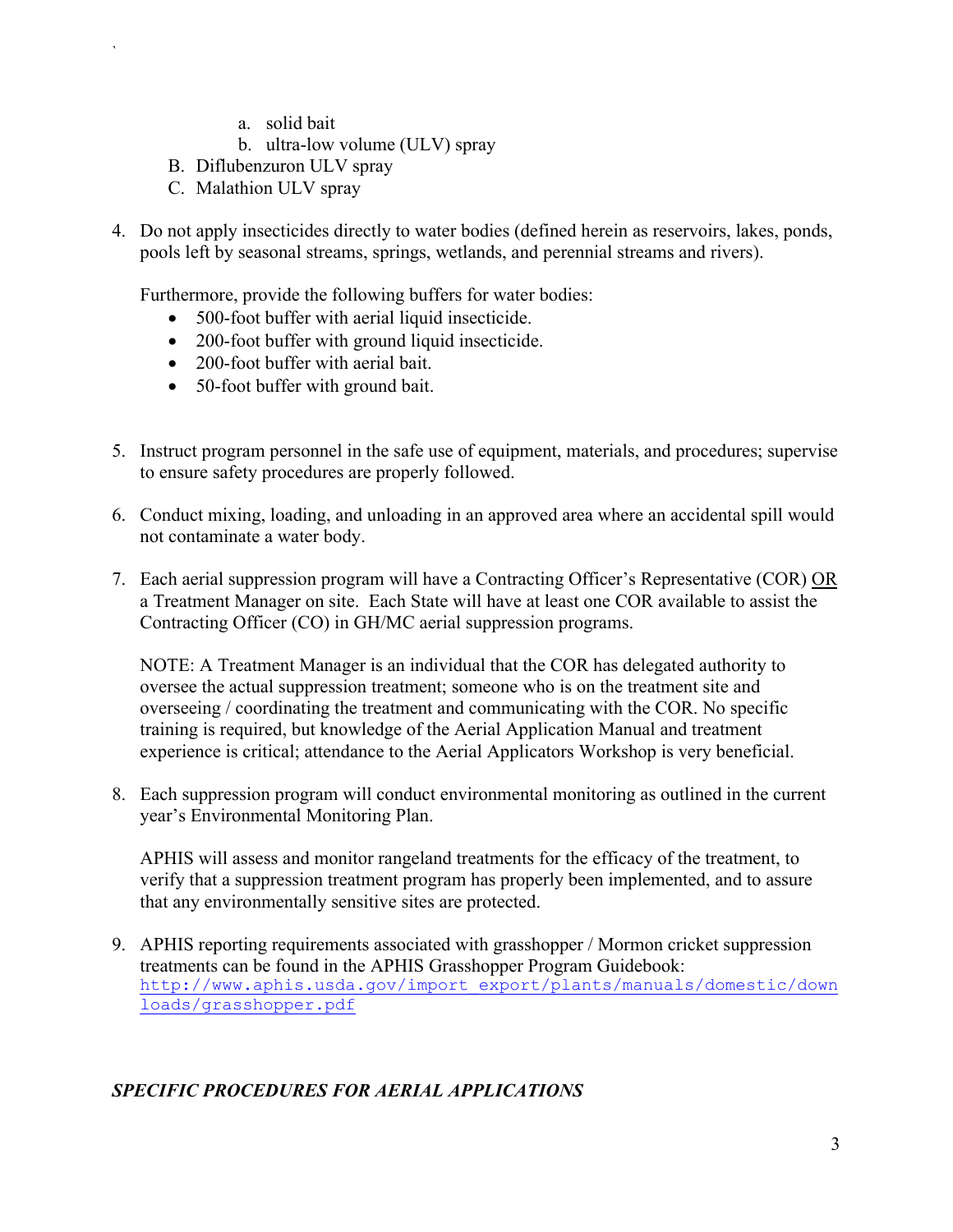- 1. APHIS Aerial treatment contracts will adhere to the current year's Statement of Work (SOW).
- 2. Minimize the potential for drift and volatilization by not using ULV sprays when the following conditions exist in the spray area:
	- a. Wind velocity exceeds 10 miles per hour (unless state law requires lower wind speed);
	- b. Rain is falling or is imminent;

- c. Dew is present over large areas within the treatment block;
- d. There is air turbulence that could affect the spray deposition;
- e. Temperature inversions (ground temperature higher than air temperature) develop and deposition onto the ground is affected.
- 3. Weather conditions will be monitored and documented during application and treatment will be suspended when conditions could jeopardize the correct spray placement or pilot safety.
- 4. Application aircraft will fly at a median altitude of 1 to 1.5 times the wingspan of the aircraft whenever possible or as specified by the COR or the Treatment Manager.
- 5. Whenever possible, plan aerial ferrying and turnaround routes to avoid flights over congested areas, water bodies, and other sensitive areas that are not to be treated.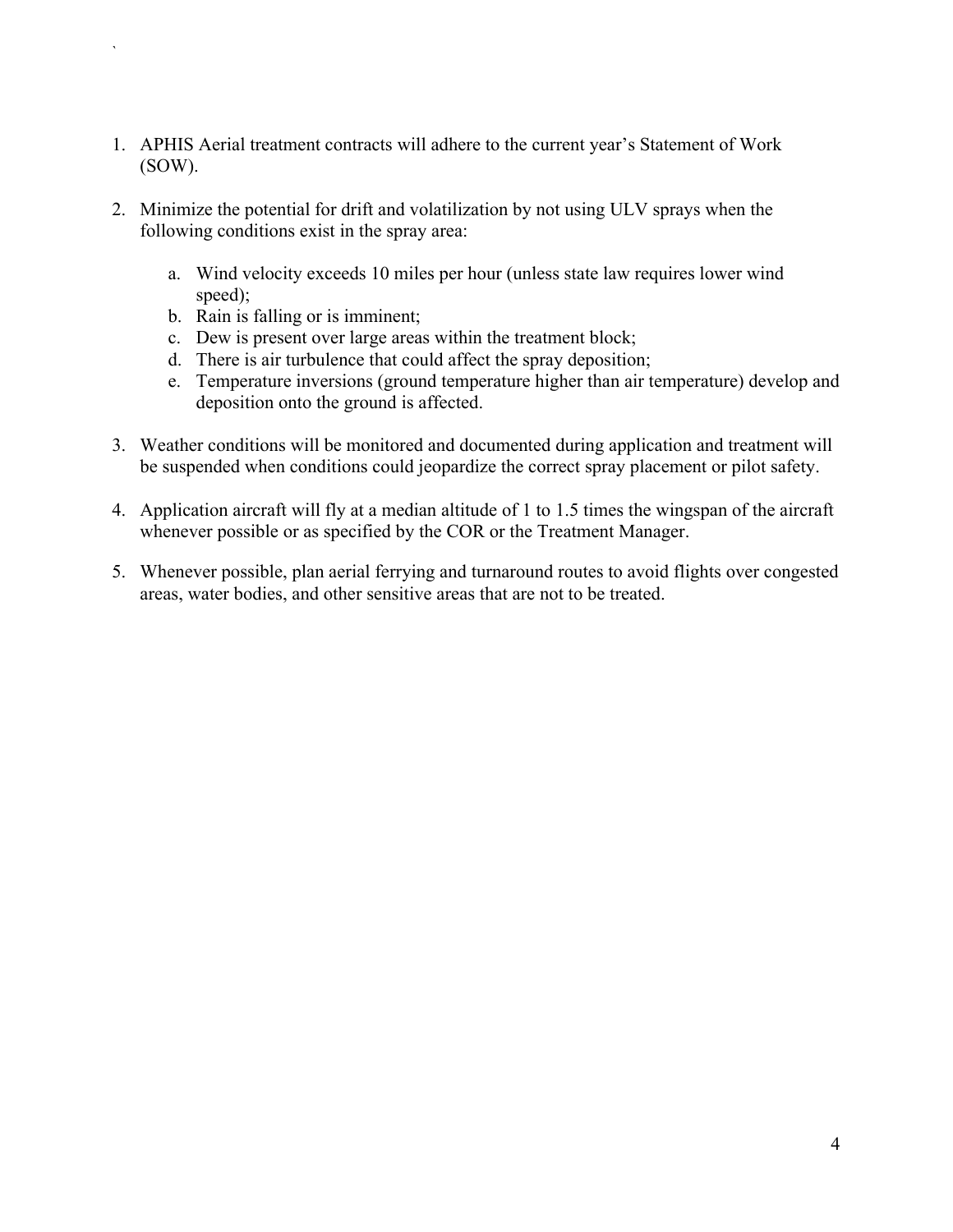<span id="page-52-0"></span>

## **Appendix B: Map of the Affected Environment**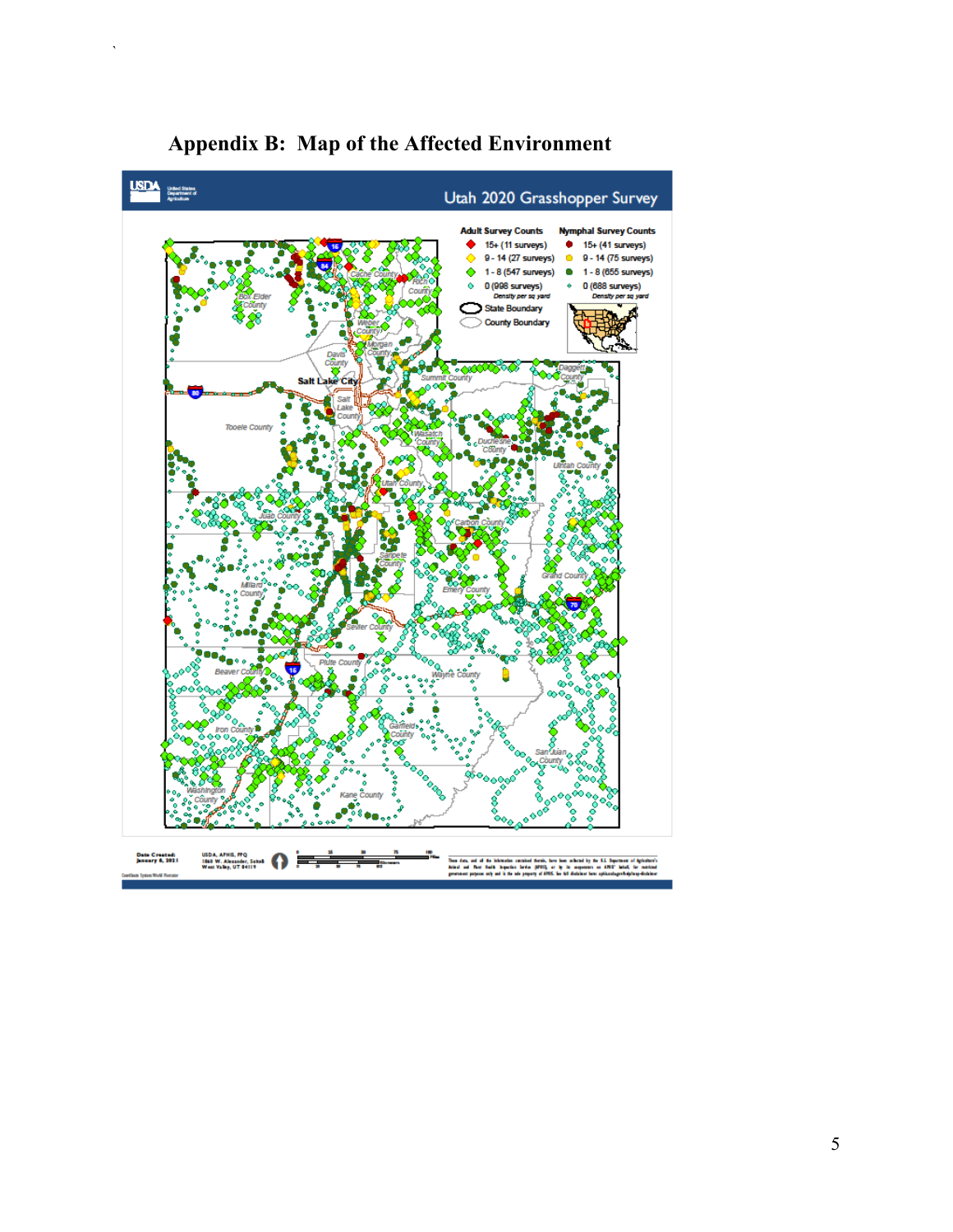

 $\bar{\mathbf{v}}$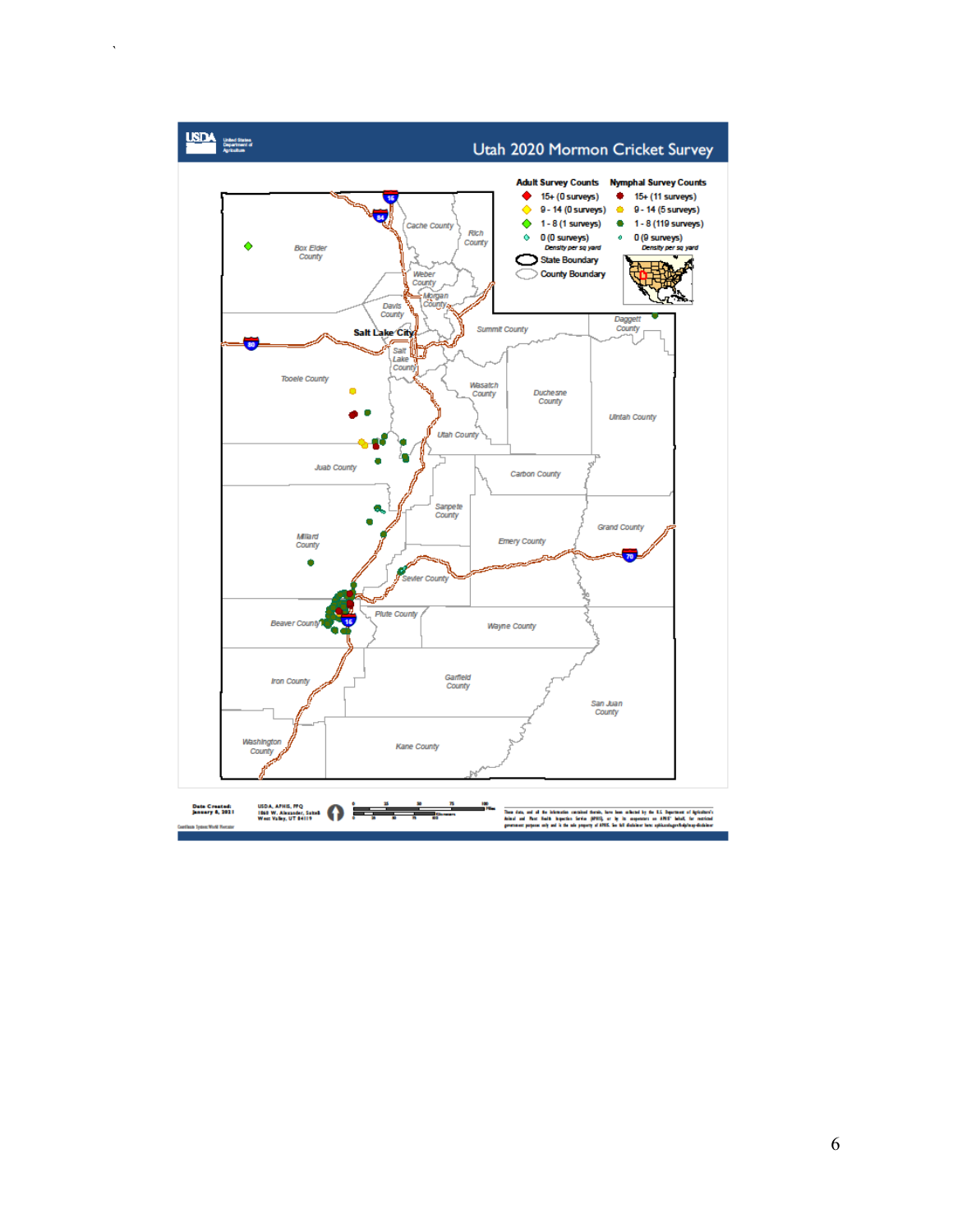#### <span id="page-54-0"></span>**Appendix C: FWS Correspondence**

`

#### **THREATENED & ENDANGERED SPECIES DETERMINATIONS FOR UTAH APHIS 2021 GRASSHOPPER/MORMON CRICKET SUPPRESSION PROJECTS**

- 1. Canada lynx (*Lynx canadensis*) (Threatened): The preferred habitat of the Canada lynx is montane coniferous forest. The proposed APHIS suppression program will have no effect on or cause no jeopardy to any population of Canada lynx since projects will avoid known or historic species habitat areas.
- 2. Black-footed ferret (*Mustela nigripes*) (Threatened): Possibly found in Carbon, Daggett, Duchesne, Emery, Grand, Rich, San Juan, Summit and Uintah Counties. Black-footed ferrets live in underground prairie dog burrows and eat prairie dogs as their primary food source. The black-footed ferret is, therefore, closely associated with prairie dog towns. For this reason, the major threat to the species is the decimation of prairie dog colonies through plague, poisoning and habitat loss. The only known population occurs in Coyote Basin, Uintah County. Direct toxic effects from carbary bait are low since plant-based baits are not sought-after food items for ferrets. Indirect effects by consumption of contaminated insects or prairie dogs might occur. Though prairie dogs may ingest carbaryl bait, and therefore, transfer that consumed carbaryl to a predator like the ferret, the potential for adverse effects remains low due to the unlikelihood of encountering significant quantities. Ten pounds of 2 percent active ingredient per acre maximum application rates preclude ingestion of sufficient toxin by insects or prairie dogs, themselves, to cause undesirable effects to ferrets. Direct toxic effects from Dimilin are low since diflubenzuron is slightly to very slightly toxic to mammals (Maas *et al.*, (1981). There would be few if any indirect effects from the use of Dimilin. The proposed APHIS suppression program is not likely to adversely affect this species. PROTECTIVE MEASURES: No aerial application of Dimilin within 1 mile and no ground applications within 0.25 mile of the edge of identified habitat.
- 3. Utah prairie dog (*Cynomys parvidens*) (Threatened): Found in Beaver, Garfield, Iron, Kane, Millard, Piute, Sanpete, Sevier and Wayne Counties. Direct toxic effects from carbaryl bait are moderate since prairie dogs may ingest it. However, 10 pounds per acre maximum application rates preclude ingestion of sufficient toxin to create behavioral anomalies, let alone mortality, due to the unlikelihood of encountering significant quantities. Since prairie dogs may consume insects, indirect effects from carbaryl bait are possible, but large quantities of contaminated insects would have to be consumed for such to occur. Rapid decomposition rates of dead insects, quickly making them unpalatable as food items, coupled with low application rates, minimize the risk of adverse effects on prairie dogs from carbaryl bait treatments. Direct toxic effects from Dimilin are low since diflubenzuron is slightly to very slightly toxic to mammals (Maas *et al.,* (1981). There would be no indirect effects from the use of Dimilin. The proposed APHIS suppression program would not likely adversely affect this species. PROTECTIVE MEASURES: Avoid using any pesticide within 1 mile of occupied habitat.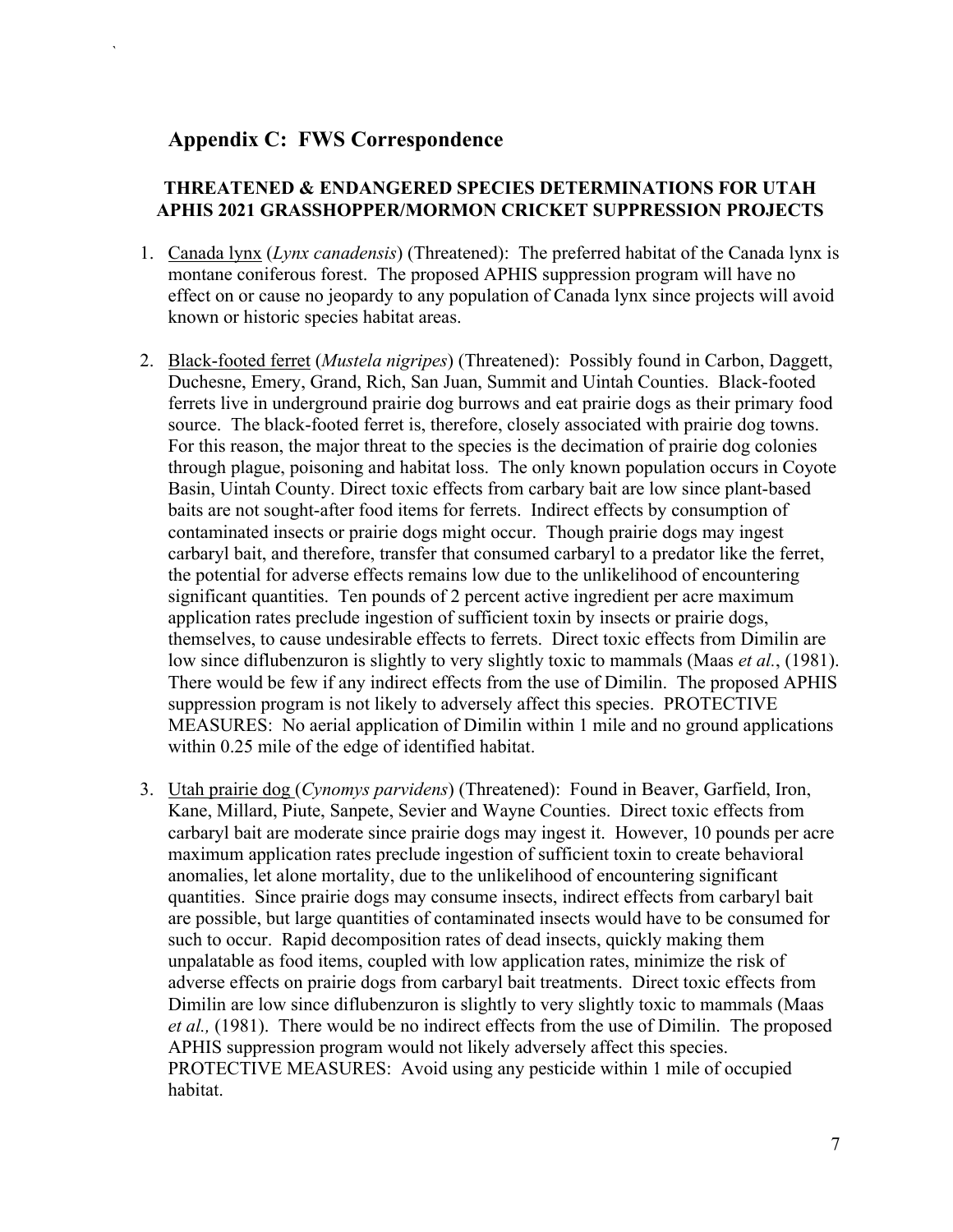4. California condor (*Gymnogyps californianus*) (Endangered): California condors were released as part of Recovery Program efforts in northern Arizona beginning in the late 1990's. Sightings of the birds that were released have since been made almost statewide. Condors prefer mountainous country at low and moderate elevations, especially rocky and brushy areas near cliffs. California condors eat carrion, usually feeding on large items such as dead sheep, cattle and deer. Due to their foraging habits and preferences, the proposed APHIS grasshopper/Mormon cricket suppression program is unlikely to affect California condors. In addition, condors to date are occasional and temporary visitors to the state and are unlikely to contact suppression activities.

- 5. Gunnison Sage-Grouse (*Centrocercus minimus*) (Threatened): Found in Grand and San Juan Counties. Male Gunnison sage-grouse conduct an elaborate display when trying to attract females on breeding grounds, or leks in the spring. Nesting begins in mid-April and continues into July. Gunnison sage-grouse require a variety of habitats such as large expanses of sagebrush with a diversity of grasses and forbs and healthy wetland and riparian ecosystems. It requires sagebrush for cover and fall and winter food. Direct toxic effects from carbaryl bait are low (Peach *et al.,* 1994), but there may be minimal indirect effects since the young of this species depend upon arthropod groups for food. The use of carbaryl baits temporarily may lower the insect food base in the immediate area, though certainly not sufficiently to create adverse consequences to immature sagegrouse. Direct toxic effects from Dimilin are low since diflubenzuron is slightly to very slightly toxic to birds, but there may be minimal indirect effects such as a slight reduction in available prey items. The proposed APHIS suppression program will not likely adversely affect this species. PROTECTIVE MEASURES: No ground/aerial application will occur within 1 mile of known leks between March and July. Otherwise, no ground/aerial applications within 100/500 ft. of the edge of occupied habitat.
- 6. Mexican spotted owl (*Strix occidentalis lucida*) (Threatened): Possibly found in Carbon, Emery, Grand, Garfield, Iron, Kane, San Juan, Washington and Wayne Counties. In Utah spotted owls occupy and nest in rocky canyon habitats. Nests are located on cliffs and in caves. Mexican spotted owls feed mainly on small rodents, but also consume rabbits and other small vertebrates, including birds, reptiles and insects. Direct toxic effects from carbaryl bait are low since owls do not directly ingest it and since they do not depend on arthropod groups for food or seed dispersal. (George *et al*., 1992). Indirect toxic effects from carbaryl bait are low due to low application rates (10 pounds per acre or less) and small bait particle sizes, which preclude birds and small mammals from encountering sufficient quantities of toxin to cause adverse consequences to them or to owls which might consume them. APHIS only applies baits to areas of high grasshopper or Mormon cricket densities (8 or more per square yard), so any bait treatment is quickly and nearly totally consumed by the insects. Any remaining bait rapidly degrades from exposure to the elements (dew and higher soil pH's). Birds and rodents may prey upon debilitated insects, but rapid decomposition rates quickly make dead insects unpalatable. That, coupled with low application rates, makes it unlikely that spotted owls would be adversely affected by eating birds or small mammals that may prey upon insects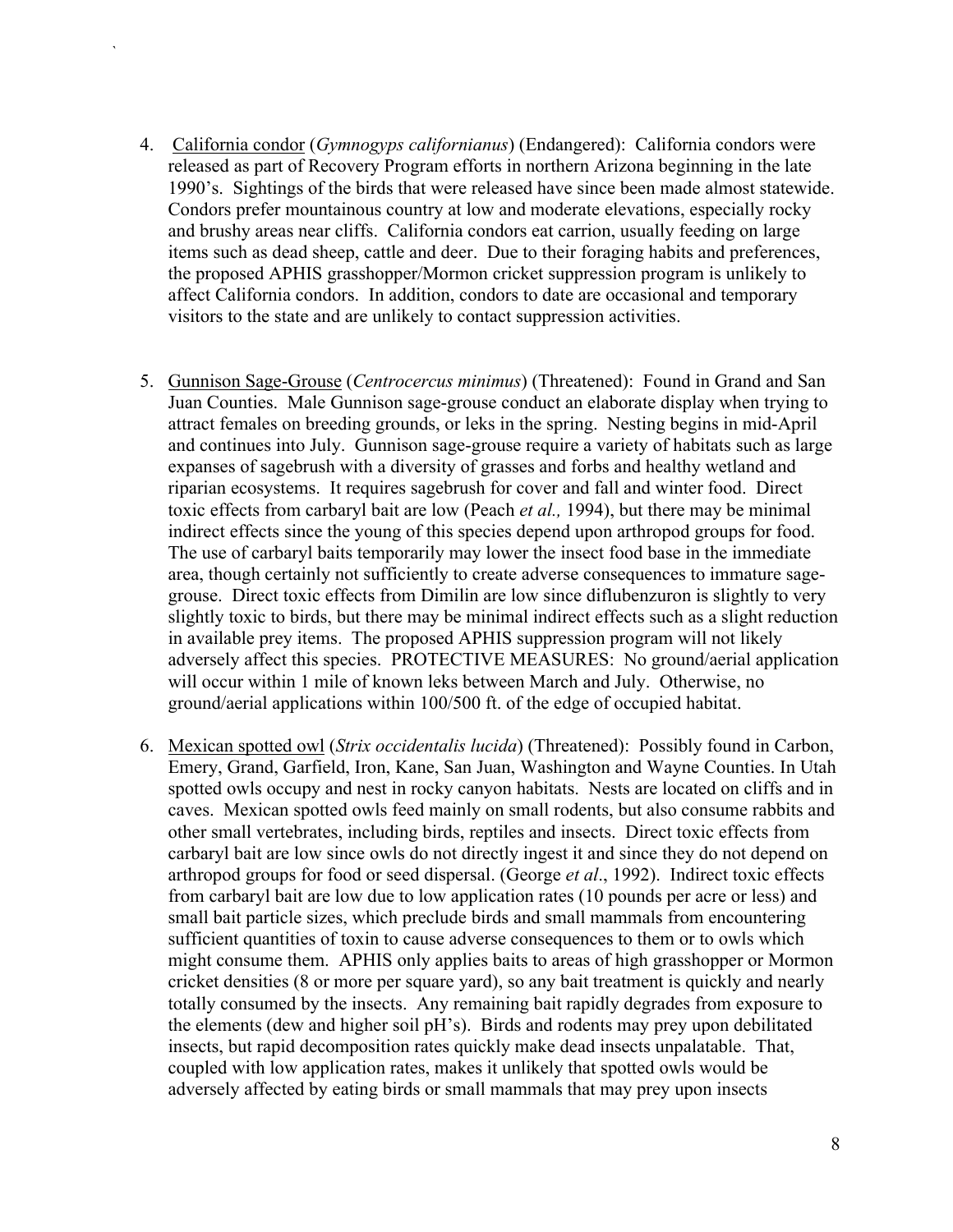debilitated by carbaryl bait treatments. APHIS ground baiting protocol excludes treatment near the canyon habitats that spotted owls use for nesting. Direct and indirect toxic effects from Dimilin are also low since diflubenzuron is slightly to very slightly toxic to birds (Wilcox and Coffey, 1978). The proposed APHIS suppression program will not likely adversely affect this species. PROTECTIVE MEASURES: No aerial application will occur within 1 mile of suitable nesting habitat, and ground applications will be no closer than 0.25 mile to nesting habitat.

- 7. Southwestern willow flycatcher (*Empidonax traillii extimus*) (Endangered): Possibly found in Kane, San Juan and Washington Counties. The southwestern willow flycatcher utilizes dense riparian habitats. Forage items include insects, seeds and berries. Direct toxic effects from carbaryl bait are low (Peach *et al.,* 1994), but there may be minimal indirect effects since this species depends on arthropod groups for food. The use of carbaryl baits may temporarily lower the insect food base in the immediate area, though certainly not sufficiently to create adverse consequences to flycatchers. Direct toxic effects from Dimilin are low since diflubenzuron is slightly to very slightly toxic to birds, but there may be minimal indirect effects such as a slight reduction in available prey items. The proposed APHIS suppression program will not likely adversely affect this species. PROTECTIVE MEASURES: No aerial application will occur within 1 mile of suitable nesting habitat, and ground applications will be no closer than 0.25 mile to nesting habitat.
- 8. Yellow-billed Cuckoo (*Coccyzus americanus*) (Threatened): Found throughout Utah. The yellow-billed cuckoo uses wooded habitat with dense cover and water nearby. Its nests in the West are often placed in willows along streams and rivers, with nearby cottonwoods serving as foraging sites. They sometimes lay their eggs in other birds' nests. Cuckoos feed on insects (especially caterpillars), spiders, frogs, lizards, fruits and seeds. Direct toxic effects from carbaryl bait are low (Peach *et al.,* 1994), but there may be minimal indirect effects since this species depends upon arthropod groups for food. The use of carbaryl baits may temporarily lower the insect food base in the immediate area, though certainly not sufficiently to create adverse consequences to cuckoos. Direct toxic effects from Dimilin are low since diflubenzuron is slightly to very slightly toxic to birds, but there may be minimal indirect effects such as a slight reduction in available prey items. The proposed APHIS suppression program will not likely adversely affect this species. PROTECTIVE MEASURES: No aerial application will occur within 1000 ft. and no ground application will occur within 500 ft. of the edge of known locations of yellow-billed cuckoos or their critical habitat.
- 9. Bonytail (*Gila elegans*) (Endangered): Found in Carbon, Emery, Garfield, Grand, Kane, San Juan, Tooele, Uintah, Wayne and possibly Duchesne and formerly Daggett Counties. Bonytail are opportunistic feeders, eating insects, zooplankton, algae and higher plant matter. Although bonytail spawning in the wild is now rare, spawning occurs in the spring and summer over gravel substrate. Most bonytail are now produced in hatcheries and released into the wild as adults. Direct toxic effects from carbaryl bait are low since APHIS ground applicators remain at least 50 feet from water which precludes any bait from entering a water body, even during and after heavy rains. Carbaryl rapidly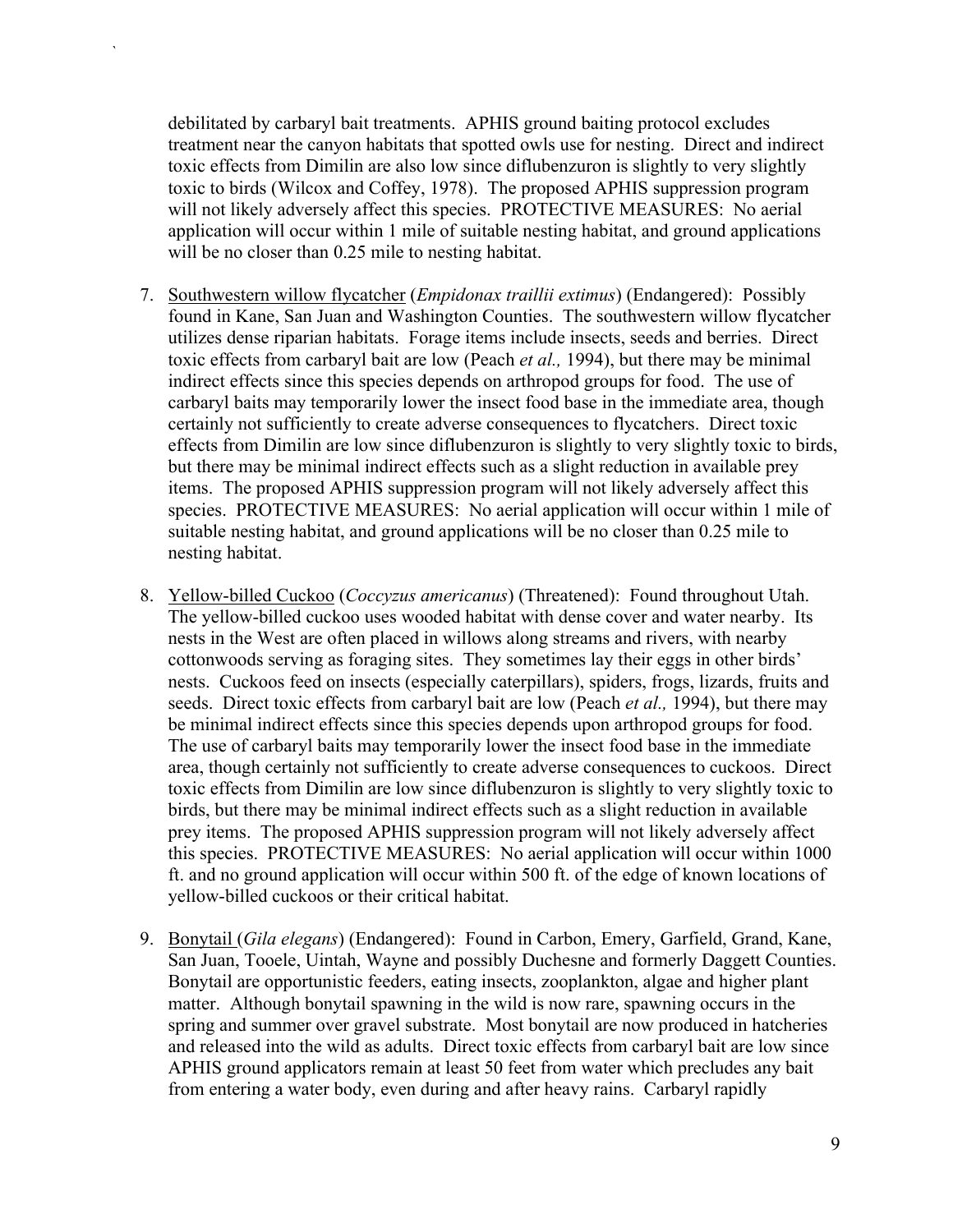decomposes in the presence of water and soils with higher pH's. Indirect effects from carbaryl bait are also low. Insects that ingest the bait are incapacitated by it within a matter of a minute or so; therefore, few could hop or fly into water bodies after bait consumption (APHIS personal experience). The use of bait near streams would not likely create an unnatural influx of contaminated grasshoppers or crickets into the water, so that fish might prey on them. Direct toxic effects from diflubenzuron are also low since it is only slightly toxic to fish (Willcox and Coffey, 1978; Julin and Sanders, 1978). Indirect effects from either carbaryl bait or Dimilin are minimal due to APHIS's standard practice of maintaining 50 foot buffers with ground applications of bait and 500 foot buffers with aerial sprays around water. The proposed APHIS suppression program will not likely adversely affect this species. PROTECTIVE MEASURES: No aerial applications within 1 mile of habitat or no ground treatments within 500 feet of habitat.

- 10. Colorado pikeminnow (*Ptychocheilus lucius*) (Endangered): Found in Carbon, Daggett, Emery, Garfield, Grand, San Juan, Uintah, Wayne and possibly Duchesne and formerly Kane Counties. Colorado pikeminnows are primarily piscivorous (they eat fish), but smaller individuals also eat insects and other invertebrates. The species spawns during the spring and summer over riffle areas with gravel or cobble substrate. Eggs are randomly broadcast onto the bottom, and usually hatch in less than one week. The proposed APHIS suppression program will not likely adversely affect this species. Direct and indirect toxic effects and PROTECTIVE MEASURES same as #9.
- 11. Greenback cutthroat trout (*Oncorhynchus clarki stomias*) (Threatened): Found in San Juan County. The greenback cutthroat trout is a member of the Salmonidae family and is a subspecies of *O. clarki*. The subspecies feeds on aquatic insects as well as terrestrial invertebrates. It spawns in the spring in riffle areas when water temperatures reach 5-8 degrees C. It requires clear, swift-flowing mountain streams with cover such as low, overhanging banks and vegetation. The proposed APHIS suppression program will not likely adversely affect this species. Direct and indirect toxic effects and PROTECTIVE MEASURES same as # 9.
- 12. Humpback chub (*Gila cypha*) (Endangered): Found in Carbon, Daggett, Emery, Garfield, Grand, San Juan, Uintah, Wayne and possibly Duchesne and formerly Kane Counties. Humpback chub primarily eat insects and other invertebrates, but algae and fishes are occasionally consumed. The species spawns during the spring and summer in shallow, backwater areas with cobble substrate. Young humpback chub remain in these slow, shallow, turbid habitats until they are large enough to move into white-water areas. The proposed APHIS suppression program will not likely adversely affect this species. Direct and indirect toxic effects and PROTECTIVE MEASURES same as # 9.
- 13. Lahontan cutthroat trout (*Oncorhynchus clarkii henshawi*) (Threatened): The Lahontan cutthroat trout is a race of the cutthroat trout native to the Lahontan Basin of Oregon, California, and western Nevada. It has been introduced and become established in the Pilot Peak Range of western Box Elder County, Utah. Like other cutthroat races, the Lahontan cutthroat is an opportunistic feeder, with the diet of small individuals dominated by invertebrates, and the diet larger individuals composed primarily of fish.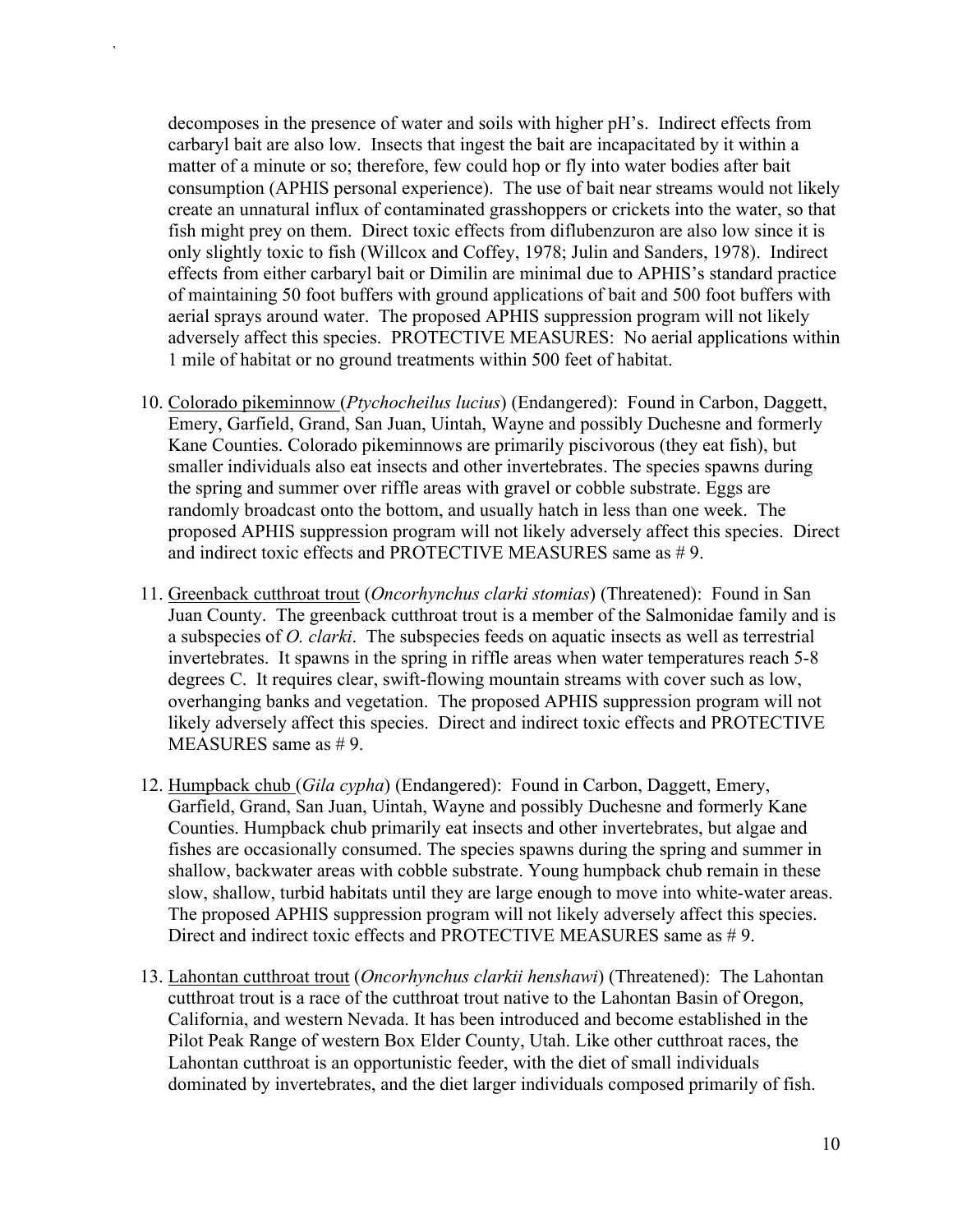The proposed APHIS suppression program will not likely adversely affect this species. Direct and indirect toxic effects and PROTECTIVE MEASURES same as #9.

- 14. June sucker (*Chasmistes liorus*) (Endangered): Found in Box Elder, Salt Lake, Utah and Weber Counties. June suckers are members of the sucker family, but they are not bottom feeders. The jaw structure of the June sucker allows the species to feed on zooplankton in the middle of the water column. June sucker adults leave Utah Lake and swim up the Provo River to spawn in June of each year. Spawning occurs in shallow riffles over gravel or rock substrate. Fertilized eggs sink to the stream bottom, where they hatch in about four days. The proposed APHIS suppression program will not likely adversely affect this species. Direct and indirect toxic effects and PROTECTIVE MEASURES same as  $# 9$ .
- 15. Razorback sucker (*Xyrauchen texanus*) (Endangered): Found in Carbon, Daggett, Emery, Garfield, Grand, San Juan, Uintah, Wayne and possibly Duchesne and formerly Kane Counties. The razorback sucker eats mainly algae, zooplankton and other aquatic invertebrates. The species spawns from February to June, and each female may deposit over 100,000 eggs during spawning. The proposed APHIS suppression program will not likely adversely affect this species. Direct and indirect toxic effects and PROTECTIVE MEASURES same as # 9.
- 16. Virgin chub (*Gila seminuda*) (Endangered): Found in Washington County. Virgin chub are opportunistic feeders, consuming zooplankton, aquatic insect larvae, other invertebrates, debris and algae. Interestingly, the diet of many adults is composed primarily of algae, whereas the diets of younger fish contain more animal matter. The species spawns during late spring and early summer over gravel or rock substrate. The proposed APHIS suppression program will not likely adversely affect this species. Direct and indirect toxic effects and PROTECTIVE MEASURES same as #9.
- 17. Woundfin (*Plagopterus argentissimus*) Endangered): Found in Washington County, the species is now restricted to the Virgin River system. Woundfin diets are quite varied, consisting of insects, insect larvae, other invertebrates, algae, and detritus. The species spawns during the spring in swift shallow water over gravel substrate. The proposed APHIS suppression program will not likely adversely affect this species. Direct and indirect toxic effects and PROTECTIVE MEASURES same as #9.
- 18. Desert tortoise ( *Gopherus agassizii*) (Threatened): Found in Washington County. Within its range, the desert tortoise can be found near water in deserts, semi-arid grasslands, canyon bottoms and rocky hillsides. Desert tortoises often construct burrows in compacted sandy or gravelly soil. Females nest under a large shrub or at the mouth of a burrow and lay one to three clutches of two to fourteen eggs from May to July; eggs hatch in late summer or fall. Burrows, which may contain many tortoises at once, are used for hibernation during cold winter months. The typical diet of the desert tortoise consists of perennial grasses, cacti, shrubs and other plant material. Historically APHIS has never received a request to treat in areas inhabited by desert tortoises, but if asked to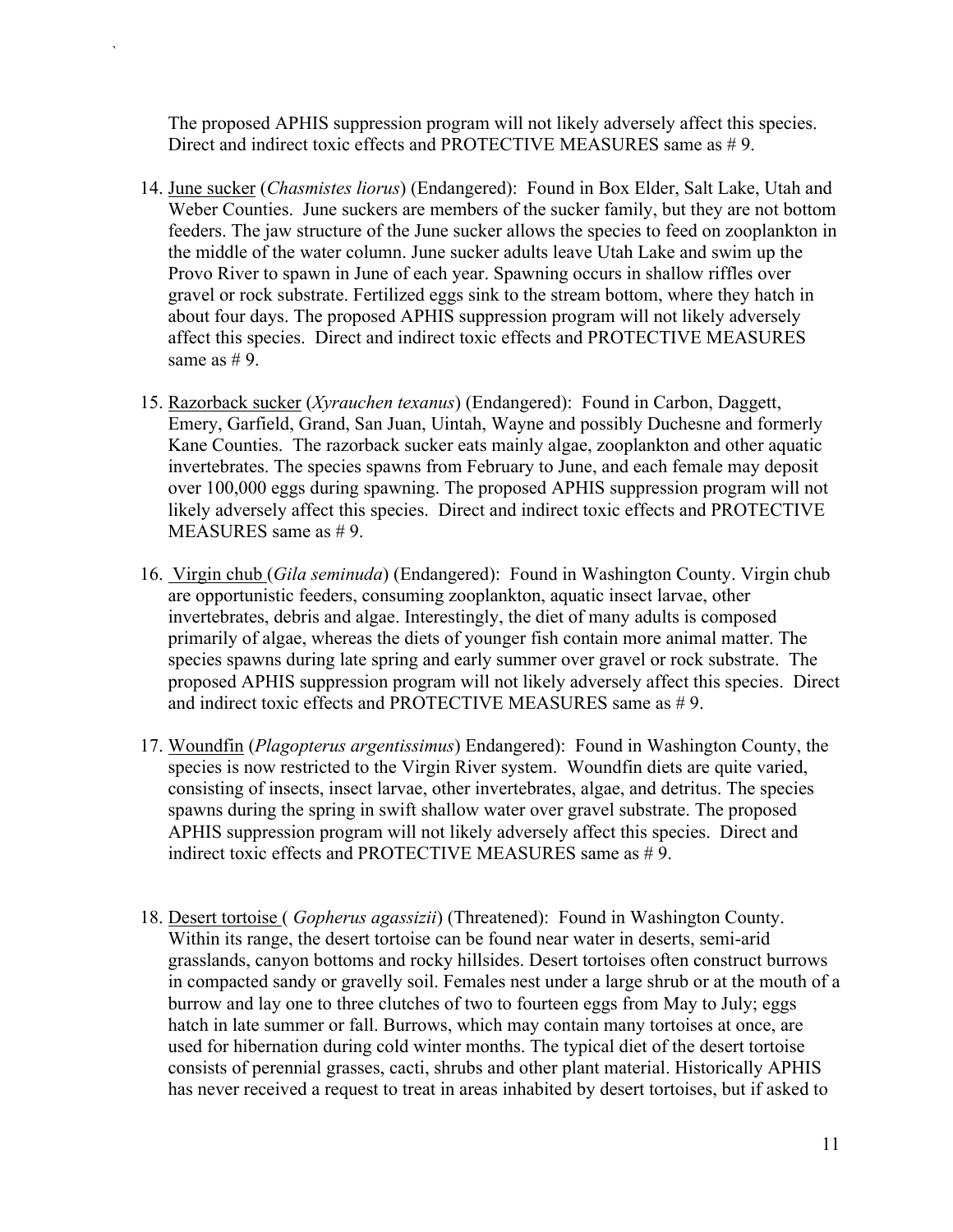do so, there would exist the threat of direct take by running over small tortoises with ground equipment. Direct toxic effects from the use of carbaryl bait are unknown, but the tortoises would not likely consume the bait at low application rates (10 pounds per acre) and given the small size and consistency of bait particles. Indirect effects are low since they do not depend on insects for food. No information was located about diflubenzuron's toxicity to reptiles, but it is likely that it is low, based on the selective nature of its toxic mode of action (i.e., it interferes with the synthesis of chitin in those organisms that produce exoskeletons). The relative toxicity of diflubenzuron to reptiles is expected to be similar to that of mammals and birds (APHIS EIS, 2002). Indirect effects are also expected to be low since desert tortoises do not depend on insects for food. It is unlikely that grasshoppers or Mormon cricket populations would ever reach outbreak levels and require APHIS treatments in desert tortoise habitat. The proposed APHIS suppression program will not likely adversely affect this species. PROTECTIVE MEASURES: No aerial or ground applications will occur in the Beaver Dam Slope, the Tortoise Preserve or other occupied habitats of Washington County. If APHIS does receive a request to treat using ground equipment, then APHIS would re-consult with the USFWS.

- 19. Kanab ambersnail (*Oxyloma kanabense*) (Endangered): Found in Kane County. Pilsbry (1948), in the type description of this taxon, noted that it was found "on a wet ledge among rocks and cypripediums." Clarke (1991) reported the habitat of the Three Lakes population as a marsh dominated by *Typha* in its wettest portion. Grasses, *Carex*, violets, plantains and alders were also present. The densest snail aggregations were found under fallen *Typha* stalks, at the edges of thick *Typha* stands. The snails were also frequently observed just within the mouths of vole burrows. The presence of standing water appeared to be important to their local distribution. Clarke (1991) found that the habitat of the small population that existed along Kanab Creek also included *Mimulus guttatus*, *Dodocatheon pauciflorum*, *Aquilegia micrantha*, a tall grass species and *Juncus*. Direct toxic effects of carbaryl bait are high, but mitigation measures would insure that this species would not come in contact with the toxin. Indirect effects are low since the susceptible insects are not likely food items. Direct toxic effects from Dimilin are none to slight - the median lethal concentration of diflubenzuron in water to the snail is greater than 125 mg/L (Willcox and Coffey, 1978) - especially given the low application rates and the self-imposed water/spring buffers of APHIS programs. Indirect effects are also expected to be low since susceptible insects are not likely food items. The proposed APHIS suppression program will not likely adversely affect this species. PROTECTIVE MEASURES: No aerial applications within 1 mile of occupied habitat, and no ground treatments within 500 feet of occupied habitat.
- 20. Autumn buttercup (*Ranunculus aestivalis*) (Endangered): Found in Garfield County. Autumn buttercup produces abundant yellow flowers that can be seen from late-July to early October. It is found in low, herbaceous, wet meadow communities on islands of drier peaty hummocks, and sometimes in open areas, at elevations ranging from 1940 to 1965 meters. There are no direct toxic effects from carbaryl bait to this species. Indirect effects to plant pollinators from the use of carbaryl bait are low since insects must consume the bait in order to succumb to it. Target insects are unlikely pollinators of this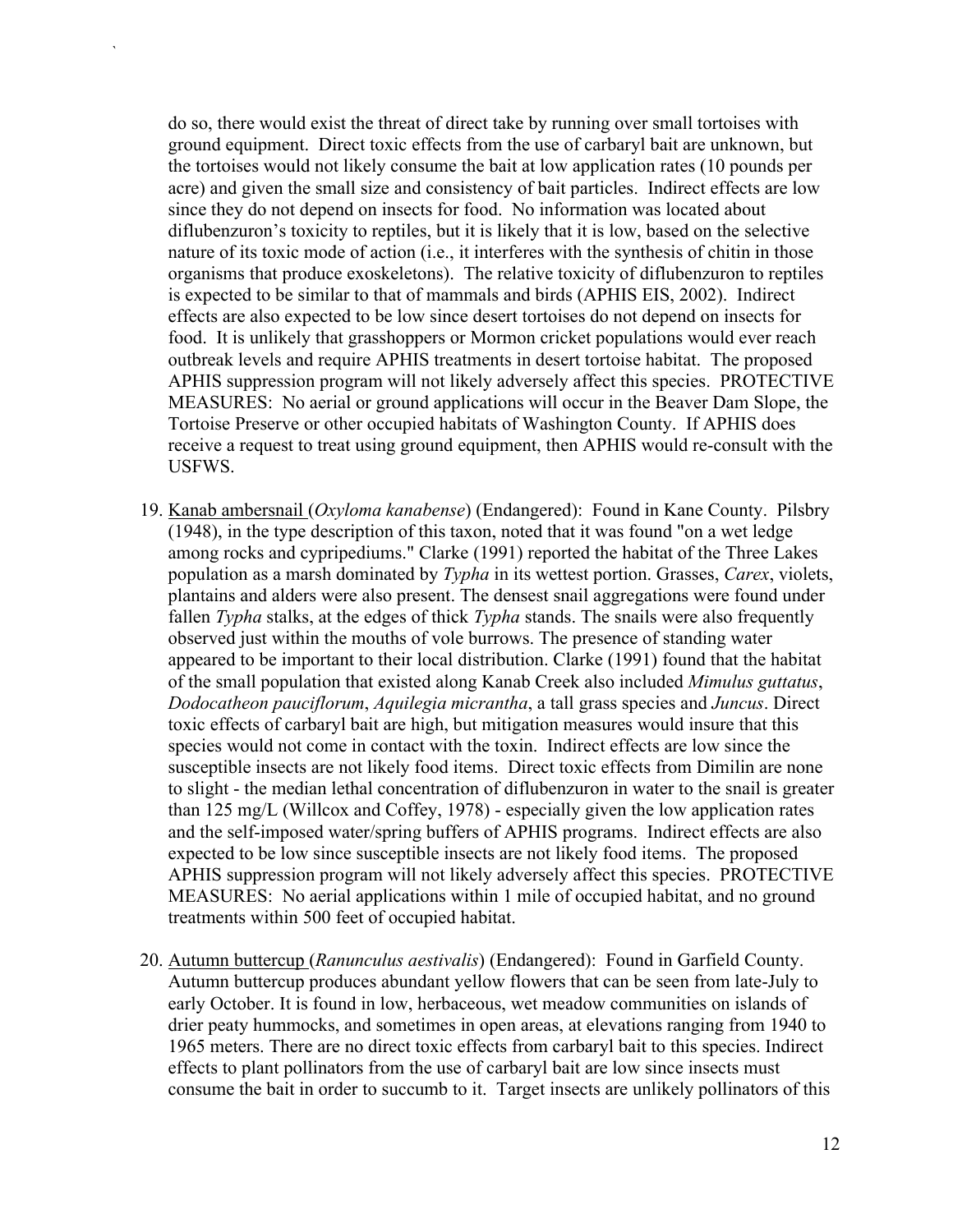species. There are no direct toxic effects from Dimilin, and the indirect effects to pollinators from the use of diflubenzuron are low since it is not toxic to adult insects. APHIS's low application rate of one ounce per acre, coupled with the practice of treating not more than every other swath, preclude significant adverse impacts to larval insects as well. Only insect nymphs that undergo incomplete metamorphosis (i.e., grasshoppers/crickets) manifest significant adverse effects at the low doses of APHIS projects. The proposed APHIS program will not likely adversely affect this species. PROTECTIVE MEASURES: No aerial applications within 3 miles of occupied habitat, and no ground treatments within 300 feet of occupied habitat.

- 21. Barneby reed-mustard (*Schoenocrambe barnebyi*) (Endangered): Found in Emery and Wayne Counties. Specimens have a branched woody base that gives rise to purple veined, white, or lilac flowers from late April to early June. Barneby reed-mustard grows in xeric, fine textured soils on steep eroding slopes of the Moenkopi and Chinle formations. It grows in sparsely-vegetated sites in mixed desert shrub and pinyon-juniper communities, at elevations ranging from 1460 to 1985 meters. The proposed APHIS program will not likely adversely affect this species. Direct and indirect toxic effects and PROTECTIVE MEASURES same as # 20.
- 22. Barneby ridge-cress (*Lepidium barnebyanum*) (Endangered): Found in Duchesne County. This species grows in cushion-shaped tufts, has a thickened, branched woody base and produces abundant white to cream colored flowers that bloom in May and June. It grows along semi-barren ridges in pinyon-juniper woodlands, at elevations ranging from 1860 to 1965 meters. The proposed APHIS program will not likely adversely affect this species. Direct and indirect toxic effects and PROTECTIVE MEASURES same as # 20.
- 23. Clay phacelia (*Phacelia argillacea*) (Endangered): Found in Utah County. It is a narrow endemic to Spanish Fork Canyon, Utah County, Utah. A member of the waterleaf family, it has a scorpion tale-like inflorescence that continues, as it unrolls, to produce blue to violet flowers from June to August. This species is a winter annual and is found in fine textured soil and fragmented shale derived from the Green River Formation. It grows on barren, precipitous hillsides in sparse pinyon-juniper and mountain brush communities, at elevations ranging from 1840 to 1881 meters. The proposed APHIS program will not likely adversely affect this species. Direct and indirect toxic effects and PROTECTIVE MEASURES same as # 20.
- 24. Clay reed-mustard (*Schoenocrambe argillacea*) (Threatened): Found in Uintah County. It is a plant that occurs in the Uinta Basin, Uintah County, Utah. A member of the mustard family, this species is a hairless perennial with a stout, woody base. It produces lilac to white, purple-veined flowers that bloom from mid-April through mid-May. Shrubby reed-mustard grows on the Evacuation Creek Member of the Green River Formation, where it is on substrates consisting of at-the-surface bedrock, scree, and finetextured soils. It occurs on precipitous slopes in mixed desert shrub communities, at elevations ranging from 1439 to 1765 meters. The proposed APHIS program will not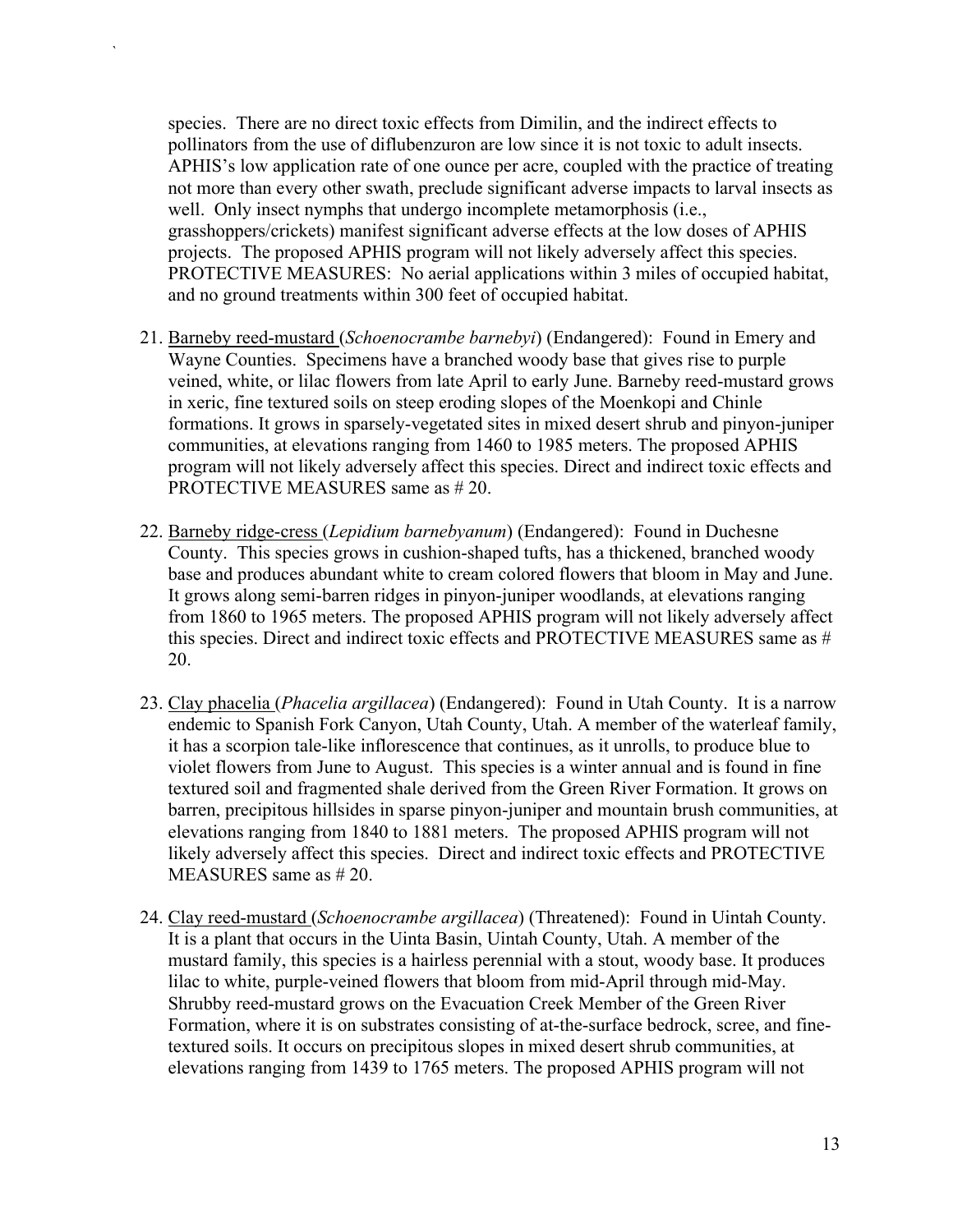likely adversely affect this species. Direct and indirect effects and PROTECTIVE MEASURES same as # 20.

- 25. Deseret milkvetch (*Astragalus desereticus*) (Threatened): Found in Utah County. This plant occurs at a single site in Utah County, Utah. A member of the bean family, this species is a perennial herb with gray-silvery leaves four to five cm long and white to pinkish petals with evident lilac-colored keel-tips. It blooms from late April to early June. Deseret milkvetch grows exclusively on sandy-gravelly soils weathered from conglomerate outcrops of the Moroni Formation. It likes steep south and west (rarely north) facing slopes and does well on larger, west-facing road-cuts. It is grows in an open pinyon-juniper-sagebrush community, at elevations ranging from 1645 to 1740 meters. The proposed APHIS program will not likely adversely affect this species. Direct and indirect effects and PROTECTIVE MEASURES same as # 20.
- 26. Dwarf bear-poppy (*Arctomecon humilis*) (Endangered): Found in Washington County. This plant is a narrow endemic to (occurs only in) Washington County, Utah. A member of the poppy family, this species is a perennial herb that produces abundant white flowers. The flowers bloom from mid-April through May, and are quite showy next to the red soils in which the plant grows. Dwarf bearclaw-poppy is found on gypsiferous clay soils derived from the Moenkopi Formation. It occurs on rolling low hills and ridge tops, often on barren, open sites in warm desert shrub communities, at elevations ranging from 700 to 1402 meters. The proposed APHIS program will not likely adversely affect this species. Direct and indirect effects and PROTECTIVE MEASURES same as # 20.
- 27. Gierisch mallow (*Sphaeralcea gierischii*) (Endangered): Found in Washington County. A member of the mallow family, this species is a flowering perennial which is only found on gypsum outcrops associated with the Harrisburg Member of the Kaibab Formation in northern Mojave County, AZ and Washington County, UT. It has a woody base and dies back to the ground during the winter and re-sprouts from the base during late winter and spring depending on daytime temperatures and rainfall. How its flowers are pollinated, seed-dispersal mechanisms and the conditions under which seeds germinate are not yet known. Young plants have been observed on reclaimed portions within gypsum mining areas. The proposed APHIS program will not likely adversely affect this species. Direct and indirect effects and PROTECTIVE MEASURES same as # 20.
- 28. Graham beardtongue (*Penstemon grahamii*): Found in Carbon, Duchesne and Uintah Counties. It is endemic to (occurs only in) the Uinta Basin in Carbon County, Duchesne County and Uintah County, Utah, and in immediately adjacent Rio Blanco County, Colorado. A member of the figwort family, this species is a perennial herb that is 5 to 20 cm tall, with thick leathery leaves, and large, tubular, light to deep lavender flowers that bloom from late May to early June. Graham beardtongue grows on semi-barren knolls, ridges and steep slopes in a mix of fragmented shale and silty clay soils closely associated with the Mahogany zone (oil shale bearing) of the Green River Formation. It grows in sparsely vegetated communities of pinyon-juniper, desert shrub and Salina wildrye, at elevations ranging from 1430 to 2060 meters. The proposed APHIS program will not likely adversely affect this species. Direct and indirect effects and PROTECTIVE MEASURES same as # 20.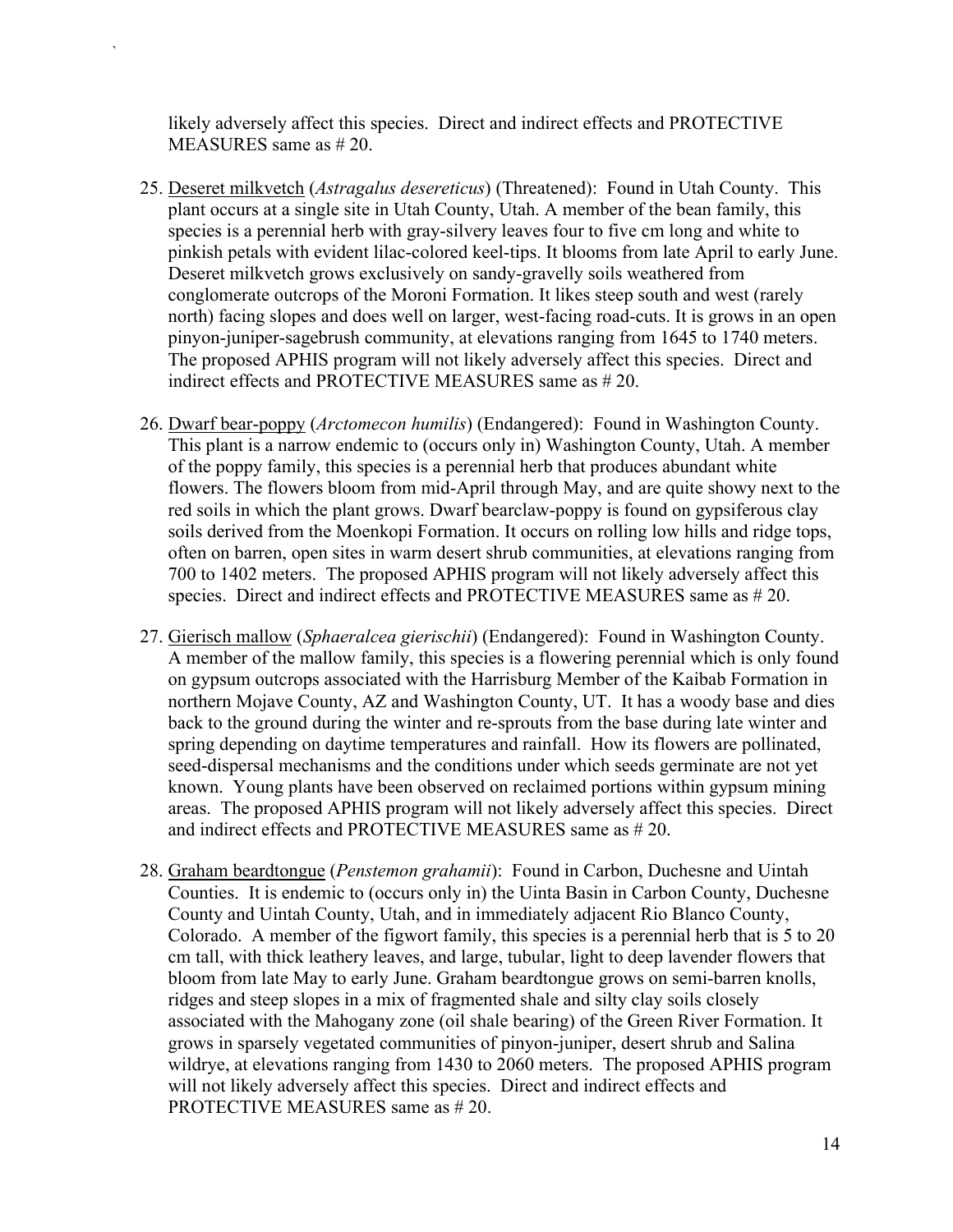29. Heliotrope milkvetch (*Astragalus montii*) (Threatened): Found in Sanpete and Sevier Counties. This is a plant that occurs on the southern Wasatch Plateau in Sanpete County and Sevier County, Utah. A member of the bean family, this species is a dwarf tufted perennial herb with pink purple petals that have white wing-tips. It blooms from June to August. Heliotrope milkvetch grows in barren areas on shallow and very rocky soils derived from Flagstaff Limestone, at elevations ranging from about 3230 to 3322 meters. It grows in subalpine communities of cushion plants and other low-growing species that are scattered within more extensive conifer, tall-forb, and grass communities. The proposed APHIS program will not likely adversely affect this species. Direct and indirect effects and PROTECTIVE MEASURES same as # 20.

- 30. Holmgren milkvetch (*Astragalus holmgreniorum*) (Endangered): Found in Washington County. It occurs in Washington County, Utah, and in immediately adjacent Mohave County, Arizona. A member of the bean family, this species is a dwarf, tufted, stemless perennial herb. It has pinkish-purple flowers with unique white-tipped wings; it blooms in April and May. Holmgren milkvetch grows in topographic sites where water runoff occurs and where the soil surface is covered by a stony or gravelly erosional pavement. The soils are derived from the Moenkopi Formation. Holmgren milkvetch grows in warm desert shrub communities, at elevations ranging from 805 to 914 meters. The proposed APHIS program will not likely adversely affect this species. Direct and indirect effects and PROTECTIVE MEASURES same as # 20.
- 31. Jones cycladenia (*Cycladenia humilis var. jonesii*) (Threatened): Found in Emery, Garfield, Grand and Kane Counties. This plant is restricted to the canyonlands of the Colorado Plateau in Emery County, Garfield County, Grand County, and Kane County, Utah, as well as in immediately adjacent Coconino County, Arizona. A member of the dogbane family, this species is a rhizomatous herb with round, somewhat succulent leaves, and small rose-pink hairy flowers that bloom from mid-April to early June. Jones' cycladenia grows in gypsiferous soils that are derived from the Summerville, Cutler, and Chinle formations; they are shallow, fine textured, and intermixed with rock fragments. The species can be found in Eriogonum-ephedra, mixed desert shrub, and scattered pinyon-juniper communities, at elevations ranging from 1219 to 2075 meters. The proposed APHIS program will not likely adversely affect this species. Direct and indirect effects and PROTECTIVE MEASURES same as # 20.
- 32. Kodachrome bladderpod (*Lesquerella tumulosa*) (Endangered): Found in Kane County. It is a plant that is a narrow endemic to (it occurs only in) Kane County, Utah. A member of the mustard family, this species is a perennial herb that forms densely matted and depressed mounds. It has a many-branched woody base with persistent leaf bases, has star-shaped hairs, and produces yellow flowers that bloom in May and early June. Kodachrome bladderpod is found on shallow soils that are fine textured, intermixed with shale fragments, and derived from the Winsor Member of the Carmel Formation. Kodachrome bladderpod grows on bare shale knolls and slopes in scattered pinyonjuniper communities, at elevations ranging from 1719 to 1845 meters. The proposed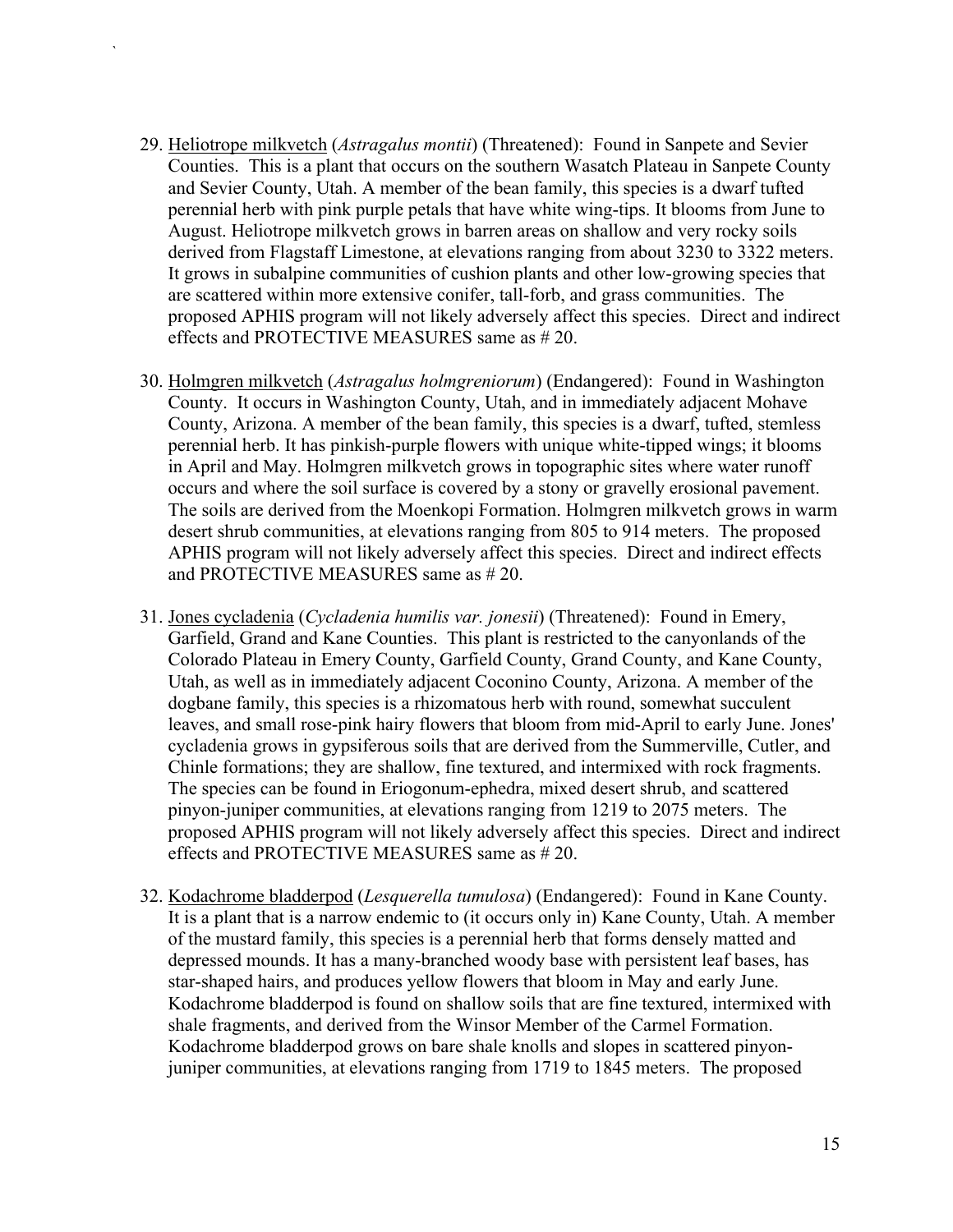APHIS program will not likely adversely affect this species. Direct and indirect effects and PROTECTIVE MEASURES same as # 20.

- 33. Last Chance townsendia (*Townsendia aprica*) (Threatened): Found in Emery, Sevier and Wayne Counties. This plant is a member of the sunflower family, and is a stemless perennial herb with flower heads submersed in its ground-level leaves. The flowers bloom in late April and May, and have yellow to golden petals. Last Chance townsendia is found in clay, clay-silt, or gravelly clay soils derived from the Mancos Formation; these soils are often densely covered with biological soil crusts. The species grows in salt desert shrub and pinyon-juniper communities, at elevations ranging from 1686 to 2560 meters. The proposed APHIS program will not likely adversely affect this species. Direct and indirect effects and PROTECTIVE MEASURES same as # 20.
- 34. Maguire primrose (*Primula maguirei*) Threatened): Found in Cache County. plant that is a narrow endemic to (it occurs only in) Logan Canyon, Cache County, Utah. A member of the primula family, this species is a perennial herb with broad, spatula-shaped leaves. Stems are approximately four to fifteen cm tall, with each bearing one to three showy rose to lavender-colored flowers that bloom in late April and May. Maguire primrose is found on either north-facing or well shaded south-facing moss covered sites on damp ledges, in crevices, and on over-hanging rocks along the walls near the bottom of the canyon. It grows at elevations ranging from 1550 to 2012 meters. The propose APHIS program will not likely adversely affect this species. Direct and indirect effects and PROTECTIVE MEASURES same as # 20.
- 35. Navajo sedge (*Carex specuicola*) (Threatened): Found in San Juan County, Utah, and in immediately adjacent Coconino County, Arizona. A member of the sedge family, this species is a loosely tufted perennial, 25 to 40 cm tall, with grass-like leaves that droop downward. Its flowers, seen in late June and July, are arranged in spikes, two to four spikes per stem. Navajo sedge is restricted to seep, spring, and hanging garden habitats in Navajo Sandstone, at elevations ranging from 1150 to 1823 meters. The proposed APHIS program will not likely adversely affect this species. Direct and indirect effects of treatment are the same as # 20. PROTECTIVE MEASURES: No aerial applications within 3 miles of occupied habitat and no ground applications within 300 feet of springs, seeps and hanging gardens.
- 36. Pariette cactus (*Sclerocactus brevispinus*) (Threatened): Found in Duchesne and Uintah Counties. A member of the cactus family, this taxon is a Uinta Basin endemic in northeast Utah, Duchesne County. It is known from "a series of small scattered populations…near Myton (Heil and Porter (1994)." It inhabits "stoney, gravelly, low hilly terrain, growing with desert grasses or low vegetation (Hochstätter 1993)"; the soils on which it grows are derived from the Uinta Formation (Specht, pers. comm. 2005). The proposed APHIS program will not likely adversely affect this species. Direct and indirect effects and PROTECTIVE MEASURES same as # 20.
- 37. San Rafael cactus (*Pediocactus despainii*) (Endangered): Found in Emery and Wayne Counties. A member of the cactus family, this species is a small, subglobose to ovoid cactus with usually solitary stems; the crown of the stem is at or very near ground level.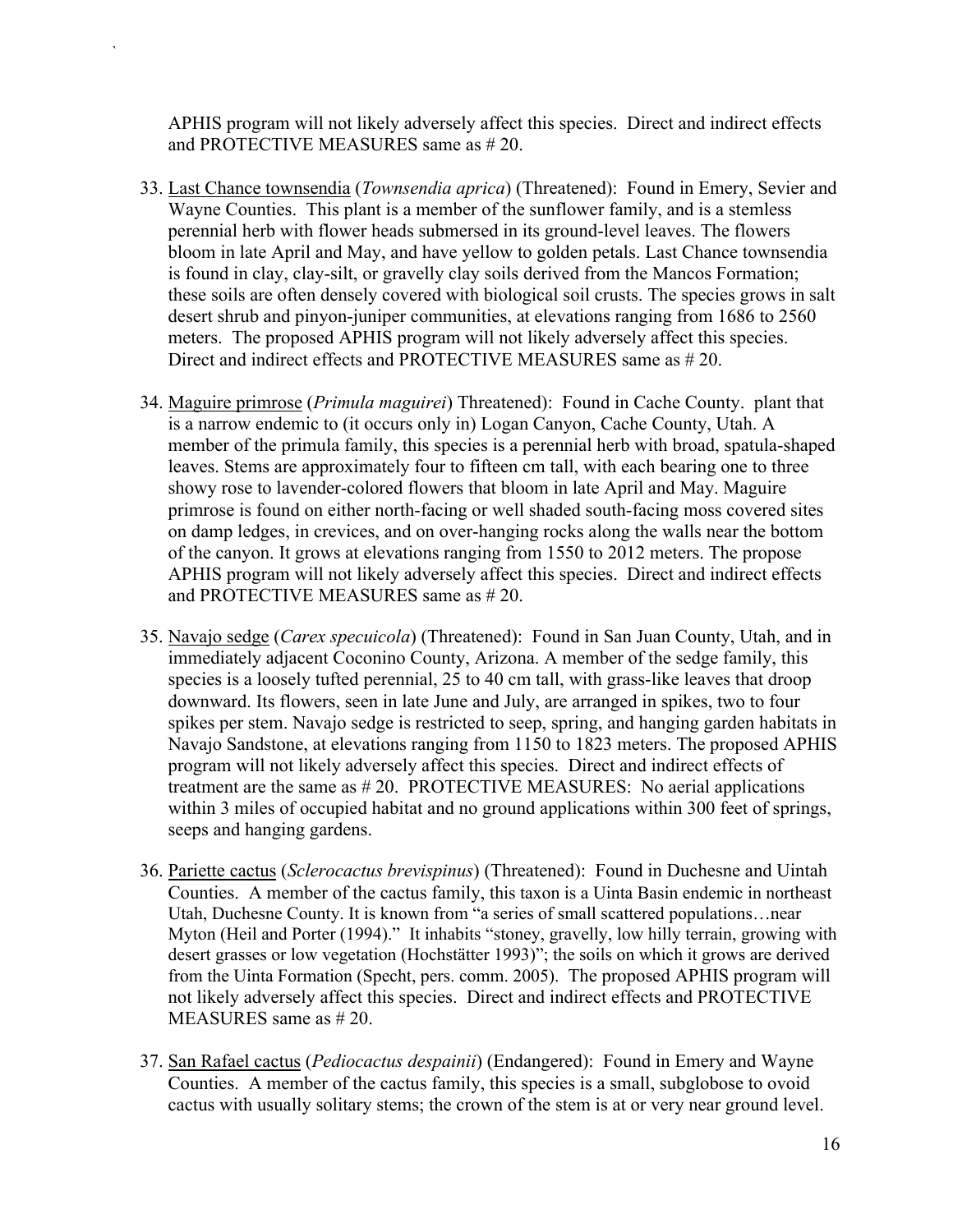Its flowers are born near the tip of the stem, are yellow bronze to peach bronze, rarely pink in color, and bloom during April and May. San Rafael cactus is found in fine textured soils rich in calcium derived from the Carmel Formation and the Sinbad Member of the Moenkopi Formation. It occurs on benches, hill tops, and gentle slopes in pinyonjuniper and mixed desert shrub-grassland communities, at elevations ranging from 1450 to 2080 meters. The proposed APHIS program will not likely adversely affect this species. Direct and indirect effects and PROTECTIVE MEASURES same as # 20.

- 38. Shivwitz or Shem milkvetch (*Astragalus ampullarioides*) (Endangered): Found in Washington County. It occurs in only Washington County, Utah. A member of the bean family, Shivwits milkvetch is a perennial herb. Specimens are 20 to 45 cm tall, each with an underground, branching woody base and an erect flower stalk bearing yellow-white flowers that bloom from late April to early June. Shivwits milkvetch grows on the unstable clay soil of Chinle Shale in warm desert shrub and pinyon-juniper communities, at elevations ranging from 872 to 1116 meters. The proposed APHIS program will not likely adversely affect this species. Direct and indirect effects and PROTECTIVE MEASURES same as # 20.
- 39. Shrubby reed-mustard (*Schoenocrambe suffrutescens*) (Endangered): Found in Duchesne and Uintah Counties. A member of the mustard family, this species is a perennial clumpforming herb that produces yellow flowers that bloom from May through June. Shrubby reed-mustard grows along semi-barren, white-shale layers of the Green River Formation (Evacuation Creek Member), where it is found in xeric, shallow, fine textured soils intermixed with shale fragments. It grows in mixed desert shrub and pinyon-juniper communities, at elevations ranging from 1554 to 2042 meters. The proposed APHIS program will not likely adversely affect this species. Direct and indirect effects and PROTECTIVE MEASURES same as # 20.
- 40. Siler pincushion cactus (*Pediocactus sileri*) (Threatened): Found in Kane and Washington Counties. It is a plant that occurs in adjacent Coconino and Mohave counties, Arizona; the center of its distribution is in Mohave County. A member of the cactus family, this species is a small, globose cactus with solitary, occasionally clustered, stems typically 10 cm tall (as great as 45 cm), and spines that become white with age. Its flowers are yellow with purple veins, and bloom during March and April. Siler pincushion cactus is found on the white, occasionally red, gypsiferous and calcareous sandy or clay soils derived from the various members of the Moenkopi Formation. It is sometimes found, however, on the nearly identical Kaibab Formation. Siler pincushion cactus occurs on rolling hills, often with a badlands appearance, in warm desert shrub, sagebrush-grass, and, at its upper limits, pinyon-juniper communities, at elevations ranging from 805 to 1650 meters. The proposed APHIS program will not likely adversely affect this species. Direct and indirect effects and PROTECTIVE MEASURES same as  $# 20$ .
- 41. Uintah basin hookless cactus (*Sclerocactus wetlandicus*) (Threatened): Found in Carbon, Duchesne and Uintah Counties, Utah and in Delta, Garfield, Mesa, and Montrose counties, Colorado. A member of the cactus family, this species is a perennial herb with a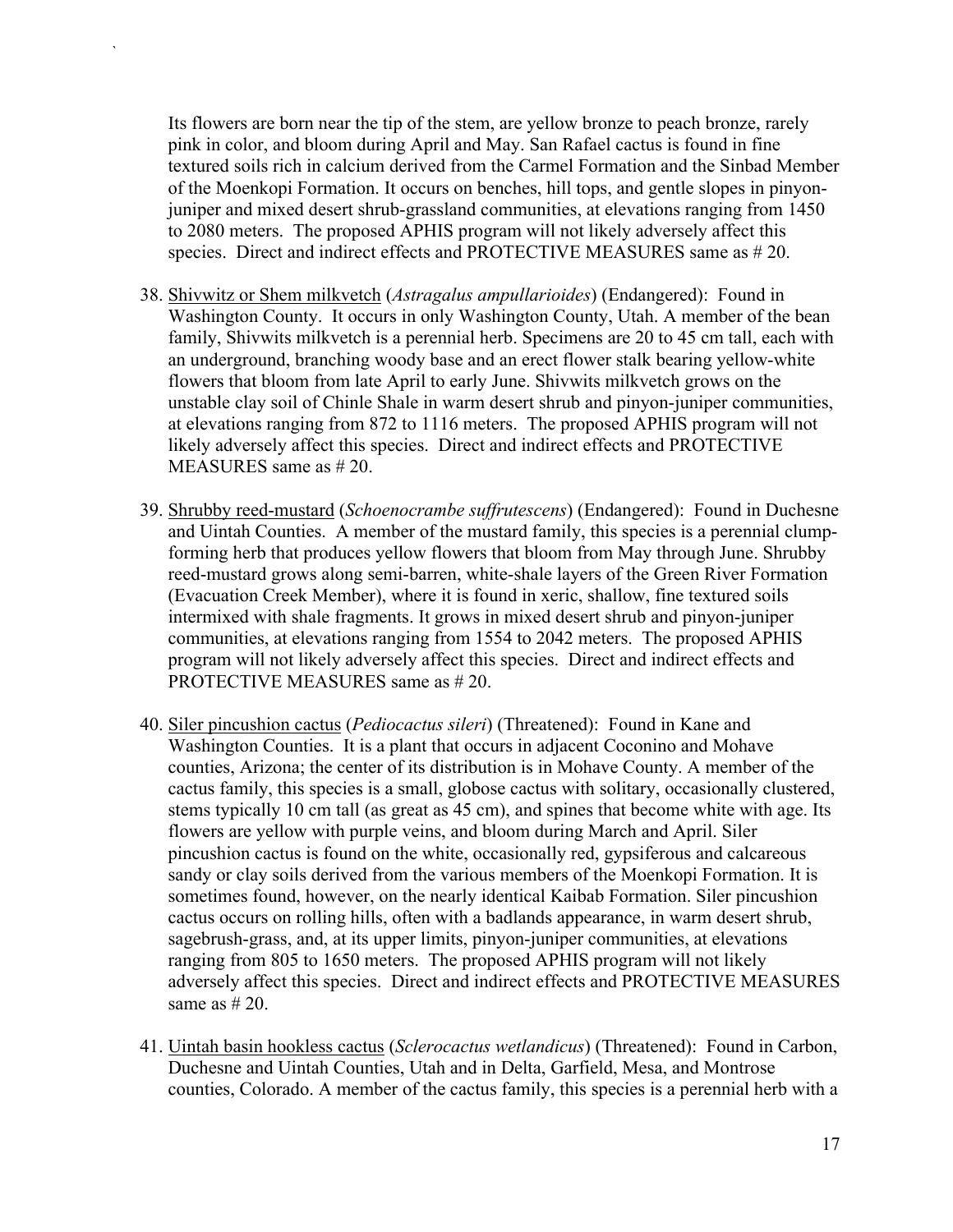commonly solitary, egg-shaped, three to twelve cm long stem that produces pink flowers late from April to late May. Uinta Basin hookless cactus is found on river benches, valley slopes, and rolling hills of the Duchesne River, Green River, and Mancos formations. It is found in xeric, fine textured soils overlain with cobbles and pebbles, growing in salt desert shrub and pinyon-juniper communities, at elevations ranging from 1360 to 2000 meters. The proposed APHIS program will not likely adversely affect this species. Direct and indirect effects and PROTECTIVE MEASURES same as # 20.

- 42. Ute ladies'-tresses (*Spiranthes diluvialis*) (Threatened): Found in Daggett, Duchesne, Garfield, Juab, Salt Lake, Tooele, Uintah, Utah, Wasatch, Wayne and formerly Weber County. It also occurs in the states of Colorado, Idaho, Montana, Nebraska, Nevada, Washington, and Wyoming. A member of the orchid family, this species is a perennial herb with a flowering stem, 20-50 cm tall that arises from a basal rosette of grass-like leaves. The flowers are ivory-colored, arranged in a spike at the top of the stem, and bloom mainly from late July through August. Ute ladies'-tresses is found in moist to very wet meadows, along streams, in abandoned stream meanders, and near springs, seeps, and lake shores. It grows in sandy or loamy soils that are typically mixed with gravels. In Utah, it ranges in elevation from 1311 to 2134 meters. The proposed APHIS program will not likely adversely affect this species. Direct and indirect effects and PROTECTIVE MEASURES same as # 20.
- 43. Welsh's milkweed (*Asclepias welshii*) (Threatened): Found in Kane County, Utah as well as in immediately adjacent Coconino County, Arizona. A member of the milkweed family, this species is a stout, rhizomatous perennial herb with large oval leaves and spherical clusters of flowers that are cream-colored with pink-tinged centers. It blooms from June to August. Welsh's milkweed grows on dunes derived from Navajo Sandstone. It is found in sagebrush, juniper, and ponderosa pine communities, at elevations ranging from 1542 to 1993 meters. The proposed APHIS program will not likely adversely affect this species. Direct and indirect effects and PROTECTIVE MEASURES same as # 20.
- 44. Winkler cactus ( *Pediocactus winkleri*) (Threatened): Found in Emery and Wayne Counties. A member of the cactus family, this species is a small, subglobose cactus with solitary or clumped stems; the crown of the stem is at or very near ground level. Its flowers are born near the tip of the stem, are peach to pink in color, and bloom late March to May. Winkler pincushion cactus is found in fine textured soils derived from the Dakota Formation and the Brushy Basin Member of the Morrison Formation. It occurs on benches, hill tops, and gentle slopes on barren, open sites in salt desert shrub communities, at elevations ranging from 1490 to 2010 meters. The proposed APHIS program will not likely adversely affect this species. Direct and indirect effects and PROTECTIVE MEASURES same as # 20.
- 45. Wright fishhook cactus (*Sclerocactus wrightiae*) (Endangered): Found in Emery, Sevier and Wayne Counties. A member of the cactus family, this species is a perennial herb with a solitary, hemispheric, ribbed, 6 to 12 cm tall stem that produces nearly-white to pink flowers from late April through May. Wright fishhook cactus is found in soils that range from clays to sandy silts to fine sands, typically in areas with well-developed